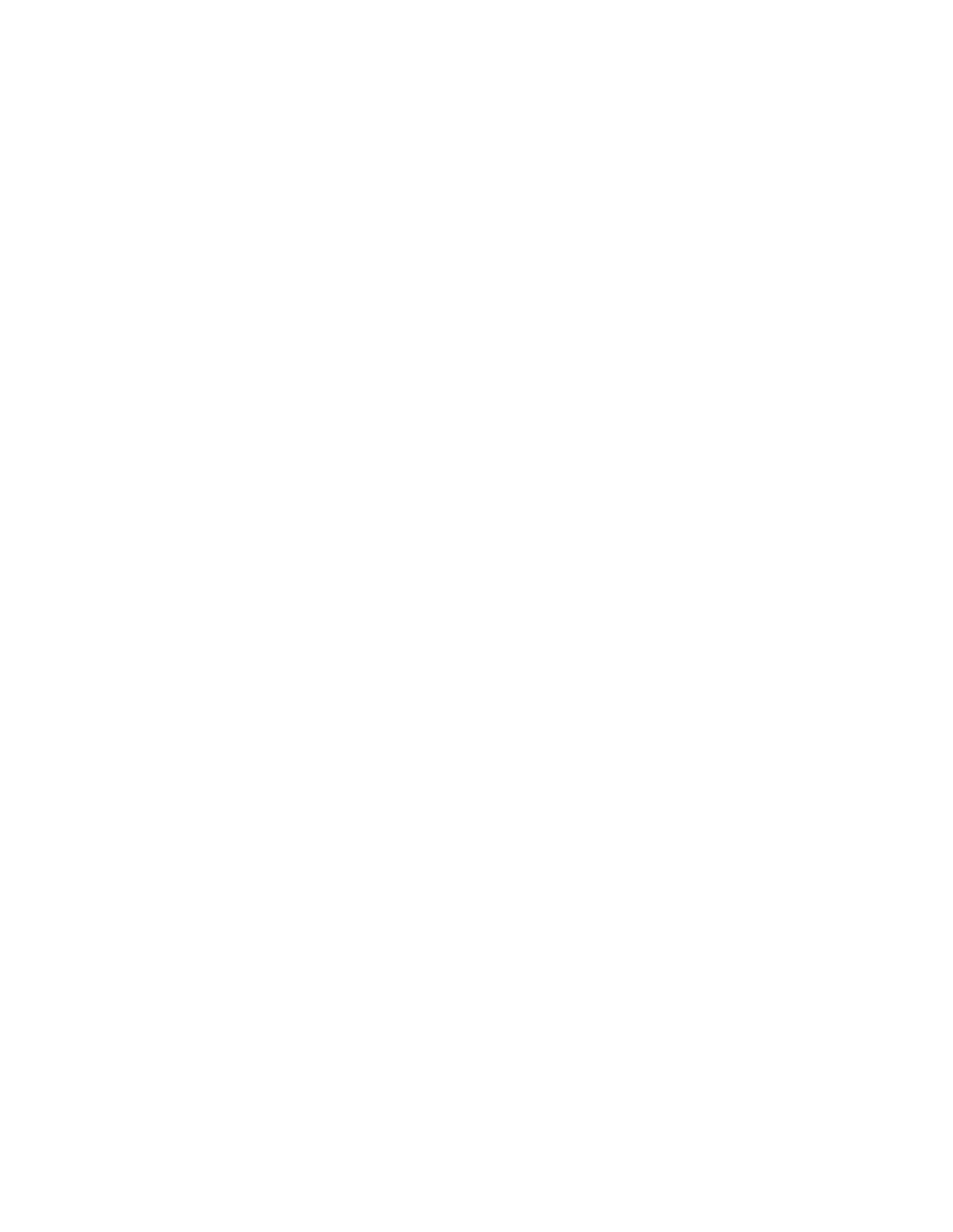

State of New Jersey

OFFICE OF THE ATTORNEY GENERAL CHRIS CHRISTIE DEPARTMENT OF LAW AND PUBLIC SAFETY PAULA T. DOW *Governor* DIVISION OF STATE POLICE *Attorney General* POST OFFICE BOX 7068 KIM GUADAGNO WEST TRENTON NJ 08628-0068 COLONEL JOSEPH R. FUENTES *Lt. Governor* (609) 882-2000 *Superintendent*

Dear Reader:

The year 2009 was another successful year for the State of New Jersey in the reduction of fatal motor vehicle crashes. Although the decrease in motor vehicle fatalities wasn't as drastic as between 2007-2008, it was still encouraging to see that the fatalities were down for the third straight year. In 2009, New Jersey recorded 550 fatal collisions that resulted in 584 deaths. This is a decrease of 5 fatal collisions and 6 fatalities, averaging out to 1.60 motor vehicle fatalities per day. The New Jersey State Police, as well as all law enforcement agencies and certain non-profit organizations, are committed in its effort, through enforcement and education of the motoring public, to continue the reduction of motor vehicle fatalities on our roadways.

As traffic related deaths continue to be the leading cause of death in New Jersey and the nation, we, as a society, must continue our efforts in traffic safety awareness. In 2009, the nationwide death toll recorded on our roadways was approximately 33,960. This is nearly a 9% decrease from 2008. In addition, it is approximately 10,000 less deaths than what was recorded 5 years ago in 2004!

On the following pages you will find statistics of the fatal motor vehicle accident records compiled by the Fatal Accident Investigation Unit of the Division of State Police for 2009. This report constitutes a detailed look at the causes and results of fatal crashes throughout the state during 2009. With the continued efforts and cooperation of the public, federal, state and local agencies, I am convinced that our traffic safety records will continue to improve in the years ahead.

Sincerely,

 Joseph R. Fuentes Colonel Superintendent



*"An Internationally Accredited Agency"*

*New Jersey Is An Equal Opportunity Employer Printed on Recycled Paper and Recyclable*

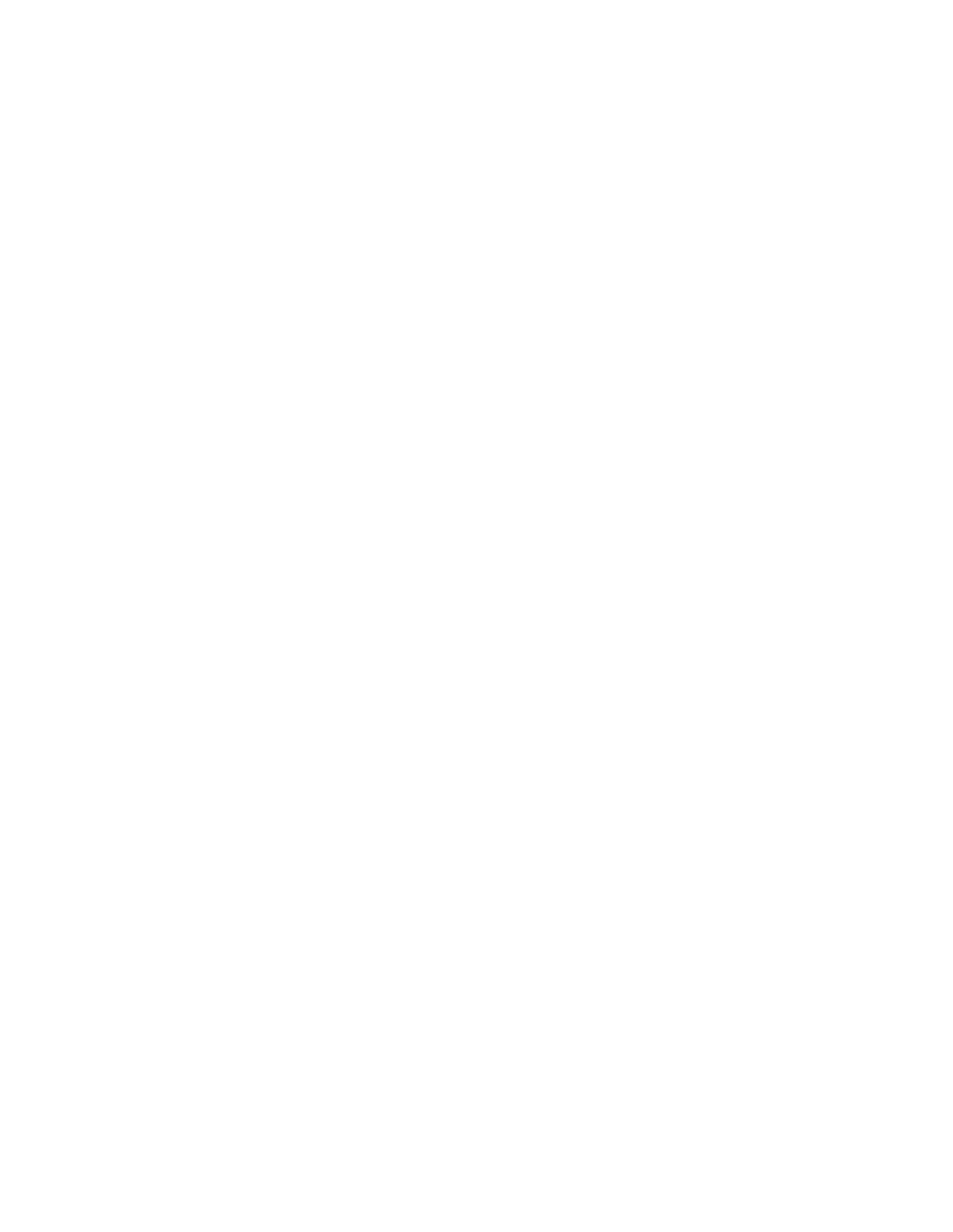## **TABLE OF CONTENTS**

#### **STATISTICAL SUMMARY**

|                | 2009 Motor Vehicle Fatal Crashes and Fatalities with a Comparison of the 1990-2009 Crashes and Fatalities . 2 |  |
|----------------|---------------------------------------------------------------------------------------------------------------|--|
| А.             |                                                                                                               |  |
| В.             |                                                                                                               |  |
| C.             |                                                                                                               |  |
| D.             |                                                                                                               |  |
| Ε.             |                                                                                                               |  |
| F.             |                                                                                                               |  |
| G.             |                                                                                                               |  |
| Н.             |                                                                                                               |  |
| L.             |                                                                                                               |  |
| J.             |                                                                                                               |  |
| Κ.             |                                                                                                               |  |
| L.             |                                                                                                               |  |
| М.             |                                                                                                               |  |
|                |                                                                                                               |  |
|                |                                                                                                               |  |
| N.             |                                                                                                               |  |
| $\mathsf{O}$ . |                                                                                                               |  |
| Р.             |                                                                                                               |  |
| Q.             |                                                                                                               |  |
| R.             |                                                                                                               |  |
| S.             |                                                                                                               |  |
| Τ.             |                                                                                                               |  |
| U.             |                                                                                                               |  |
| V.             |                                                                                                               |  |
| W.             |                                                                                                               |  |

#### **SPECIFIC AREAS OF CONCERN**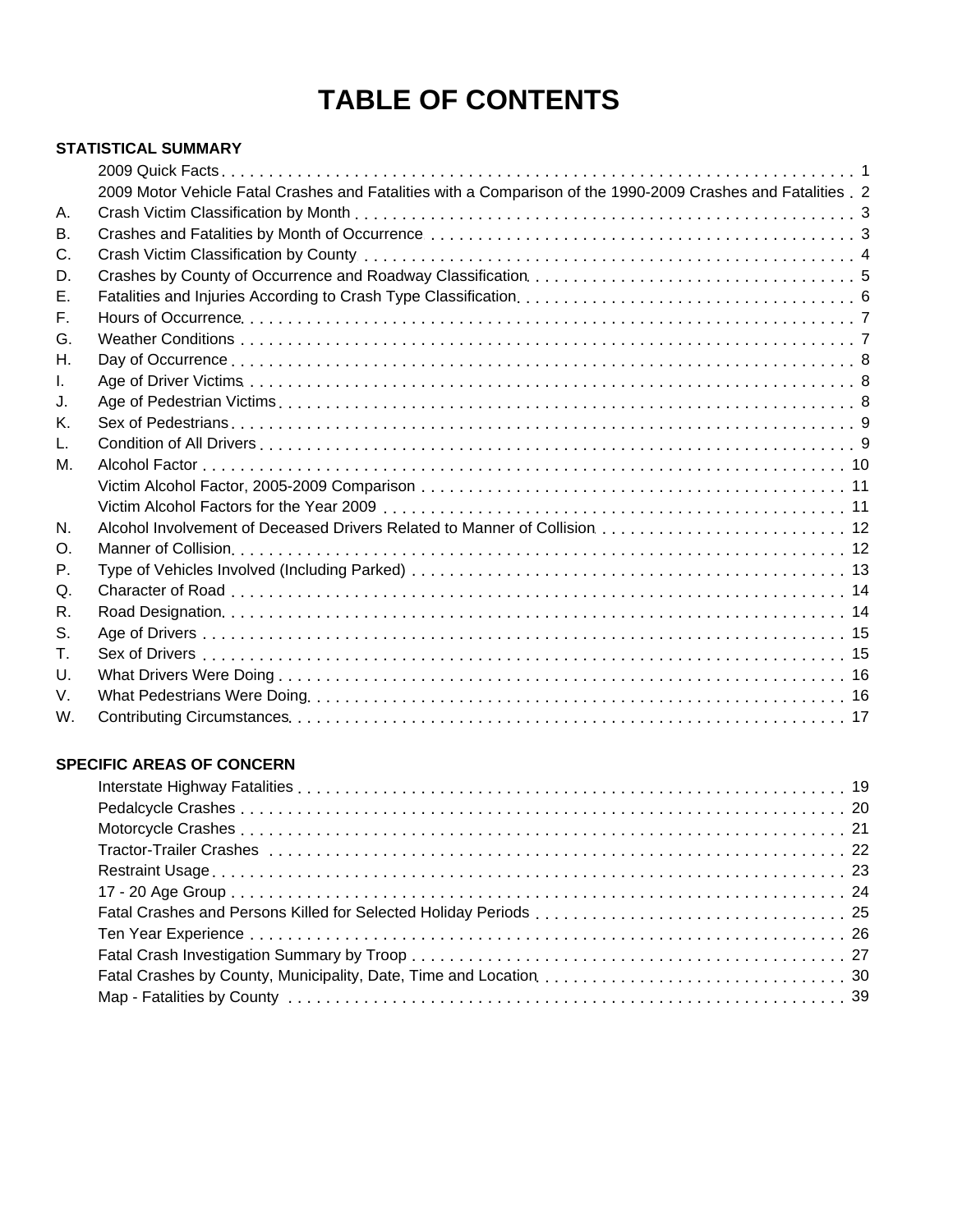## **QUICK FACTS**

- Nationwide, the fatality rate remained at a historic low of 1.16 fatalities per hundred million vehicle miles traveled.  $\bullet$
- Nationwide preliminary statistics indicate there were 33,960 people killed.
- In New Jersey, there were 550 fatal crashes with 584 people killed.
- There was a decrease of 5 fatal crashes and a decrease of 6 fatalities.
- Of the fatalities, 27.9 % had consumed alcohol to some extent.  $\bullet$
- Of all drivers, 12.6 % were legally intoxicated.
- An average of 1.60 persons were killed every day.
- There were 66 fatal crashes involving 69 motorcycles.
- Pedalcyclists accounted for 14 fatal crashes.
- The pedestrian death toll was 157.
- There were a total of 35 hit and run fatal crashes involving 36 hit and run vehicles. The victims were comprised of 6 drivers, 4 passengers and 24 pedestrians.
- Of the 831 drivers listed, 44 New Jersey drivers and 5 out-of-state drivers were suspended. There were 2 drivers without valid licenses.
- There are 38,123 miles of public open roads in the state of New Jersey, indicating one death for every 65.3 miles.
- Straight roads were involved in 54.9 % of all fatal crashes.
- Of all fatal crashes, 79.6 % occurred during clear weather conditions.
- Of the known drivers involved in fatal crashes, 71.3 % were males.
- Of the vehicles involved in fatal crashes, 53.6 % involved passenger cars.
- There were 41 tractor-trailers involved in 40 fatal crashes which resulted in 46 fatalities.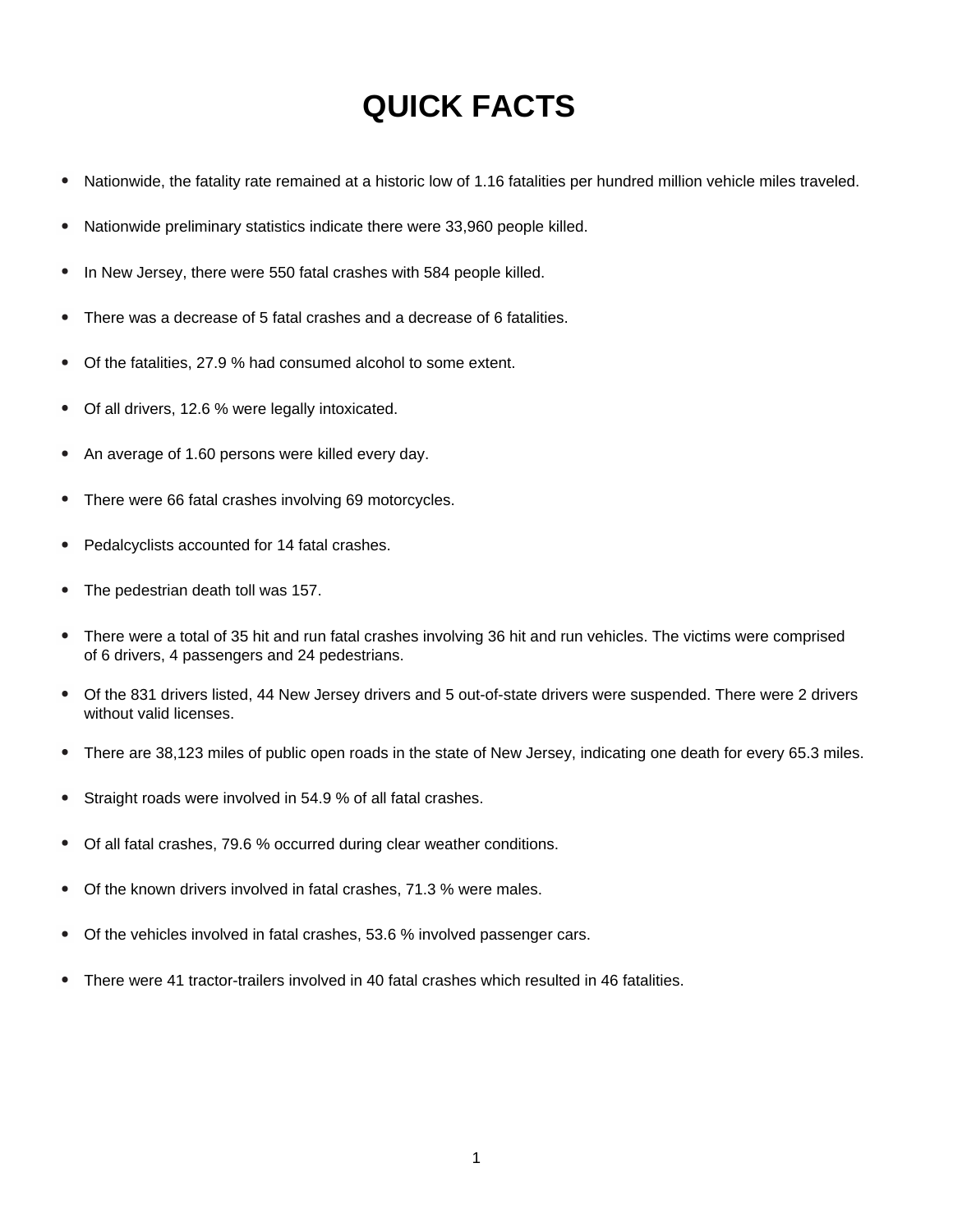## **SUBJECT**

Statistical Summary of 2009 Motor Vehicle Fatal Crashes and Fatalities with a Comparison of the 2005-2009 Crashes and Fatalities.

| <b>Statistics</b> | 2005 | 2006 | 2007 | 2008 | 2009 |
|-------------------|------|------|------|------|------|
| ∣Fatal Crashes    | 691  | 709  | 674  | 555  | 550  |
| <b>Fatalities</b> | 748  | 77.  | 724  | 590  | 584  |

## **TREND IN FATALITIES**

20 Year Trend

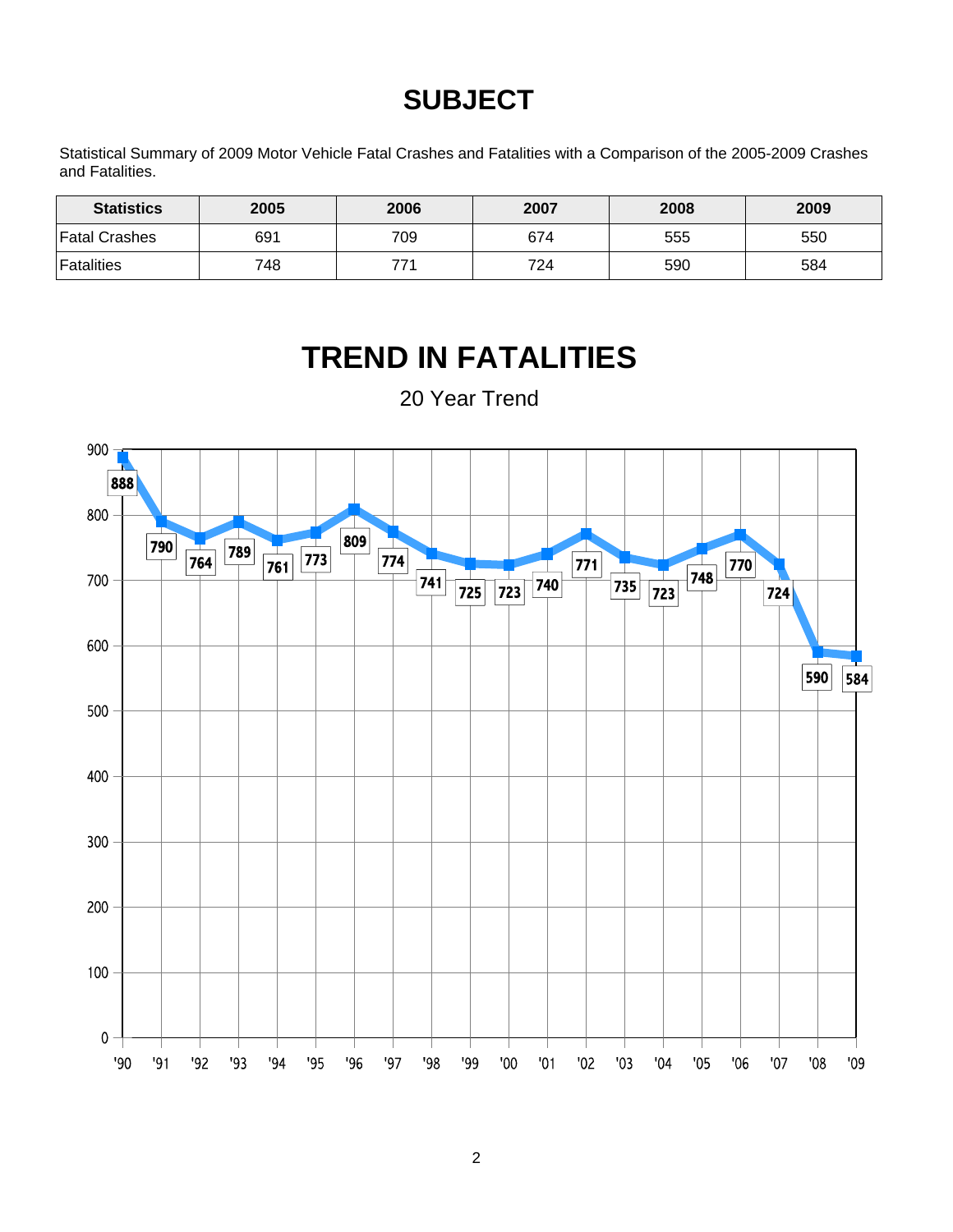## **A. VICTIM CLASSIFICATION BY MONTH - 2009**

| <b>Month</b>  | <b>Driver</b> | <b>Passenger</b> | <b>Pedalcyclist</b> | <b>Pedestrian</b> | <b>Totals</b> |
|---------------|---------------|------------------|---------------------|-------------------|---------------|
| January       | 24            | $9\,$            | 0                   | 24                | 57            |
| February      | 23            | 7                | $\pmb{0}$           | 15                | 45            |
| March         | 14            | 10               | $\mathbf 0$         | 11                | 35            |
| April         | 30            | 7                | $\mathbf 0$         | 11                | 48            |
| May           | 23            | 5                | $\overline{2}$      | 13                | 43            |
| June          | 34            | $\overline{7}$   | 3                   | 7                 | 51            |
| July          | 32            | 8                | 3                   | 13                | 56            |
| August        | 27            | 15               | $\overline{2}$      | 13                | 57            |
| September     | 33            | $9\,$            | $\overline{2}$      | 8                 | 52            |
| October       | 22            | 6                | $\mathbf 0$         | 14                | 42            |
| November      | 24            | 10               | $\overline{2}$      | 13                | 49            |
| December      | 29            | 5                | $\mathbf 0$         | 15                | 49            |
| <b>Totals</b> | 315           | 98               | 14                  | 157               | 584           |

### **B. CRASHES AND FATALITIES BY MONTH OF OCCURRENCE**

|              |      |      | <b>Crashes</b> |      |      | <b>Fatalities</b> |      |      |      |      |  |
|--------------|------|------|----------------|------|------|-------------------|------|------|------|------|--|
| <b>Month</b> | 2005 | 2006 | 2007           | 2008 | 2009 | 2005              | 2006 | 2007 | 2008 | 2009 |  |
| January      | 46   | 63   | 62             | 55   | 55   | 49                | 69   | 69   | 59   | 57   |  |
| February     | 31   | 40   | 42             | 38   | 44   | 33                | 42   | 45   | 40   | 45   |  |
| March        | 52   | 60   | 51             | 33   | 33   | 59                | 63   | 57   | 33   | 35   |  |
| April        | 56   | 59   | 40             | 46   | 44   | 59                | 66   | 41   | 50   | 48   |  |
| May          | 50   | 67   | 54             | 45   | 41   | 51                | 72   | 55   | 46   | 43   |  |
| June         | 73   | 40   | 64             | 48   | 48   | 76                | 42   | 67   | 51   | 51   |  |
| July         | 60   | 67   | 76             | 51   | 56   | 66                | 72   | 79   | 55   | 56   |  |
| August       | 57   | 62   | 59             | 50   | 50   | 65                | 67   | 66   | 52   | 57   |  |
| September    | 70   | 69   | 57             | 41   | 48   | 72                | 76   | 63   | 46   | 52   |  |
| October      | 70   | 64   | 67             | 54   | 42   | 74                | 67   | 70   | 60   | 42   |  |
| November     | 68   | 55   | 47             | 49   | 45   | 78                | 63   | 53   | 52   | 49   |  |
| December     | 58   | 63   | 55             | 45   | 44   | 66                | 72   | 59   | 46   | 49   |  |
| <b>TOTAL</b> | 691  | 709  | 674            | 555  | 550  | 748               | 771  | 724  | 590  | 584  |  |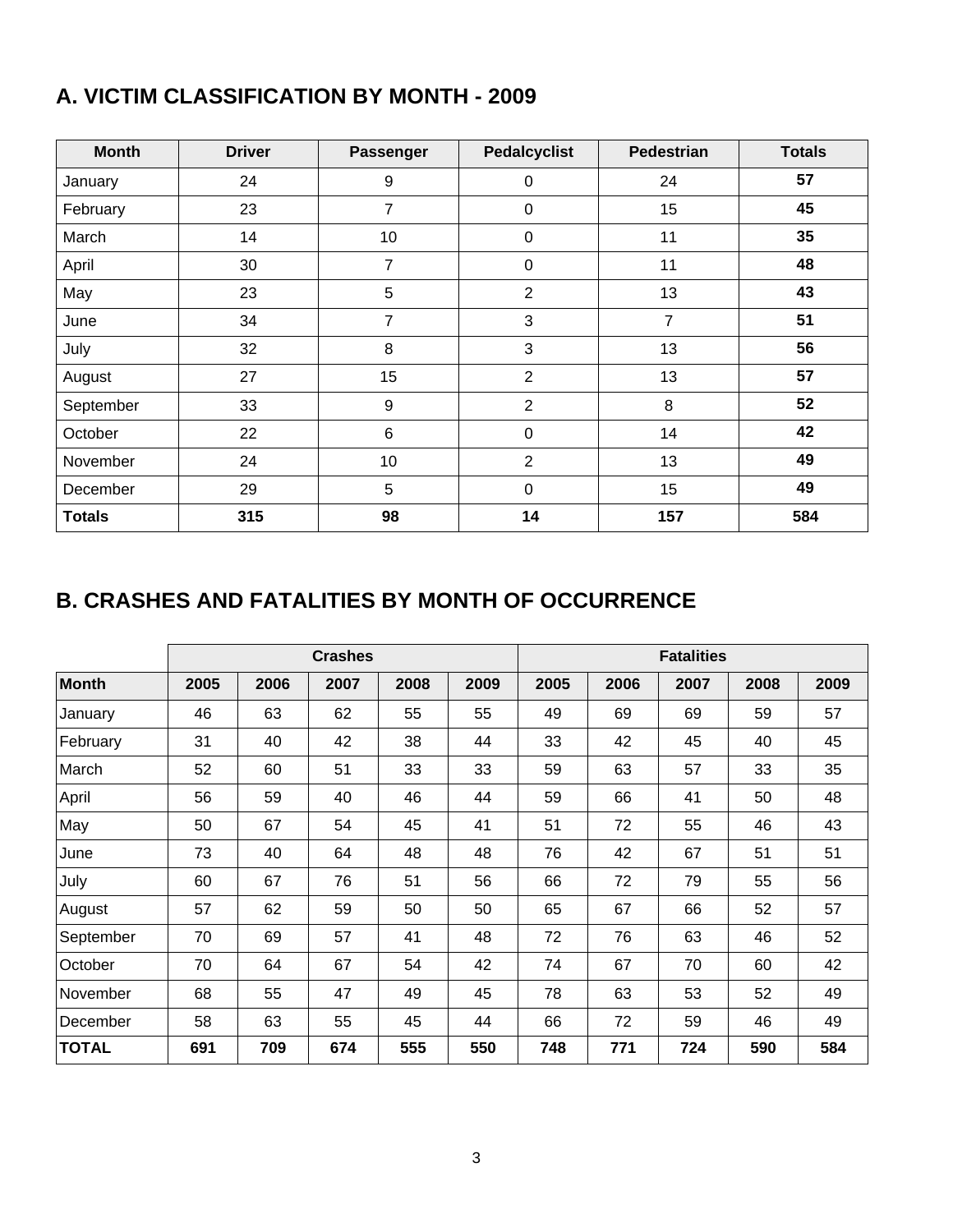## **C. CRASH VICTIM CLASSIFICATION BY COUNTY**

|               | <b>Victim Classification</b> |                |                |                         |                   |                     |  |  |  |  |
|---------------|------------------------------|----------------|----------------|-------------------------|-------------------|---------------------|--|--|--|--|
| <b>County</b> | <b>Crashes</b>               | <b>Killed</b>  | <b>Driver</b>  | Passenger               | <b>Pedestrian</b> | <b>Pedalcyclist</b> |  |  |  |  |
| Atlantic      | 41                           | 43             | 22             | 8                       | 12                | 1                   |  |  |  |  |
| Bergen        | 25                           | 26             | 14             | $\pmb{0}$               | 12                | $\pmb{0}$           |  |  |  |  |
| Burlington    | 43                           | 48             | 27             | 14                      | $\overline{7}$    | $\pmb{0}$           |  |  |  |  |
| Camden        | 37                           | 42             | 24             | $\overline{7}$          | 9                 | $\overline{2}$      |  |  |  |  |
| Cape May      | 8                            | 8              | $\overline{7}$ | 0                       | $\mathbf{1}$      | $\boldsymbol{0}$    |  |  |  |  |
| Cumberland    | 27                           | 28             | 21             | 5                       | 1                 | $\mathbf{1}$        |  |  |  |  |
| Essex         | 40                           | 42             | 14             | $\overline{7}$          | 21                | $\mathbf 0$         |  |  |  |  |
| Gloucester    | 22                           | 22             | 14             | $\overline{\mathbf{4}}$ | 3                 | 1                   |  |  |  |  |
| Hudson        | 22                           | 22             | $\overline{7}$ | 3                       | 12                | $\mathbf 0$         |  |  |  |  |
| Hunterdon     | 8                            | 8              | 5              | $\mathbf{1}$            | $\overline{2}$    | $\mathbf 0$         |  |  |  |  |
| Mercer        | 21                           | 22             | 11             | $\overline{\mathbf{4}}$ | $\overline{7}$    | $\pmb{0}$           |  |  |  |  |
| Middlesex     | 44                           | 48             | 19             | 10                      | 18                | $\mathbf{1}$        |  |  |  |  |
| Monmouth      | 34                           | 34             | 18             | $\overline{2}$          | 11                | 3                   |  |  |  |  |
| Morris        | 18                           | 18             | 12             | 3                       | 3                 | $\pmb{0}$           |  |  |  |  |
| Ocean         | 57                           | 63             | 32             | 12                      | 15                | $\overline{4}$      |  |  |  |  |
| Passaic       | 23                           | 26             | 16             | 5                       | $\overline{5}$    | $\mathbf 0$         |  |  |  |  |
| Salem         | 13                           | 14             | 11             | $\mathbf 1$             | 1                 | 1                   |  |  |  |  |
| Somerset      | 13                           | 13             | 9              | 3                       | $\mathbf{1}$      | $\pmb{0}$           |  |  |  |  |
| <b>Sussex</b> | $\overline{7}$               | $\overline{7}$ | 5              | $\overline{2}$          | $\mathbf 0$       | $\pmb{0}$           |  |  |  |  |
| Union         | 38                           | 41             | 21             | $\,6$                   | 14                | $\mathbf 0$         |  |  |  |  |
| Warren        | 9                            | 9              | $\,6$          | $\mathbf{1}$            | $\overline{2}$    | $\pmb{0}$           |  |  |  |  |
| <b>TOTAL</b>  | 550                          | 584            | 315            | 98                      | 157               | 14                  |  |  |  |  |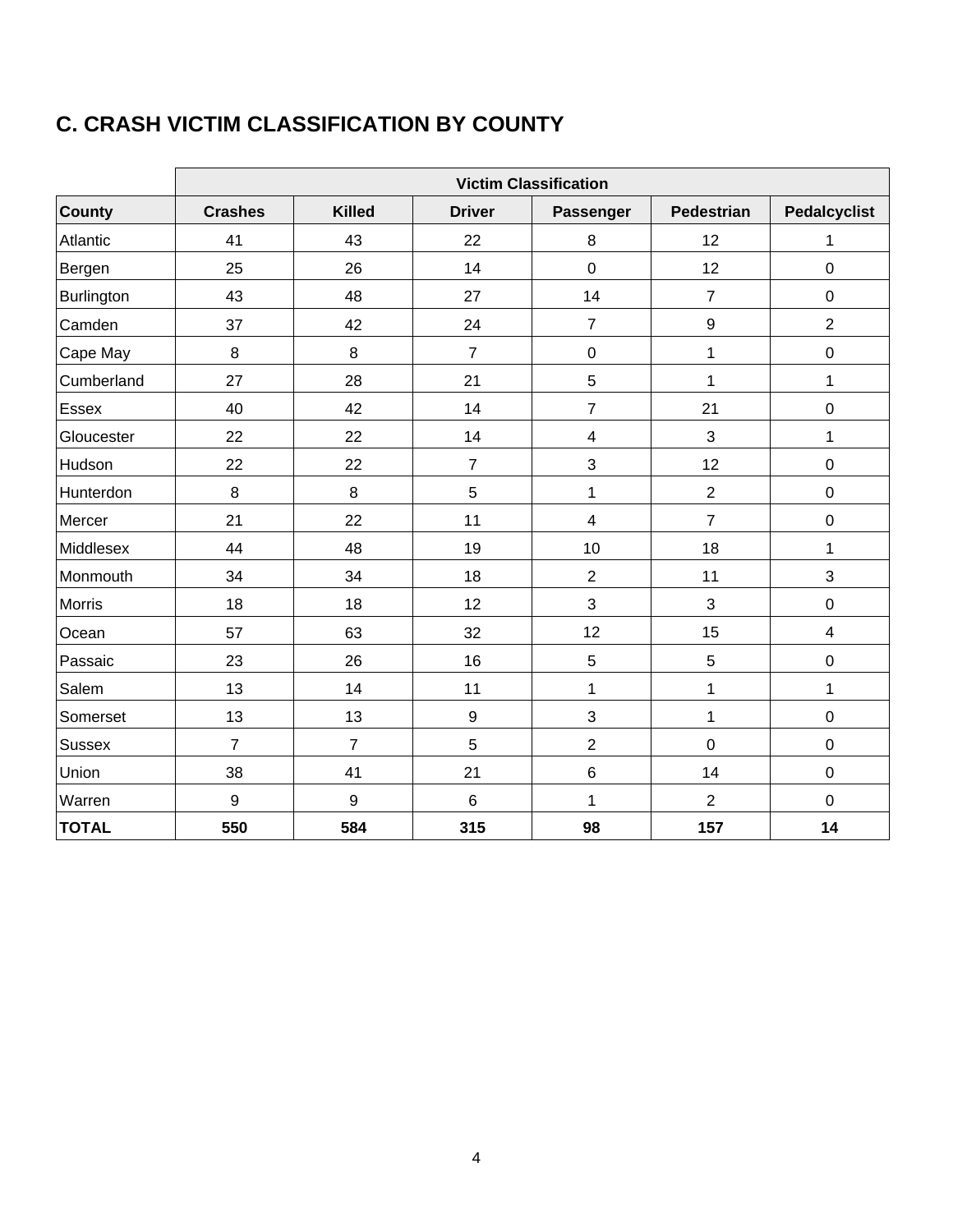| <b>County</b>     | Interstate      | <b>State</b>     | <b>County</b>   | <b>Municipal</b> | <b>Toll Roads</b> | <b>Other</b>   | <b>TOTALS</b>   |
|-------------------|-----------------|------------------|-----------------|------------------|-------------------|----------------|-----------------|
| Atlantic          | 0               | 21               | 8               | 9                | 3                 | 0              | 41              |
| Bergen            | $\overline{2}$  | 10               | 5               | 5                | 3                 | 0              | 25              |
| <b>Burlington</b> | $\sqrt{3}$      | 20               | 7               | 6                | 5                 | $\overline{2}$ | 43              |
| Camden            | $\overline{2}$  | 12               | 15              | 5                | 3                 | 0              | 37              |
| Cape May          | $\mathbf 0$     | $\overline{2}$   | 4               | 1                | 1                 | $\overline{0}$ | $\overline{8}$  |
| Cumberland        | $\mathbf 0$     | 11               | 12              | $\overline{4}$   | $\overline{0}$    | 0              | $\overline{27}$ |
| Essex             | 4               | 11               | 10              | 12               | 3                 | 0              | 40              |
| Gloucester        | $\mathbf 0$     | 10               | 8               | 3                | 1                 | $\mathbf 0$    | 22              |
| Hudson            | $\mathbf 0$     | 4                | 6               | 11               | 1                 | 0              | 22              |
| Hunterdon         | 1               | 3                | 4               | $\overline{0}$   | $\mathbf 0$       | 0              | 8               |
| Mercer            | $\mathbf 0$     | $\overline{7}$   | 8               | 5                | 1                 | $\mathbf 0$    | $\overline{21}$ |
| Middlesex         | $\mathbf 0$     | 18               | 11              | $\overline{7}$   | 8                 | 0              | 44              |
| Monmouth          | 1               | 12               | 10              | 8                | 3                 | 0              | 34              |
| <b>Morris</b>     | 8               | 3                | 4               | 3                | $\mathbf 0$       | 0              | 18              |
| Ocean             | 1               | 23               | 20              | $\overline{7}$   | 6                 | 0              | $\overline{57}$ |
| Passaic           | 3               | 4                | 10              | 3                | 3                 | $\overline{0}$ | $\overline{23}$ |
| Salem             | $\mathbf 0$     | 9                | 3               | 1                | 0                 | 0              | $\overline{13}$ |
| Somerset          | 1               | 3                | $6\phantom{1}6$ | 3                | 0                 | 0              | 13              |
| <b>Sussex</b>     | $\mathbf 0$     | 5                | 1               | 1                | $\mathbf 0$       | 0              | 7               |
| Union             | 3               | 11               | 12              | $\overline{7}$   | 5                 | $\mathbf 0$    | 38              |
| Warren            | 1               | 4                | 4               | $\Omega$         | $\mathbf 0$       | 0              | 9               |
| <b>TOTAL</b>      | $\overline{30}$ | $\overline{203}$ | 168             | 101              | 46                | $\mathbf{2}$   | 550             |

#### **D. CRASHES BY COUNTY OF OCCURRENCE AND ROADWAY CLASSIFICATION**

NOTE: US roadways are included in the State Highway column. Other roadways include State, County and Municipal Parks and Institutions and US Government Property.

## **Breakdown in Percentages of 550 Crashes during 2009**



Other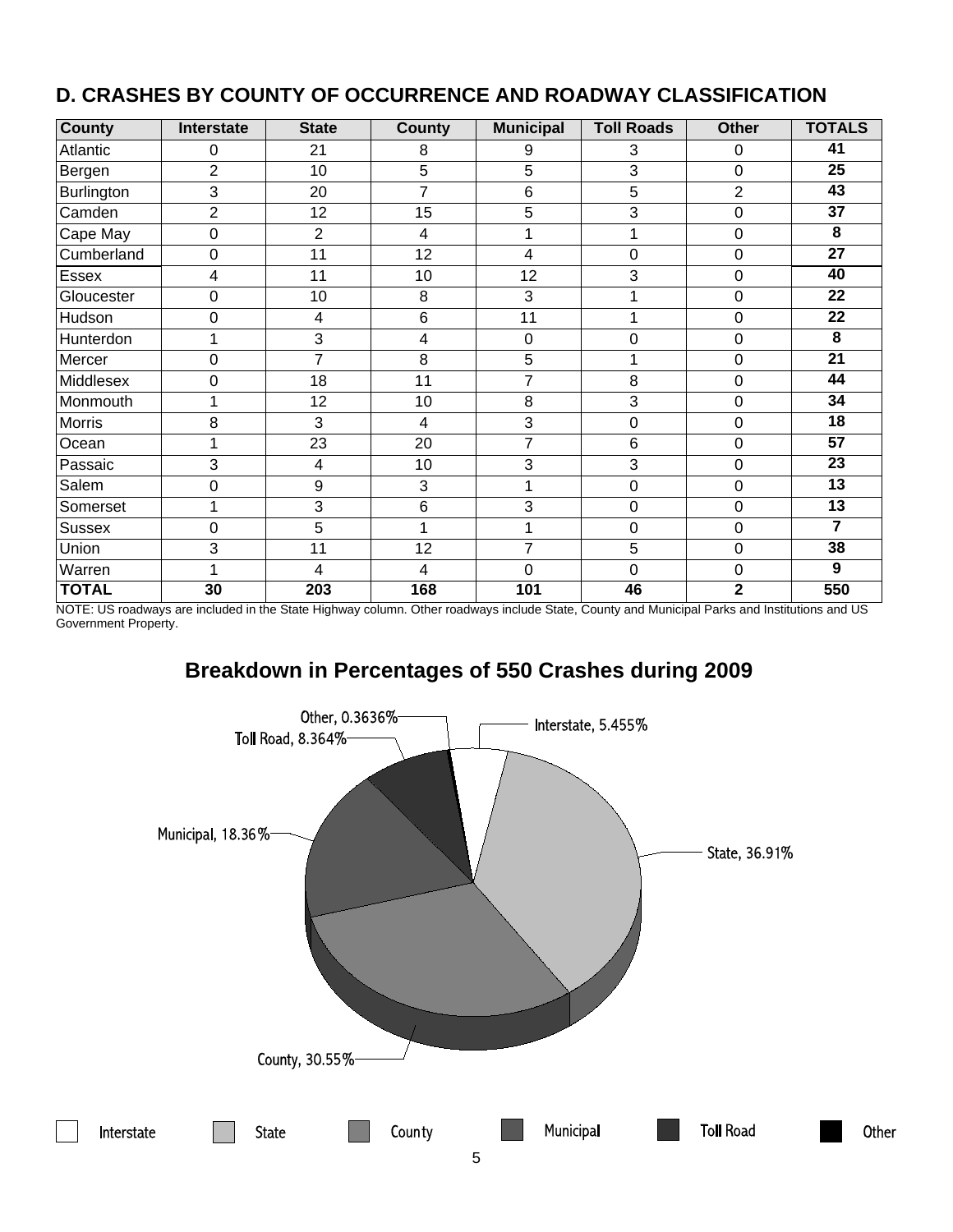### **E. FATALITIES AND INJURIES ACCORDING TO CRASH TYPE CLASSIFICATION**

|                            |                          |                | <b>Total Crashes</b> |                  |             |                |                | <b>Total Fatalities</b> |             |             |             |      | <b>Total Injured</b>    |              |              |
|----------------------------|--------------------------|----------------|----------------------|------------------|-------------|----------------|----------------|-------------------------|-------------|-------------|-------------|------|-------------------------|--------------|--------------|
| <b>Type</b>                | 2005                     | 2006           | 2007                 | 2008             | 2009        | 2005           | 2006           | 2007                    | 2008        | 2009        | 2005        | 2006 | 2007                    | 2008         | 2009         |
| Pedestrian                 | 151                      | 163            | 146                  | 136              | 157         | 155            | 167            | 149                     | 138         | 160         | 19          | 34   | 21                      | 26           | 32           |
| <b>Other Motor Vehicle</b> | 266                      | 279            | 249                  | 180              | 185         | 298            | 315            | 276                     | 196         | 210         | 457         | 422  | 380                     | 279          | 231          |
| Railroad Train             | $\mathbf{1}$             | 3              | $\overline{2}$       | $\boldsymbol{0}$ | 3           | $\overline{2}$ | 4              | 3                       | $\mathbf 0$ | 3           | $\mathbf 0$ | 0    | 0                       | $\mathsf 0$  | $\mathsf 0$  |
| <b>Parked Vehicle</b>      | 14                       | 13             | 16                   | 12               | 12          | 15             | 14             | 16                      | 16          | 12          | 5           | 10   | $\mathbf{1}$            | 9            | $\mathbf{1}$ |
| Pedalcycle                 | 17                       | 12             | 12                   | 19               | 13          | 17             | 12             | 12                      | 20          | 13          | 1           | 6    | $\overline{\mathbf{4}}$ | $\mathbf{1}$ | 3            |
| Animal                     | $\overline{\phantom{a}}$ | $\mathbf{1}$   | $\pmb{0}$            | $\boldsymbol{0}$ | $\mathbf 0$ | 1              | 1              | $\overline{0}$          | $\mathbf 0$ | $\mathbf 0$ | 0           | 0    | 0                       | 0            | $\pmb{0}$    |
| Fixed/Other Object         | 209                      | 202            | 217                  | 172              | 151         | 227            | 218            | 236                     | 183         | 156         | 121         | 91   | 98                      | 74           | 59           |
| Non-Collision              | 31                       | 34             | 27                   | 28               | 25          | 32             | 38             | 27                      | 29          | 26          | 27          | 34   | 30                      | 24           | 26           |
| Other                      | 1                        | $\overline{2}$ | 5                    | 8                | 4           | 1              | $\overline{2}$ | 5                       | 8           | 4           | 1           | 0    | $\mathbf{1}$            | $\mathbf 1$  | $\mathbf 0$  |
| <b>TOTAL</b>               | 691                      | 709            | 674                  | 555              | 550         | 748            | 771            | 724                     | 590         | 584         | 631         | 597  | 535                     | 414          | 352          |

In 2009 there were 550 fatal crashes in which 584 persons were killed and 352 persons injured.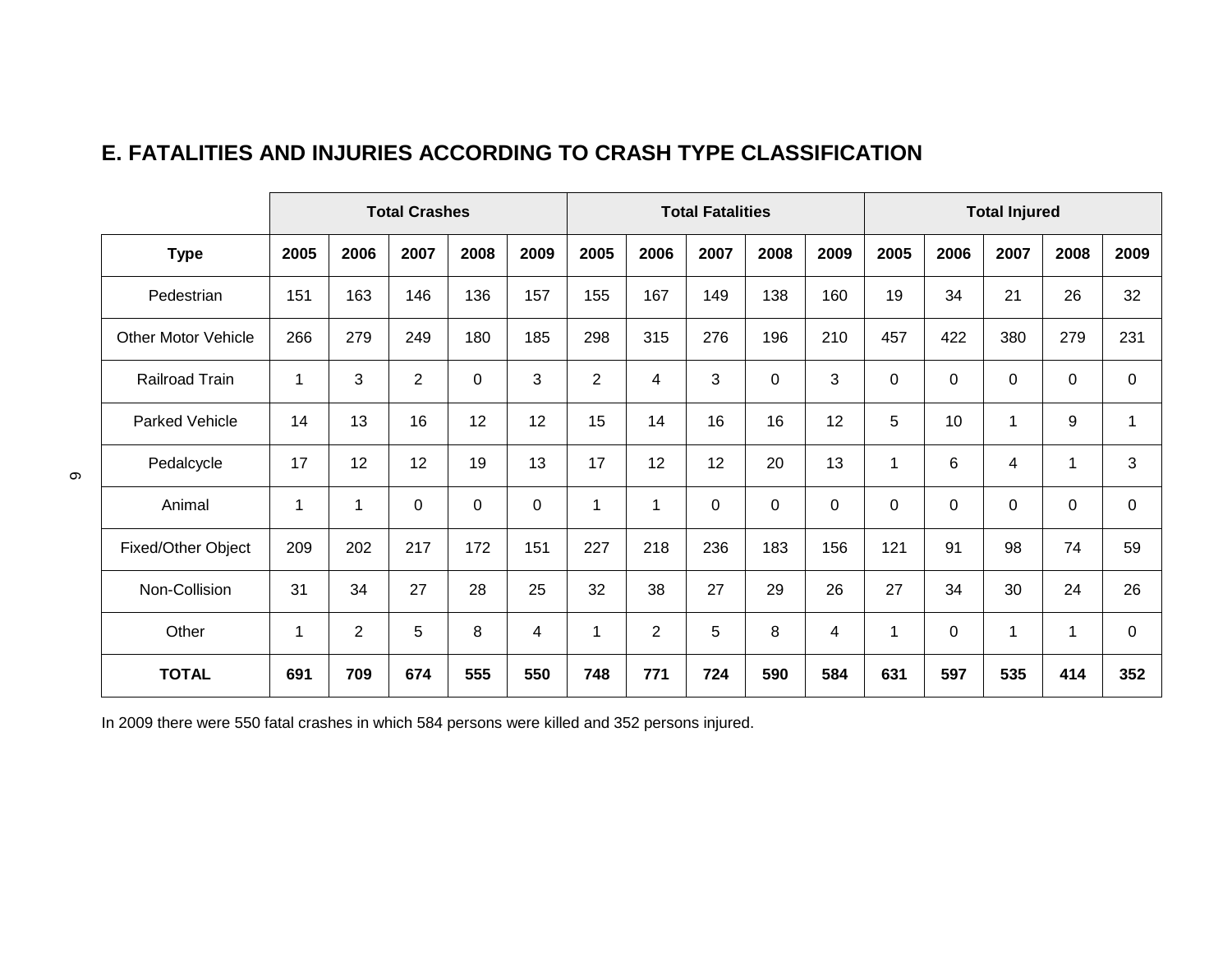## **F. HOURS OF OCCURRENCE**

| <b>Time Of Occurrence</b> | 2005 | 2006 | 2007 | 2008 | 2009 |
|---------------------------|------|------|------|------|------|
| 12:00 to 12:59 a.m.       | 31   | 36   | 31   | 32   | 21   |
| 1:00 to 1:59 a.m.         | 30   | 25   | 29   | 20   | 17   |
| 2:00 to 2:59 a.m.         | 31   | 24   | 26   | 29   | 30   |
| 3:00 to 3:59 a.m.         | 24   | 34   | 17   | 18   | 16   |
| 4:00 to 4:59 a.m.         | 12   | 12   | 21   | 23   | 12   |
| 5:00 to 5:59 a.m.         | 21   | 19   | 22   | 13   | 23   |
| 6:00 to 6:59 a.m.         | 20   | 21   | 22   | 11   | 25   |
| 7:00 to 7:59 a.m.         | 39   | 16   | 21   | 14   | 13   |
| 8:00 to 8:59 a.m.         | 16   | 20   | 19   | 13   | 10   |
| 9:00 to 9:59 a.m.         | 30   | 12   | 27   | 18   | 23   |
| 10:00 to 10:59 a.m.       | 24   | 26   | 16   | 25   | 29   |
| 11:00 to 11:59 a.m.       | 20   | 30   | 13   | 10   | 15   |
| 12:00 to 12:59 p.m.       | 33   | 16   | 29   | 23   | 21   |
| 1:00 to 1:59 p.m.         | 31   | 29   | 29   | 18   | 23   |
| 2:00 to 2:59 p.m.         | 24   | 38   | 33   | 25   | 23   |
| 3:00 to 3:59 p.m.         | 27   | 38   | 39   | 29   | 28   |
| 4:00 to 4:59 p.m.         | 32   | 30   | 30   | 26   | 28   |
| 5:00 to 5:59 p.m.         | 30   | 37   | 37   | 34   | 31   |
| 6:00 to 6:59 p.m.         | 32   | 39   | 41   | 32   | 29   |
| 7:00 to 7:59 p.m.         | 39   | 39   | 36   | 31   | 29   |
| 8:00 to 8:59 p.m.         | 40   | 46   | 39   | 28   | 27   |
| 9:00 to 9:59 p.m.         | 41   | 42   | 29   | 25   | 29   |
| 10:00 to 10:59 p.m.       | 35   | 43   | 37   | 34   | 25   |
| 11:00 to 11:59 p.m.       | 29   | 37   | 31   | 24   | 23   |
| <b>TOTAL</b>              | 691  | 709  | 674  | 555  | 550  |

## **G. WEATHER CONDITIONS**

| 438 |
|-----|
| 69  |
| 8   |
| 2   |
| 33  |
| 550 |
|     |

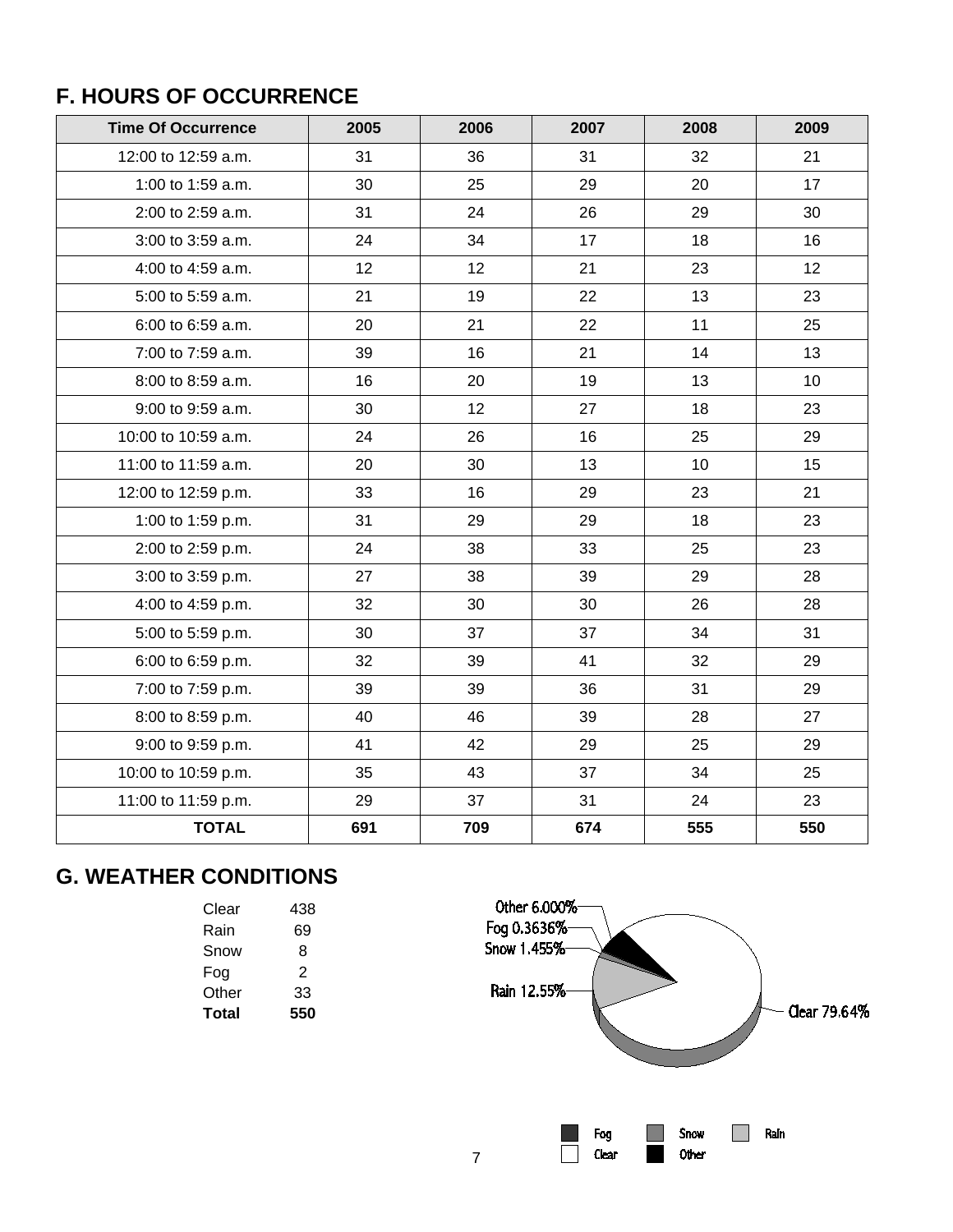## **H. DAY OF OCCURRENCE**

| Day of Occurrence | 2005 | 2006 | 2007 | 2008 | 2009 |
|-------------------|------|------|------|------|------|
| Sunday            | 115  | 127  | 102  | 75   | 71   |
| Monday            | 78   | 90   | 84   | 76   | 74   |
| Tuesday           | 74   | 87   | 93   | 66   | 68   |
| Wednesday         | 93   | 89   | 95   | 66   | 67   |
| Thursday          | 102  | 93   | 70   | 72   | 72   |
| Friday            | 118  | 120  | 103  | 90   | 95   |
| Saturday          | 111  | 103  | 127  | 110  | 103  |
| <b>TOTAL</b>      | 691  | 709  | 674  | 555  | 550  |

## **I. AGE OF DRIVER VICTIMS**

|                      | <b>Number Killed</b> |      |              |             |          |  |  |  |  |
|----------------------|----------------------|------|--------------|-------------|----------|--|--|--|--|
| <b>Age Of Driver</b> | 2005                 | 2006 | 2007         | 2008        | 2009     |  |  |  |  |
| 16 and under         | 4                    | 2    | 3            | 4           |          |  |  |  |  |
| Age 17               | 12 <sup>2</sup>      | 13   | 7            | 4           | 6        |  |  |  |  |
| $18 - 20$            | 30                   | 33   | 28           | 30          | 29       |  |  |  |  |
| 21 - 24              | 48                   | 58   | 62           | 37          | 24       |  |  |  |  |
| 25 - 29              | 46                   | 46   | 38           | 32          | 34       |  |  |  |  |
| $30 - 39$            | 78                   | 68   | 66           | 54          | 41       |  |  |  |  |
| 40 - 49              | 59                   | 68   | 62           | 52          | 54       |  |  |  |  |
| $50 - 64$            | 81                   | 69   | 80           | 50          | 54       |  |  |  |  |
| 65 and older         | 69                   | 72   | 83           | 57          | 72       |  |  |  |  |
| Unknown              | $\Omega$             |      | $\mathbf{0}$ | $\mathbf 0$ | $\Omega$ |  |  |  |  |
| <b>TOTAL</b>         | 427                  | 430  | 429          | 320         | 315      |  |  |  |  |

## **J. AGE OF PEDESTRIAN VICTIMS**

|                   | <b>Number Killed</b> |          |              |      |                |  |  |  |  |  |
|-------------------|----------------------|----------|--------------|------|----------------|--|--|--|--|--|
| Age Of Pedestrian | 2005                 | 2006     | 2007         | 2008 | 2009           |  |  |  |  |  |
| $ 0 - 4 $         | 5                    | 2        | 3            | 2    | $\overline{2}$ |  |  |  |  |  |
| $ 5 - 9 $         | 0                    | 3        | 2            |      | $\overline{2}$ |  |  |  |  |  |
| $10 - 14$         | $\overline{2}$       | 5        | 4            | 4    | 0              |  |  |  |  |  |
| $15 - 19$         | 6                    | 6        | 13           | 8    | 8              |  |  |  |  |  |
| 20 - 24           | 8                    | 6        | 4            | 12   | 12             |  |  |  |  |  |
| 25 - 44           | 45                   | 56       | 37           | 41   | 44             |  |  |  |  |  |
| 45 - 64           | 51                   | 53       | 49           | 39   | 61             |  |  |  |  |  |
| 65 - 74           | 11                   | 8        | 18           | 17   | 10             |  |  |  |  |  |
| 75 and older      | 25                   | 28       | 20           | 14   | 18             |  |  |  |  |  |
| Unknown           |                      | $\Omega$ | $\mathbf{0}$ | 0    | $\Omega$       |  |  |  |  |  |
| <b>TOTAL</b>      | 154                  | 167      | 150          | 138  | 157            |  |  |  |  |  |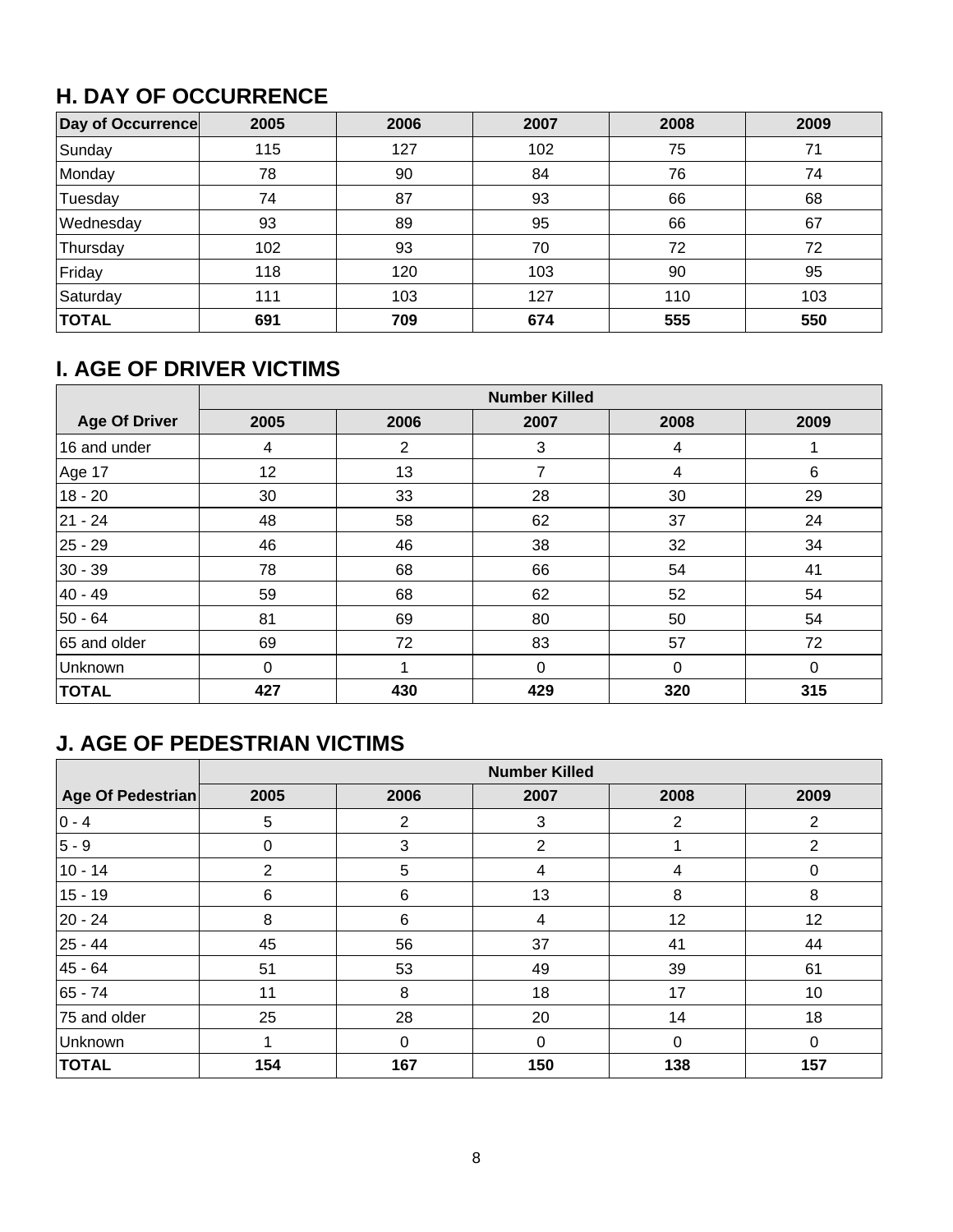## **K. SEX OF PEDESTRIANS**

| <b>Sex</b>   | 2005 | 2006 | 2007 | 2008 | 2009 |
|--------------|------|------|------|------|------|
| Male         | 88   | 124  | 95   | 92   | 112  |
| Female       | 66   | 43   | 55   | 46   | 45   |
| <b>TOTAL</b> | 154  | 167  | 150  | 138  | 157  |

## **L. CONDITION OF ALL DRIVERS**

| <b>Condition</b>              | <b>Drivers</b> |
|-------------------------------|----------------|
| Unknown                       | 49             |
| <b>Apparently Normal</b>      | 593            |
| Alcohol Use                   | 86             |
| Drug Use (Illicit)            | 36             |
| Medication                    | 13             |
| Alcohol & Drug/Medication Use | 30             |
| <b>Physical Handicaps</b>     | O              |
| <b>Illness</b>                | 15             |
| Fatigue                       | 3              |
| <b>Fell Asleep</b>            | 8              |
| Other                         | ი              |
| <b>TOTAL</b>                  | 833            |

# **20 YEAR TREND**

### Intoxicated Drivers Involved in Fatal Crashes

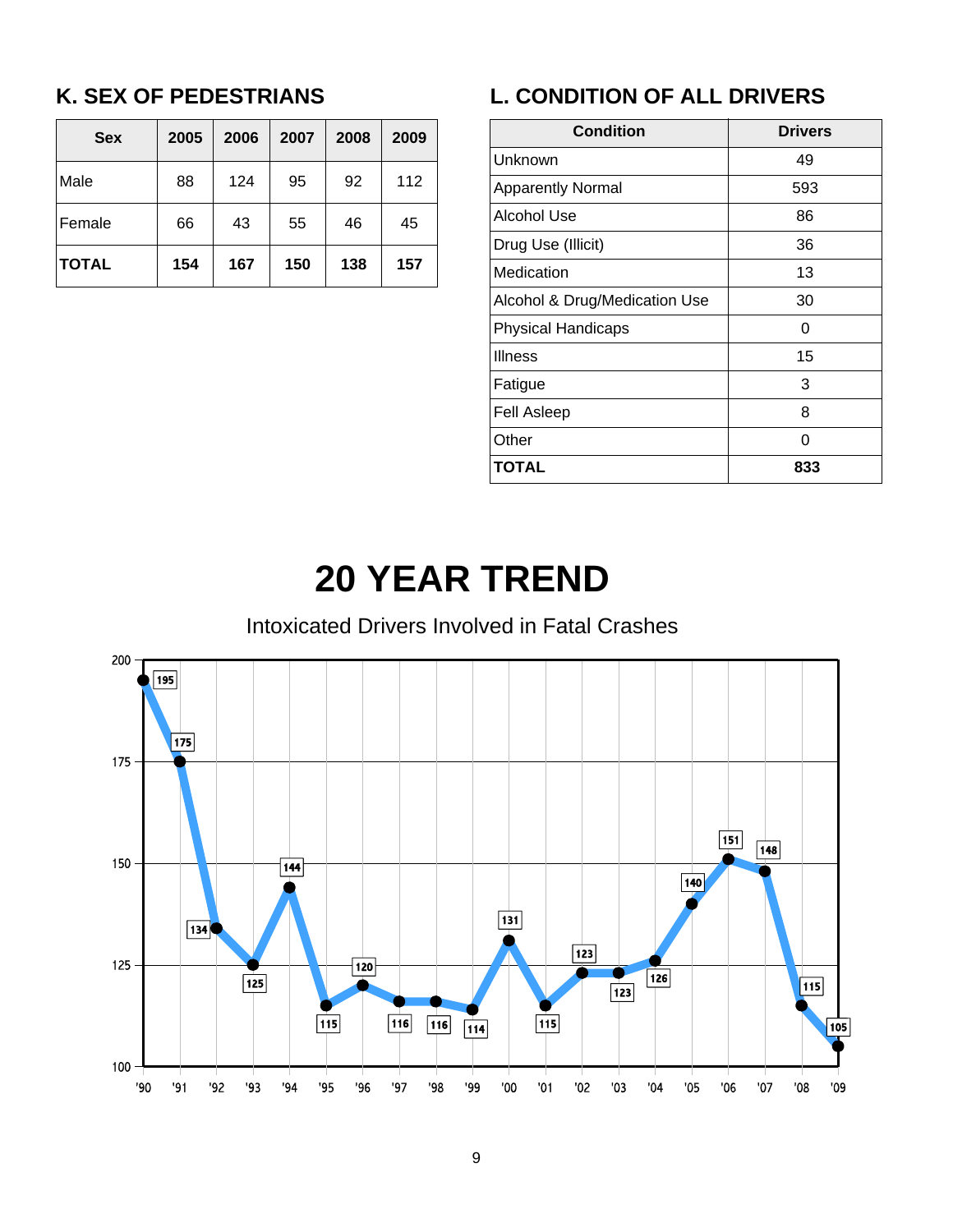### **M. ALCOHOL FACTOR**

 There were 584 fatalities during 2009. Of the fatalities, 315 were drivers, 98 were passengers, 157 were pedestrians and 14 were pedalcyclists. Of this total, 469 were tested for alcohol and 115 were not tested. Of the 469 tested, 163 were positive for alcohol in varying degrees and 306 were negative. This indicates that 34.8 % of the fatalities tested were positive for alcohol and 65.2 % were negative. Seventy-Seven drivers, 12 passengers, 38 pedestrians and 1 pedalcyclist tested positive for drugs.

 In 110 of the 550 crashes, Driving While Intoxicated (alcohol and/or drugs) was listed as the major contributing factor. There were 123 people killed as a result of these 110 crashes.

#### 1.) **DRIVERS:**

- **Deceased:** There were a total of 315 drivers killed of which 266 were tested for alcohol. Of those tested, 95 were positive and 171 were negative, indicating 35.7 % had consumed an alcoholic beverage. Of the 95 imbibing drivers, 75 or 78.9 % had an alcohol level of .08 % or higher.
- **Surviving:** There were a total of 518 surviving drivers of which 170 were tested for alcohol. Of those tested, 35 were positive and 135 were negative, indicating 20.6 % had consumed an alcoholic beverage. Of the 35 imbibing drivers, 30 or 85.7 % had an alcohol level of .08 % or higher.
- 2.) **Passengers:** There were a total of 98 passengers killed of which 56 were tested for alcohol. Of those tested, 16 were positive and 40 were negative, indicating 28.6 % had consumed an alcoholic beverage.
- 3.) **Pedestrians:** There were a total of 157 pedestrians killed of which 136 were tested for alcohol. Of those tested, 52 were positive and 84 were negative, indicating 38.2 % had consumed an alcoholic beverage.
- 4.) **Pedalcyclists:** There were a total of 14 pedalcyclists killed of which 11 were tested for alcohol. Of those tested, 0 were positive and 11 were negative, indicating .0 % had consumed an alcoholic beverage.

|  | <b>SURVIVING DRIVER ALCOHOL FACTORS</b> |  |
|--|-----------------------------------------|--|
|  |                                         |  |

|                |  | .01% - .03% $ $ .04% - .07% $ $ .08% - .10% $ $ .11% & over $ $ | <b>Negative</b> | No test | Total |
|----------------|--|-----------------------------------------------------------------|-----------------|---------|-------|
| <b>Drivers</b> |  | ົ<br>∠∠                                                         | 135             | 348     | 518   |

#### **EVALUATION:**

2009 showed a 12.8 % decrease in alcohol-related fatalities. The number of fatal accident victims with blood alcohol readings above the legal limit decreased from 151 in 2008 to 127 in 2009, a decrease of 15.9 %. Deceased drivers with alcohol involvement showed a 15.9 % decrease when compared to 2008.

#### **ALCOHOL & DRUG USE:**

6 surviving drivers, 36 deceased drivers, 5 passengers, 16 pedestrians and 0 pedalcyclists tested positive for alcohol and drugs (Illicit & Medication).

26 surviving drivers, 41 deceased drivers, 7 passengers, 22 pedestrians and 0 pedalcyclists tested positive for drugs (Illicit & Medication) alone.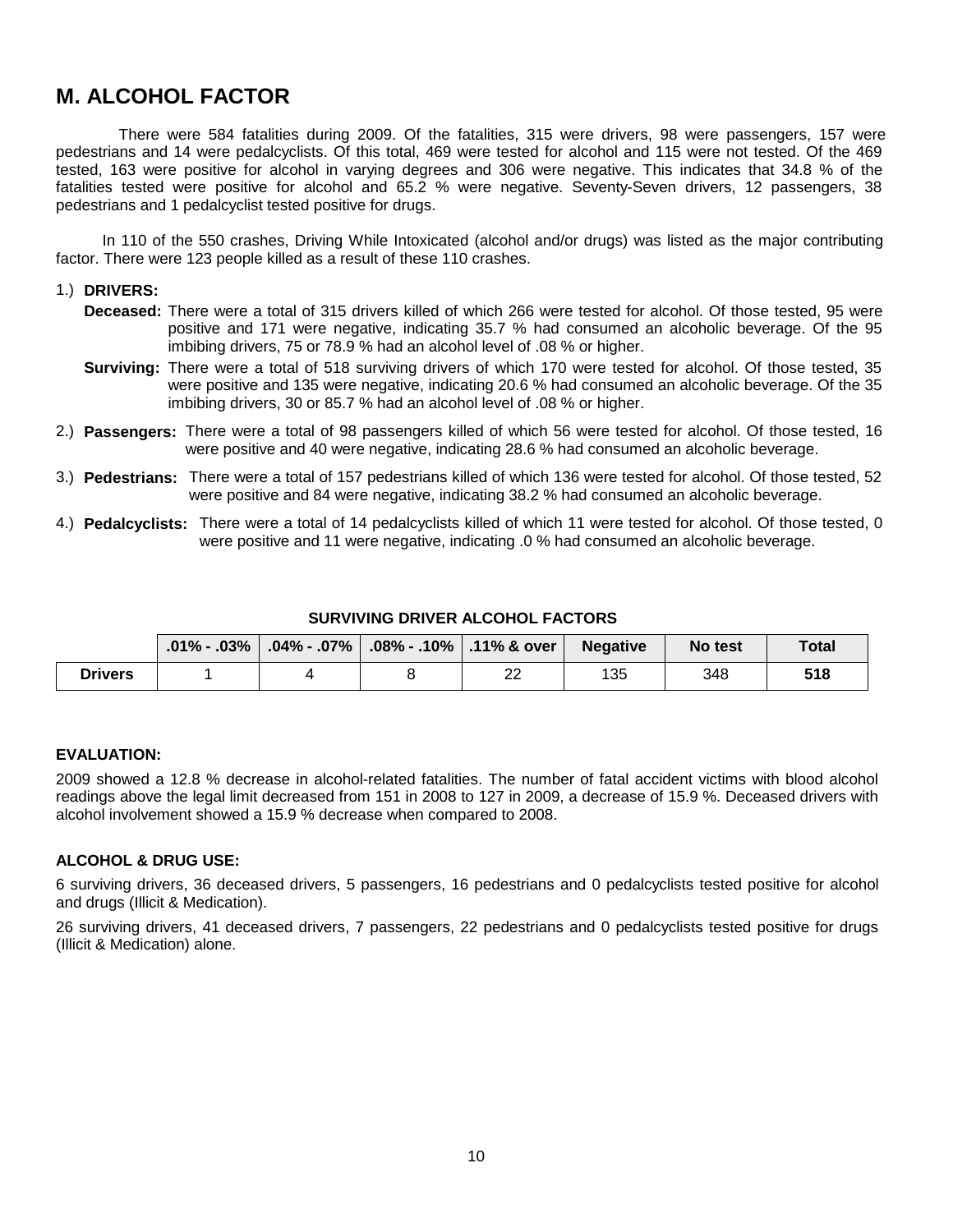|           |                      |                | $.01\% - .03\%$ |                |      | $.04\% - .07\%$<br>$.08\% - .10\%$ |                |                |                 |                |          |                |                |      |                |      |              |      |      |      |      |
|-----------|----------------------|----------------|-----------------|----------------|------|------------------------------------|----------------|----------------|-----------------|----------------|----------|----------------|----------------|------|----------------|------|--------------|------|------|------|------|
|           |                      | 2005           | 2006            | 2007           | 2008 | 2009                               | 2005           | 2006           | 2007            | 2008           | 2009     | 2005           | 2006           | 2007 | 2008           | 2009 |              |      |      |      |      |
|           | <b>Drivers</b>       | 11             | 21              | 18             | 18   | 17                                 | 11             | 15             | 10              | 10             | 3        | 12             | 12             | 16   | 5              | 11   |              |      |      |      |      |
|           | <b>Passengers</b>    | $\overline{7}$ | 8               | $\overline{2}$ | 2    | 2                                  | $\overline{7}$ | 3              | 5               | 4              | 5        | 3              | 4              | 3    | $\overline{2}$ |      |              |      |      |      |      |
|           | Pedestrians          | 6              | 8               | 4              | 0    | 4                                  | 3              | 4              | 5               | $\overline{2}$ | 5        |                | $\overline{2}$ | 1    |                | 3    |              |      |      |      |      |
|           | <b>Pedalcyclists</b> | $\Omega$       |                 | 0              | 0    | 0                                  | 0              | $\Omega$       | 0               | 0              | $\Omega$ | 0              |                | 0    | 0              | 0    |              |      |      |      |      |
|           | <b>TOTAL</b>         | 24             | 38              | 24             | 20   | 23                                 | 21             | 22             | 20              | 16             | 13       | 16             | 18             | 20   | 8              | 15   |              |      |      |      |      |
|           |                      |                |                 | .11 % and Over |      |                                    |                |                | <b>Negative</b> |                |          | <b>No Test</b> |                |      |                |      | <b>TOTAL</b> |      |      |      |      |
|           |                      | 2005           | 2006            | 2007           | 2008 | 2009                               | 2005           | 2006           | 2007            | 2008           | 2009     | 2005           | 2006           | 2007 | 2008           | 2009 | 2005         | 2006 | 2007 | 2008 | 2009 |
|           | <b>Drivers</b>       | 87             | 97              | 98             | 80   | 64                                 | 222            | 222            | 230             | 174            | 171      | 51             | 63             | 57   | 33             | 49   | 396          | 430  | 429  | 320  | 315  |
|           | <b>Passengers</b>    | 25             | 15              | 13             | 18   | 8                                  | 53             | 81             | 54              | 46             | 40       | 45             | 51             | 56   | 40             | 42   | 140          | 162  | 133  | 112  | 98   |
|           | Pedestrians          | 29             | 47              | 28             | 42   | 40                                 | 85             | 77             | 94              | 66             | 84       | 18             | 29             | 18   | 27             | 21   | 142          | 167  | 150  | 138  | 157  |
| $\vec{=}$ | <b>Pedalcyclists</b> | 3              | 4               | 3              | 3    | $\Omega$                           | 12             | $\overline{7}$ | 7               | 11             | 11       | $\overline{2}$ | $\Omega$       | 2    | 6              | 3    | 17           | 12   | 12   | 20   | 14   |
|           | <b>TOTAL</b>         | 144            | 163             | 142            | 143  | 112                                | 372            | 387            | 385             | 297            | 306      | 116            | 143            | 133  | 106            | 115  | 695          | 771  | 724  | 590  | 584  |

#### **VICTIM ALCOHOL FACTOR 2005 - 2009 COMPARISON**

There were 130 victims that tested positive for drugs.

#### **VICTIM ALCOHOL FACTORS FOR THE YEAR 2009**

|                | $.01\% - .03\%$ | $.04\% - .07\%$ | $.08\%$ - .10% | .11% & over | <b>Negative</b> | <b>No Test</b> | <b>TOTAL</b> |
|----------------|-----------------|-----------------|----------------|-------------|-----------------|----------------|--------------|
| <b>Drivers</b> | 17              |                 | 44             | 64          | 171             | 49             | 315          |
| Passengers     |                 |                 |                |             | 40              | 42             | 98           |
| Pedestrians    |                 |                 |                | 40          | 84              | 21             | 157          |
| Pedalcyclists  |                 |                 |                |             |                 |                | 14           |
| <b>TOTAL</b>   | 23              | 13              | 15             | 112         | 306             | 115            | 584          |

LEGEND NEGATIVE: Tested and found to be negative.

NO TEST: Because of delayed death, age factor, contamination of samples, and the failure on the part of some investigative agencies and medical examiners to cause a test to be performed on victims.

NOTE: Seventy-Nine drivers, 12 passengers, 38 pedestrians and 1 pedalcyclist tested positive for drugs.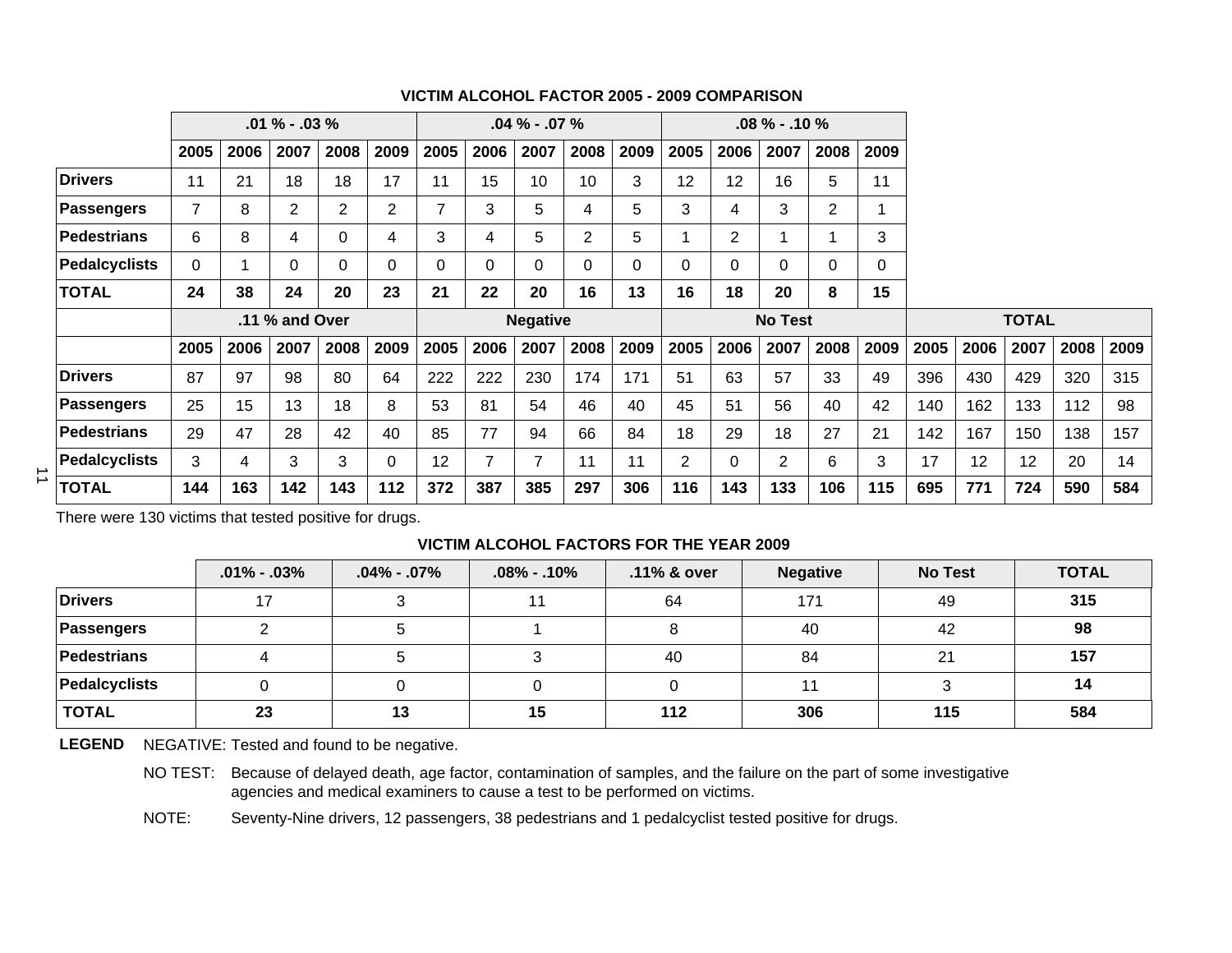#### **ALCOHOL INVOLVEMENT OF DECEASED DRIVERS RELATED TO MANNER N. OF COLLISION**

| <b>Manner of Collision</b>           | $.01 - .07 \%$ |    | .08 % and above Alcohol & Drugs | <b>Drugs Alone</b> |
|--------------------------------------|----------------|----|---------------------------------|--------------------|
| Angle                                | $\overline{2}$ | 4  | 2                               | 3                  |
| Same Direction - Rear End            | 1              | 3  | $\overline{2}$                  |                    |
| Opposite Direction - Head On/Angular | 3              | 9  | 5                               | 9                  |
| Opposite Direction - Left/U-Turn     | 3              |    | 0                               | 3                  |
| <b>Fixed Object</b>                  | 9              | 41 | 17                              | 18                 |
| Pedestrian                           | 1              | 2  | 2                               | 0                  |
| Railroad Train                       | $\mathbf 0$    | 0  | 0                               |                    |
| Pedalcycle                           | 0              | 0  | 0                               | $\Omega$           |
| <b>Struck Parked Vehicle</b>         | 0              | 4  | $\overline{2}$                  | 2                  |
| Overturned                           | $\mathbf 0$    | 6  | $\overline{2}$                  | 3                  |
| Other Object                         | $\Omega$       | 0  | 0                               | $\mathbf 0$        |
| Sideswipe                            | 1              | 5  | 4                               | 3                  |
| Encroachment                         | 0              | 0  | 0                               | 0                  |
| Animal                               | 0              | 0  | 0                               | 0                  |
| <b>Backing</b>                       | 0              | 0  | $\Omega$                        | $\mathbf 0$        |
| <b>TOTAL</b>                         | 20             | 75 | 36                              | 43                 |

NOTE: Drivers that test positive for both alcohol and drug use are counted in both the appropriate BAC column and in the Alcohol / Drugs column.

### **O. MANNER OF COLLISION**

| <b>Manner of Collision - All Crashes</b> | 2005 | 2006 | 2007 | 2008 | 2009 |
|------------------------------------------|------|------|------|------|------|
| Angle                                    | 116  | 58   | 65   | 61   | 51   |
| Same Direction - Rear End                | 45   | 65   | 41   | 25   | 26   |
| Opposite Direction - Head On/Angular     | 77   | 94   | 79   | 54   | 63   |
| Opposite Direction - Left/U-Turn         | 13   | 37   | 35   | 21   | 23   |
| <b>Fixed Object</b>                      | 149  | 201  | 215  | 171  | 149  |
| Pedestrian                               | 151  | 163  | 146  | 136  | 157  |
| Other*                                   | 129  | 33   | 38   | 40   | 34   |
| Sideswipe                                | 11   | 24   | 28   | 19   | 22   |
| Overturned                               |      | 34   | 27   | 28   | 25   |
| <b>TOTAL</b>                             | 691  | 709  | 674  | 555  | 550  |

\* Other categories include - Struck Parked Vehicle, Backing, Encroachment, Animal, Pedalcycle, Other Object and Railroad Train.

NOTE: Starting with 2006, Overturned Vehicles are tracked separately - they are included with "Other" in prior years.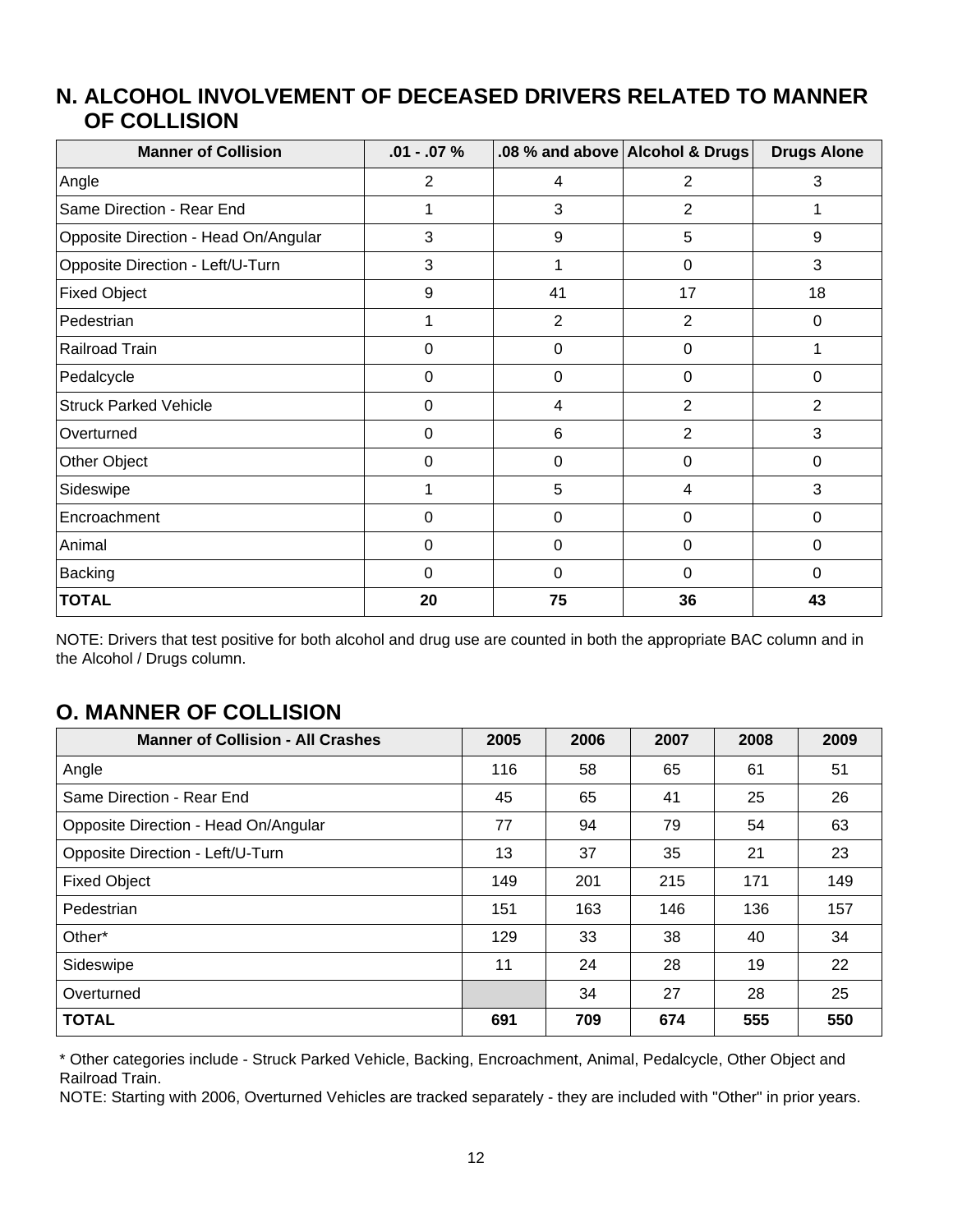## **P. TYPE OF VEHICLES INVOLVED** *(Including Parked)*

|                                |                  |                | <b>Fatal Crashes</b> |                         |                |
|--------------------------------|------------------|----------------|----------------------|-------------------------|----------------|
|                                | 2005             | 2006           | 2007                 | 2008                    | 2009           |
| Passenger Vehicle              | 608              | 593            | 596                  | 438                     | 472            |
| <b>Recreation Vehicle</b>      | $\mathbf 0$      | $\mathbf 0$    | $\mathbf 0$          | $\mathbf 0$             | $\overline{0}$ |
| Taxicab / Limo                 | $\overline{2}$   | 8              | $\,6$                | $\overline{4}$          | $6\phantom{1}$ |
| Motorcycle                     | 63               | 104            | 86                   | 88                      | 69             |
| Moped                          | $\boldsymbol{0}$ | $\mathbf 0$    | 1                    | 1                       | $\mathbf 0$    |
| Pickup                         |                  | 97             | 86                   | 67                      | 65             |
| <b>Sport Utility Vehicle</b>   | 239              | 175            | 145                  | 144                     | 125            |
| Van                            | 29               | 10             | $\overline{7}$       | 6                       | 10             |
| Fire / Rescue                  | $\mathbf{1}$     | $\mathbf{1}$   | $\mathbf 0$          | $\mathbf 0$             | $\overline{2}$ |
| Police Vehicle                 | $\mathbf{1}$     | $\overline{5}$ | 8                    | $\overline{7}$          | 1              |
| Ambulance                      | $\overline{2}$   | $\pmb{0}$      | 1                    | $\mathsf 0$             | $\pmb{0}$      |
| <b>Bus</b>                     | 12               | $\overline{7}$ | 5                    | $\overline{\mathbf{4}}$ | 13             |
| <b>School Bus</b>              | 3                | $\overline{4}$ | 5                    | $\overline{\mathbf{4}}$ | $\mathbf{1}$   |
| Single Unit 2-Axle             | 30               | 23             | 21                   | 19                      | 21             |
| Single Unit 3-Axle             | 21               | 13             | 13                   | 11                      | 10             |
| Truck / Trailer                | $\overline{4}$   | $\mathbf{3}$   | $\overline{7}$       | 3                       | 3              |
| Truck (Bobtail)                | $\mathbf{1}$     | $\mathbf{1}$   | 1                    | $\mathbf 0$             | $\mathbf{1}$   |
| Semi-Trailer (Tractor-Trailer) | 67               | 48             | 43                   | 28                      | 41             |
| <b>Doubles</b>                 | $\mathbf{1}$     | $\overline{2}$ | $\overline{4}$       | $\overline{2}$          | $\overline{0}$ |
| <b>Triples</b>                 | $\boldsymbol{0}$ | $\pmb{0}$      | $\boldsymbol{0}$     | $\pmb{0}$               | $\mathbf 0$    |
| <b>Heavy Truck</b>             | $\overline{2}$   | $\overline{2}$ | 1                    | 1                       | $\mathbf 0$    |
| Other                          | 10               | 41             | 35                   | 46                      | 40             |
| <b>TOTAL</b>                   | 1,096            | 1,137          | 1,071                | 873                     | 880            |

NOTE: Starting with 2006, Pickup Trucks and Sport Utility Vehicles are tracked separately. Both are included under "Sport Utility Vehicle" in prior years.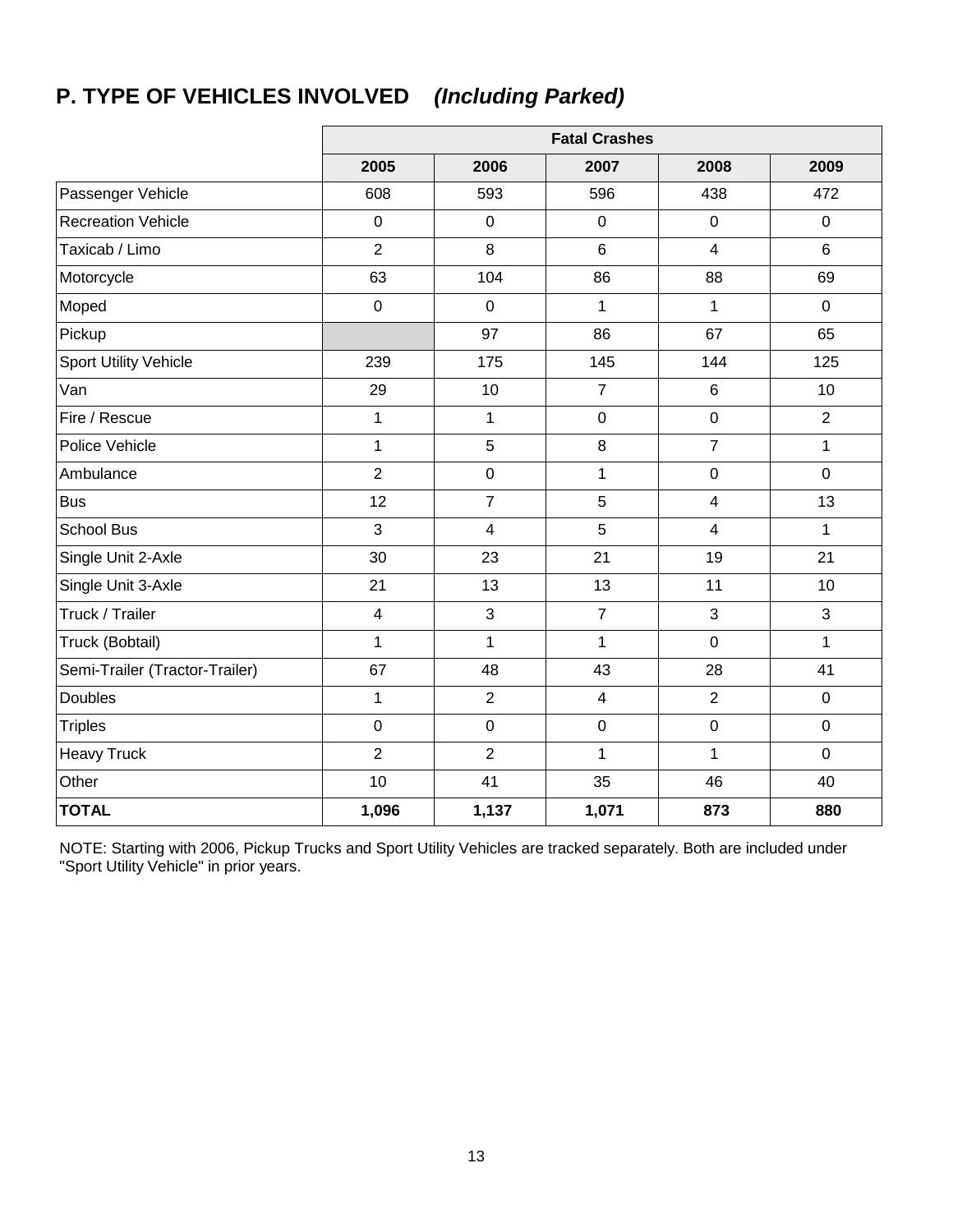## **Q. CHARACTER OF ROAD**

|                              | <b>Fatal Crashes</b> |      |      |      |      |  |  |  |  |  |  |
|------------------------------|----------------------|------|------|------|------|--|--|--|--|--|--|
| <b>Road Character</b>        | 2005                 | 2006 | 2007 | 2008 | 2009 |  |  |  |  |  |  |
| Straight and Level           |                      | 356  | 367  | 256  | 247  |  |  |  |  |  |  |
| <b>Straight and Grade</b>    |                      | 78   | 73   | 47   | 47   |  |  |  |  |  |  |
| <b>Straight at Hillcrest</b> |                      | 12   | 9    | 9    | 8    |  |  |  |  |  |  |
| Curve and Level              |                      | 94   | 90   | 87   | 84   |  |  |  |  |  |  |
| <b>Curve and Grade</b>       |                      | 61   | 45   | 50   | 51   |  |  |  |  |  |  |
| <b>Curve at Hillcrest</b>    |                      | 4    |      |      |      |  |  |  |  |  |  |
| Intersection                 |                      | 104  | 89   | 105  | 112  |  |  |  |  |  |  |
| <b>TOTAL</b>                 |                      | 709  | 674  | 555  | 550  |  |  |  |  |  |  |

NOTE: Starting with 2006, the Road Character categories were changed to reflect the current NJTR-1.

### **R. ROAD DESIGNATION**

|                         |      | <b>Fatal Crashes</b> |      |      |      |  |  |  |  |  |  |
|-------------------------|------|----------------------|------|------|------|--|--|--|--|--|--|
| <b>Road Designation</b> | 2005 | 2006                 | 2007 | 2008 | 2009 |  |  |  |  |  |  |
| Interstate              |      | 68                   | 49   | 48   | 30   |  |  |  |  |  |  |
| <b>State</b>            |      | 228                  | 236  | 170  | 203  |  |  |  |  |  |  |
| County                  |      | 212                  | 204  | 183  | 168  |  |  |  |  |  |  |
| Municipal               |      | 125                  | 120  | 111  | 101  |  |  |  |  |  |  |
| <b>Toll Roads</b>       |      | 71                   | 62   | 43   | 46   |  |  |  |  |  |  |
| Other                   |      | 5                    | 3    | 0    | 2    |  |  |  |  |  |  |
| <b>TOTAL</b>            |      | 709                  | 674  | 555  | 550  |  |  |  |  |  |  |

NOTE: US roadways are included in the State Highway column. \*Other roadways include State, County and Municipal Parks and Institutions and US Government Property.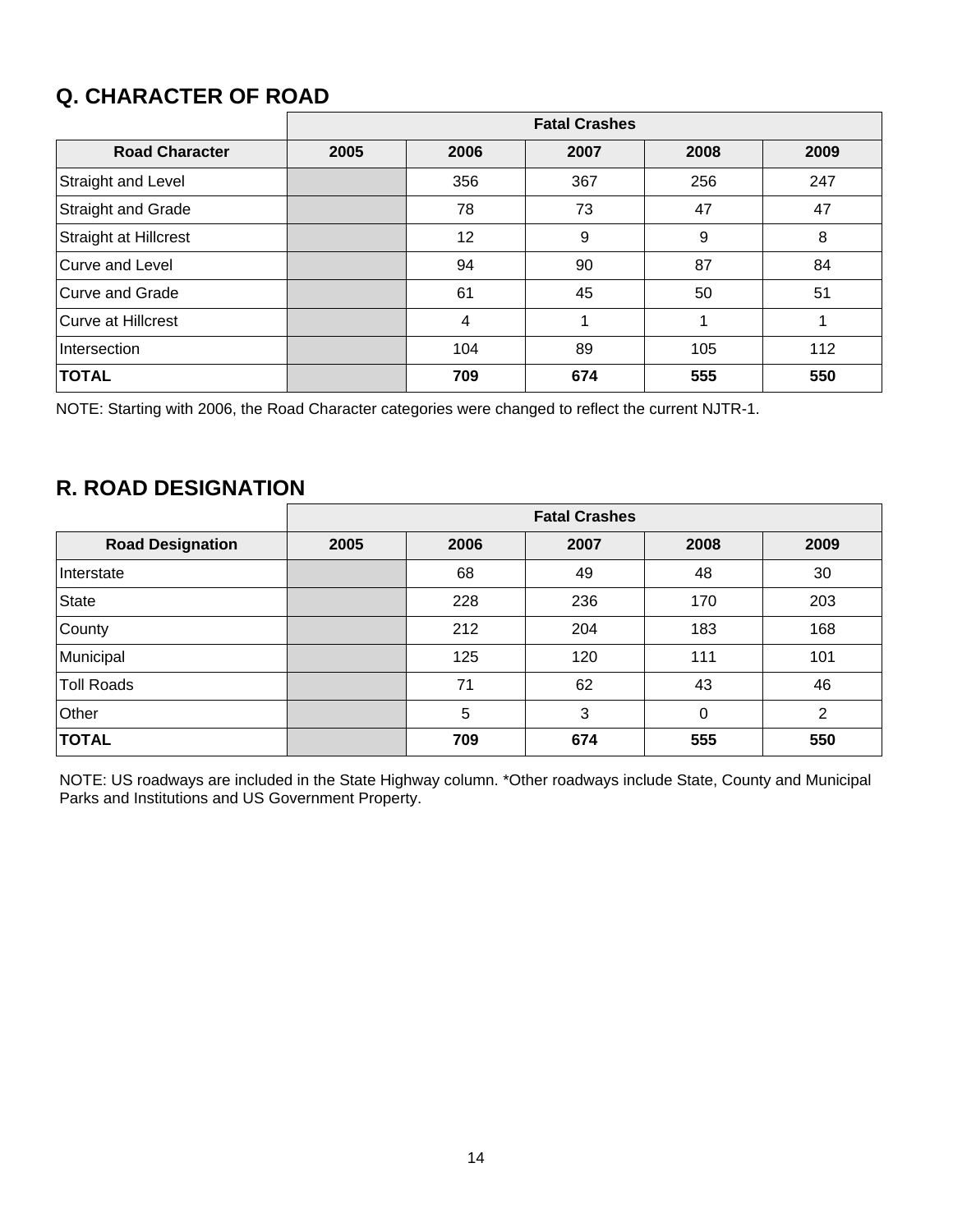## **S. AGE OF DRIVERS**

|                      | <b>Fatal Crashes</b> |       |       |      |      |  |  |
|----------------------|----------------------|-------|-------|------|------|--|--|
| <b>Age of Driver</b> | 2005                 | 2006  | 2007  | 2008 | 2009 |  |  |
| 16 and under         | 7                    | 7     | 5     | 6    | 3    |  |  |
| Age 17               | 30                   | 27    | 18    | 18   | 20   |  |  |
| $18 - 20$            | 64                   | 90    | 89    | 76   | 61   |  |  |
| $ 21 - 24 $          | 120                  | 126   | 123   | 91   | 73   |  |  |
| $25 - 29$            | 110                  | 120   | 99    | 79   | 81   |  |  |
| $30 - 39$            | 205                  | 187   | 188   | 139  | 131  |  |  |
| $40 - 49$            | 211                  | 203   | 161   | 151  | 163  |  |  |
| 50 - 64              | 192                  | 180   | 182   | 128  | 153  |  |  |
| 65 and over          | 121                  | 133   | 134   | 105  | 133  |  |  |
| Unknown*             | 43                   | 15    | 11    | 17   | 15   |  |  |
| <b>TOTAL</b>         | 1,103                | 1,088 | 1,010 | 810  | 833  |  |  |

### **T. SEX OF DRIVERS**

|                      | <b>Fatal Crashes</b> |       |       |      |      |  |  |
|----------------------|----------------------|-------|-------|------|------|--|--|
| <b>Sex of Driver</b> | 2005                 | 2006  | 2007  | 2008 | 2009 |  |  |
| Male                 | 784                  | 777   | 736   | 609  | 594  |  |  |
| Female               | 275                  | 290   | 264   | 186  | 224  |  |  |
| Unknown              | 44                   | 21    | 10    | 15   | 15   |  |  |
| <b>TOTAL</b>         | 1,103                | 1,088 | 1,010 | 810  | 833  |  |  |

\* Unknown includes hit-and-run and parked vehicle crashes where driver information is not known or applicable.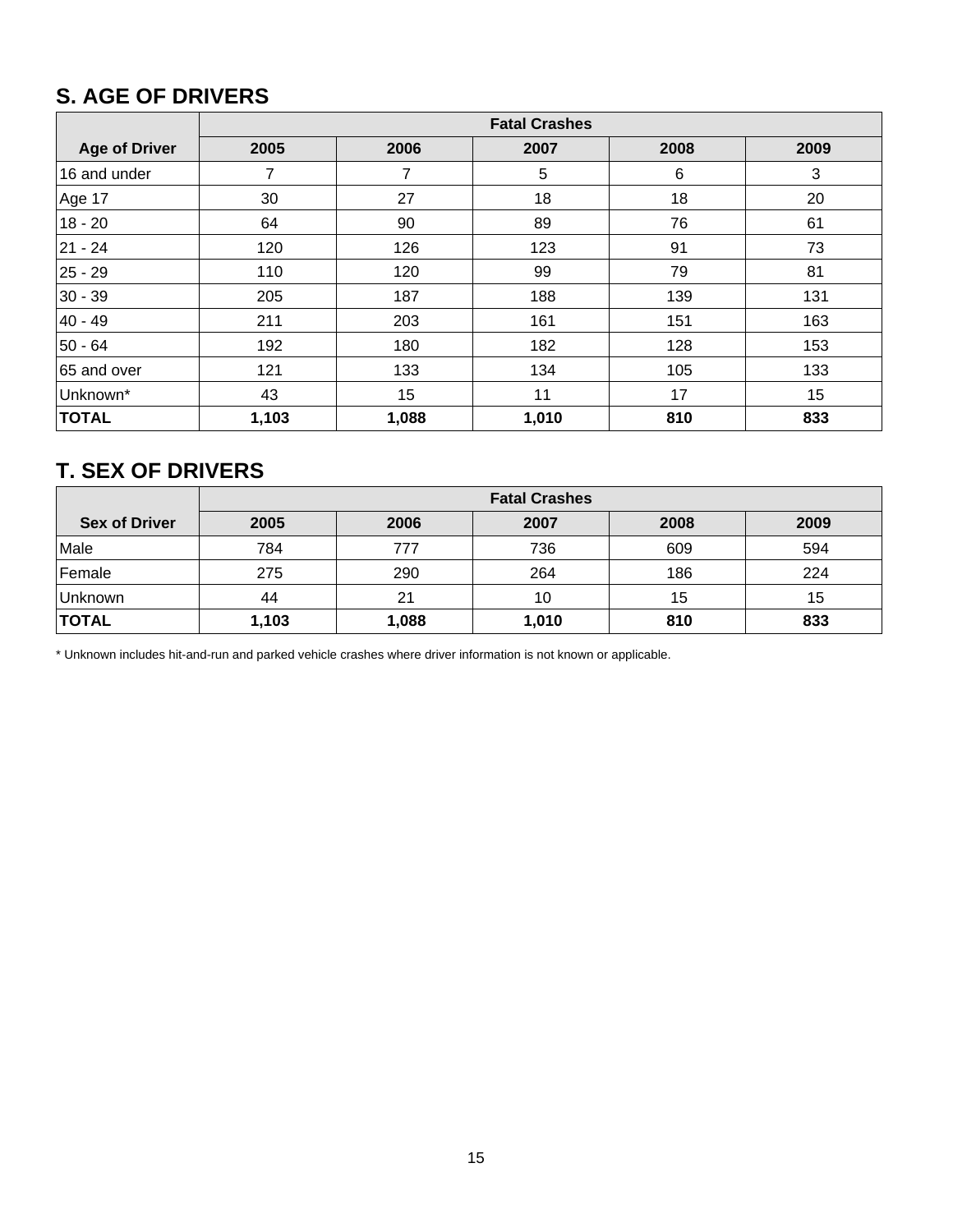|                                | <b>Fatal Crashes</b> |                  |                         |                |                |  |
|--------------------------------|----------------------|------------------|-------------------------|----------------|----------------|--|
| <b>Driver Pre-Crash Action</b> | 2005                 | 2006             | 2007                    | 2008           | 2009           |  |
| Going Straight Ahead           |                      | 815              | 753                     | 563            | 548            |  |
| Making Right Turn              |                      | 8                | 5                       | 8              | $\overline{7}$ |  |
| Making Left Turn               |                      | 57               | 70                      | 57             | 47             |  |
| Making U Turn                  |                      | $\overline{5}$   | $\overline{7}$          | $\overline{4}$ | $\mathbf{1}$   |  |
| <b>Starting From Parked</b>    |                      | $\pmb{0}$        | $\overline{2}$          | 3              | $\overline{2}$ |  |
| Starting In Traffic            |                      | 8                | $\overline{2}$          | $\overline{7}$ | 8              |  |
| Slowing or Stopping            |                      | 14               | 23                      | 16             | $\overline{7}$ |  |
| Stopped in Traffic             |                      | 33               | 19                      | 11             | 39             |  |
| Parking                        |                      | $\mathbf 0$      | 1                       | 1              | $\mathbf{1}$   |  |
| Parked                         |                      | 11               | 3                       | $6\phantom{1}$ | $\overline{2}$ |  |
| <b>Changing Lanes</b>          |                      | 33               | 29                      | 20             | 17             |  |
| <b>Entering Traffic Lane</b>   |                      | 10               | 3                       | 5              | 3              |  |
| Backing                        |                      | $\overline{2}$   | $\overline{\mathbf{4}}$ | $\overline{7}$ | $\overline{4}$ |  |
| Driverless / Moving            |                      | $\mathbf 1$      | 1                       | $\mathbf 0$    | $\overline{0}$ |  |
| Passing                        |                      | 13               | 14                      | 16             | 14             |  |
| <b>Negotiating Curve</b>       |                      | 65               | 60                      | 75             | 125            |  |
| Driving on Shoulder            |                      | $\overline{2}$   | $\overline{4}$          | $\mathbf 1$    | $\overline{2}$ |  |
| Right Turn on Red              |                      | $\pmb{0}$        | $\pmb{0}$               | $\mathbf{1}$   | 2              |  |
| Other                          |                      | $\boldsymbol{9}$ | $6\phantom{1}6$         | $\overline{7}$ | $\overline{2}$ |  |
| Unknown                        |                      | $\overline{2}$   | 4                       | $\overline{2}$ | $\overline{2}$ |  |
| <b>TOTAL</b>                   |                      | 1088             | 1010                    | 810            | 833            |  |

### **U. WHAT DRIVERS WERE DOING**

**NOTE:** Starting with 2006, the Driver Pre-Crash categories were changed to reflect the current NJTR-1.

## **V. WHAT PEDESTRIANS WERE DOING**

|                                       |      |      | <b>Fatal Crashes</b> |      |      |
|---------------------------------------|------|------|----------------------|------|------|
| <b>Pedestrian Pre-Crash Action</b>    | 2005 | 2006 | 2007                 | 2008 | 2009 |
| <b>Crossing at Marked Crosswalk</b>   |      | 23   | 19                   | 22   | 27   |
| <b>Crossing at Unmarked Crosswalk</b> |      | 15   | 13                   | 12   | 17   |
| <b>Crossing Where Prohibited</b>      |      | 72   | 66                   | 54   | 57   |
| Other Pedestrian Action in Roadway    |      | 27   | 25                   | 21   | 32   |
| Pedestrian Off Of Roadway             |      | 6    | 6                    | 2    |      |
| Other Pedestrian Action               |      | 24   | 21                   | 27   | 17   |
| <b>TOTAL</b>                          |      | 167  | 150                  | 138  | 157  |

**NOTE:** Starting with 2006, the Pedestrian Pre-Crash categories were changed to reflect the current NJTR-1.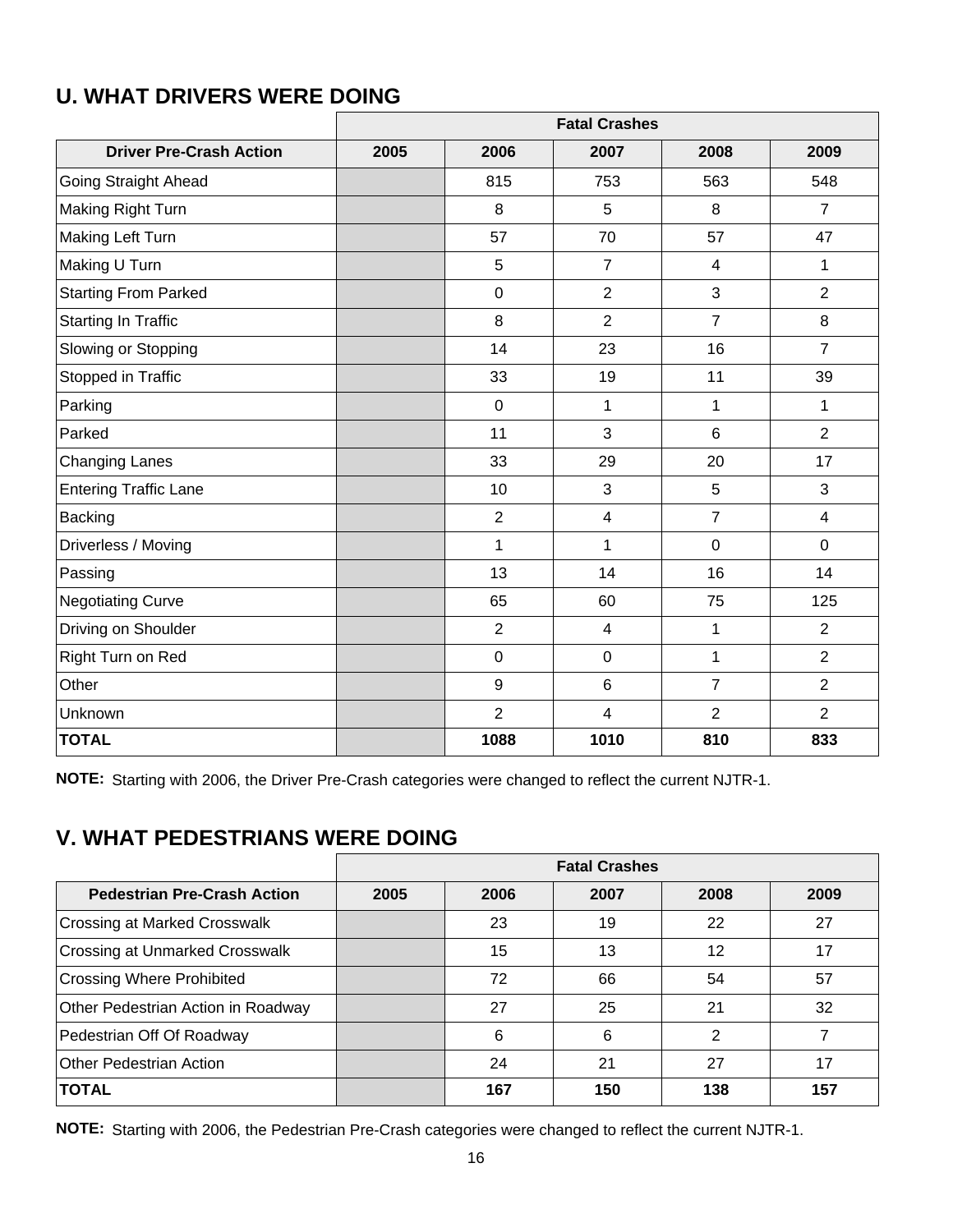## **W. CONTRIBUTING CIRCUMSTANCES**

| <b>Contributing Circumstances</b> | 2005 | 2006           | 2007           | 2008            | 2009           |
|-----------------------------------|------|----------------|----------------|-----------------|----------------|
| <b>Unsafe Speed</b>               |      | 142            | 152            | 115             | 78             |
| <b>Driver Inattention</b>         |      | 180            | 185            | 153             | 157            |
| Failed to Obey Traffic Control    |      | 41             | 50             | 36              | 40             |
| Failed to Yield Right of Way      |      | 38             | 37             | 42              | 46             |
| Improper Lane Change              |      | 19             | 12             | $9\,$           | 8              |
| Improper Passing                  |      | 12             | 10             | 10              | 11             |
| Failed to Use Turn Signal         |      | $\overline{0}$ | 1              | $\mathbf 0$     | $\mathbf 0$    |
| Improper Turn                     |      | 15             | 15             | $6\phantom{1}6$ | $\overline{7}$ |
| Following Too Closely             |      | 15             | 5              | 8               | 1              |
| Unsafe Backing                    |      | $\mathbf 0$    | 1              | $\overline{2}$  | 3              |
| Improper Vehicle Lights           |      | $\mathbf 0$    | 0              | $\mathbf 0$     | $\overline{0}$ |
| <b>Traveling Wrong Way</b>        |      | 5              | 8              | $\overline{7}$  | 10             |
| Improper Parking                  |      | 5              | $\overline{2}$ | 1               | $\overline{0}$ |
| Failure to Keep Right             |      | 93             | 62             | 41              | 61             |
| <b>Other Driver Action</b>        |      | 52             | 46             | 40              | 42             |
| <b>Mechanical Failure</b>         |      | 9              | $\overline{7}$ | 5               | 1              |
| Road / Environmental Factor       |      | 11             | $\overline{7}$ | 1               | 3              |
| <b>Pedestrian Violation</b>       |      | 137            | 118            | 114             | 128            |
| <b>Pedalcyclist Violation</b>     |      | 10             | 12             | 17              | 11             |
| <b>TOTAL</b>                      |      | 784            | 730            | 607             | 607            |

NOTE: In some crashes, alcohol and/or drug involvement may have contributed to the crash, however other driving actions are the proximate cause of the crash. For a detailed analysis of alcohol and drug related crashes, see Report M - Alcohol Factor.

Starting with 2006, the Contributing Circumstance categories were changed to reflect the current NJTR-1.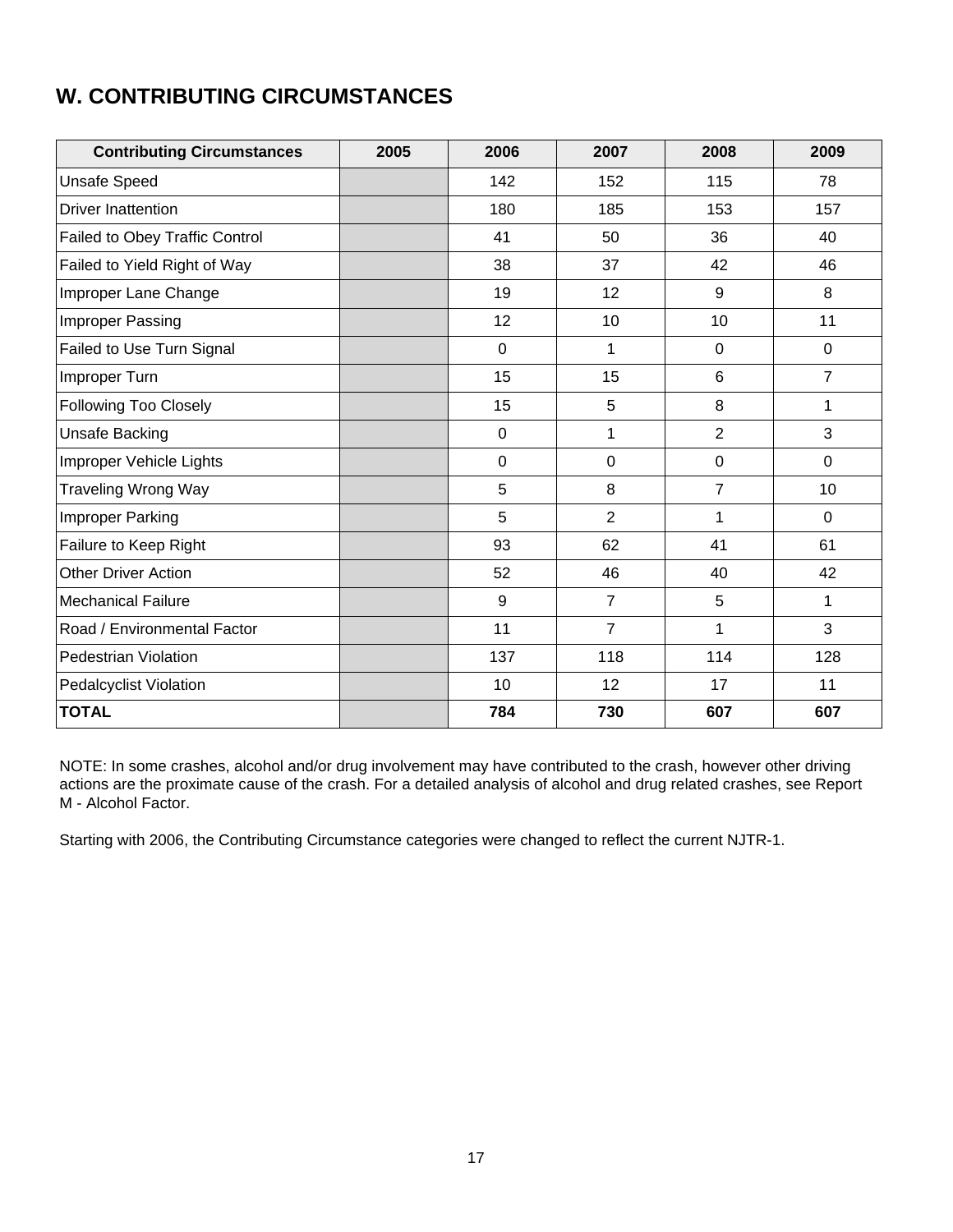## **SPECIFIC AREAS OF CONCERN**

### **INTERSTATE HIGHWAY FATALITIES**

The Interstate Highway System of New Jersey is 100% completed, with 420.32 miles open to the motoring public. During 2009, the death rate averaged 4.75 deaths per month and 1 death for every 7.37 miles of highway. A concise analysis of victim classification, alcohol involvement, driver ages, contributing circumstances and manner of collision is outlined on the following page.

#### **INTERSTATE HIGHWAY MILEAGE**

| <b>Highway Number</b> | <b>Mileage Open</b> | <b>Fatal Crashes by Highway</b> |
|-----------------------|---------------------|---------------------------------|
| $I-76$                | 3.04                | $\boldsymbol{0}$                |
| $I-78$                | 67.83               | $\sqrt{5}$                      |
| $I-80$                | 68.35               | 11                              |
| $I-95$                | 86.73               | 18                              |
| $I-195$               | 34.17               | $\overline{2}$                  |
| $I-278$               | 2.00                | $\boldsymbol{0}$                |
| $I-280$               | 17.85               | $\sqrt{5}$                      |
| $I-287$               | 67.54               | $\overline{2}$                  |
| $I-295$               | 68.06               | 3                               |
| $I-676$               | 4.75                | $\overline{2}$                  |
| <b>TOTAL</b>          | 420.32              | 48                              |

I-95 includes sections of the New Jersey Turnpike.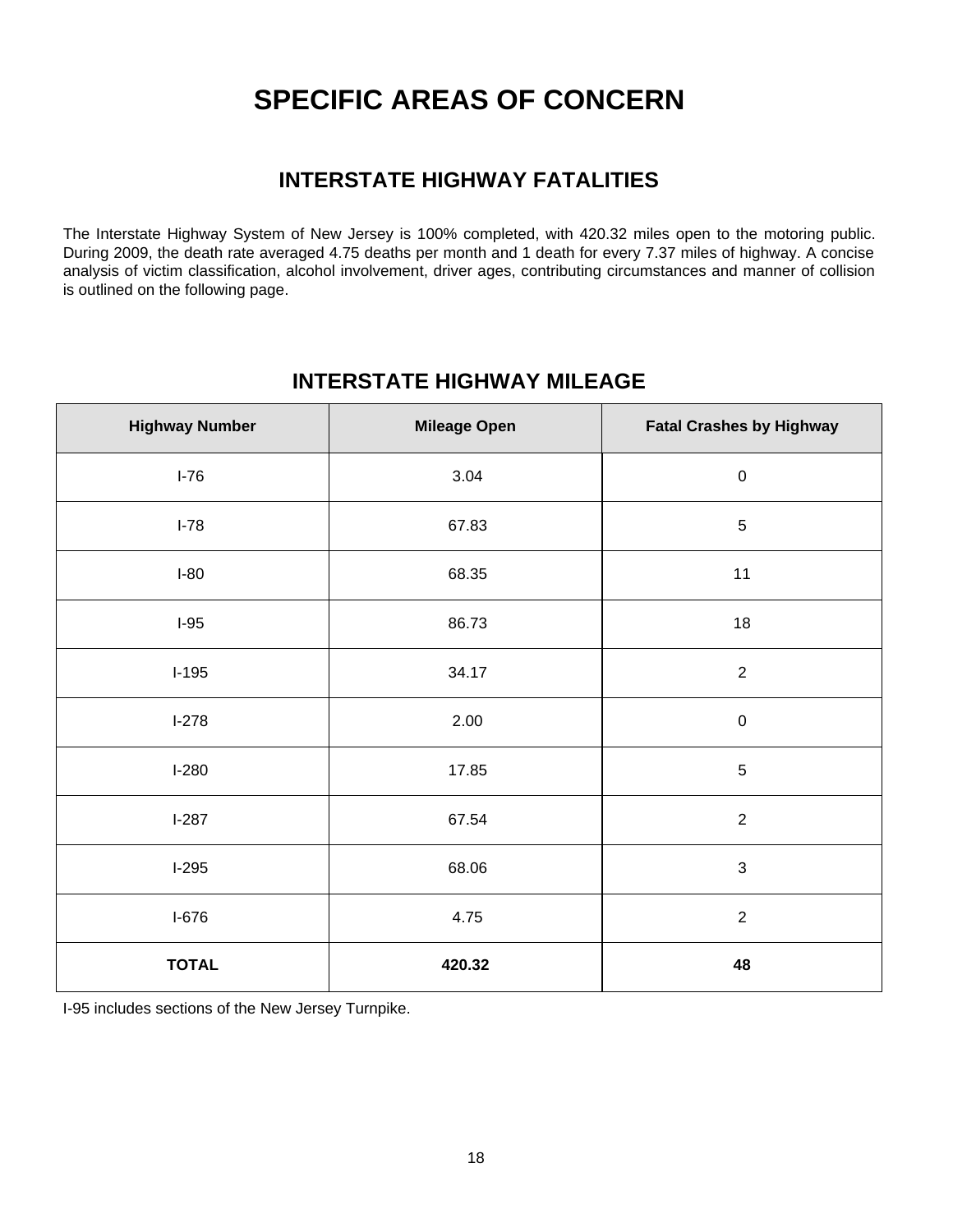## **INTERSTATE HIGHWAY FATALITIES**

### **2009 Interstate Fatal Crashes: 48 Interstate Fatalities: 57**

#### **Victim Classification**

| <b>Drivers</b> | 31 |
|----------------|----|
| Passengers     | 17 |
| Pedestrians    | 9  |
| Pedalcyclists  |    |
| <b>TOTAL</b>   | 57 |

#### **Contributing Circumstances**

| <b>Unsafe Speed</b>           | 6   |
|-------------------------------|-----|
| Driver Inattention            | 20  |
| Improper Lane Change          | 4   |
| Improper Passing              | ი   |
| Failed to Use Turn Signal     | 0   |
| <b>Following Too Closely</b>  | O   |
| Traveling Wrong Way           | 1   |
| Failure to Keep Right         | 5   |
| Mechanical Failure            | 1   |
| Road / Environmental Factor   | 1   |
| Pedestrian Violation          | 9   |
| <b>Pedalcyclist Violation</b> | O   |
| Other / Unknown               | 9   |
| No Improper Driving           | 46  |
| TOTAL                         | 102 |

| 16 & under   | 0  |
|--------------|----|
| 17           | 0  |
| $18 - 20$    | 1  |
| $21 - 24$    | 3  |
| $25 - 29$    | 13 |
| $30 - 39$    | 16 |
| $40 - 49$    | 27 |
| $50 - 64$    | 17 |
| 65 & over    | 15 |
| Unknown      | 1  |
| <b>TOTAL</b> | 93 |

**Age of Drivers**

#### **Manner of Collision**

| Angle                                  | 2  |
|----------------------------------------|----|
| Same Direction - Rear End              | 6  |
| Opposite Direction - Head On / Angular | 3  |
| Opposite Direction - Left / U-Turn     | 0  |
| <b>Fixed Object</b>                    | 12 |
| Pedestrian                             | 8  |
| Sideswipe                              | 7  |
| Overturned                             | 5  |
| Other                                  | 5  |
| TOTAL                                  | 48 |

#### **Victim Alcohol Factors**

|                | $.01\% - .03\%$ | $ .04\% - .07\%$ | $\vert$ .08% - .10% $\vert$ .11% & over | <b>Negative</b> | <b>No Test</b> | <b>TOTAL</b> |
|----------------|-----------------|------------------|-----------------------------------------|-----------------|----------------|--------------|
| <b>Drivers</b> |                 |                  | 5                                       | 20              |                | 31           |
| Passengers     |                 |                  |                                         | 12              |                |              |
| Pedestrians    |                 |                  |                                         |                 |                |              |
| Pedalcyclists  |                 |                  |                                         |                 |                |              |
| <b>TOTAL</b>   |                 |                  |                                         | 35              |                | 57           |

Two drivers, 1 passenger and 1 pedestrian tested positive for alcohol and drugs (Illicit & Medication). Four drivers and 1 passenger tested positive for drugs (Illicit & Medication) alone.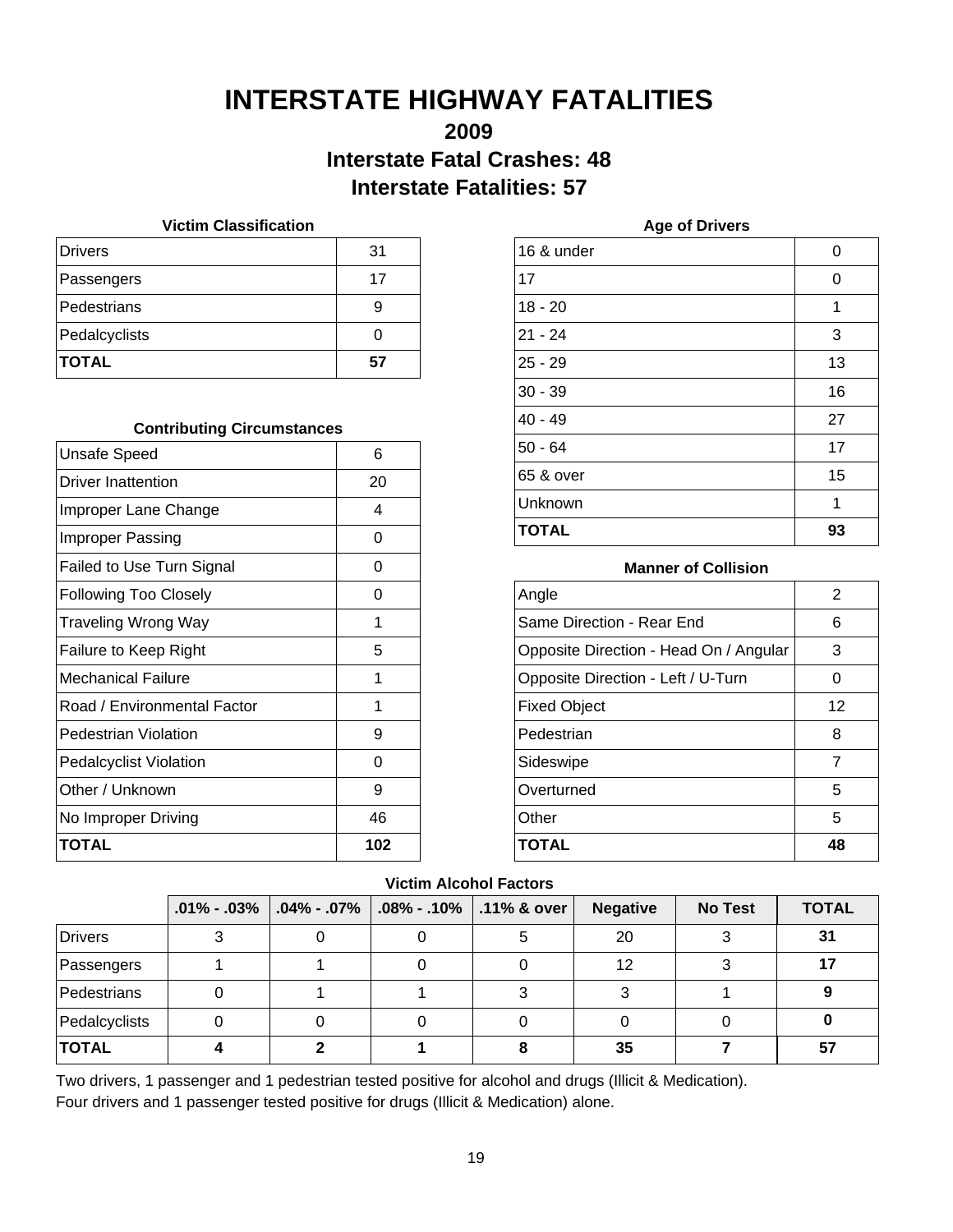## **FATAL PEDALCYCLE CRASHES**

|                    | 2005  | 2006 | 2007      | 2008 | 2009 |
|--------------------|-------|------|-----------|------|------|
| Pedalcycle Crashes | $4 -$ |      | 12<br>' 4 | 19   | 14   |
| Fatalities         | $4 -$ | . .  | 12        | 20   | 14   |

#### **Age of Victim**

|              | 2005           | 2006           | 2007           | 2008           | 2009           |
|--------------|----------------|----------------|----------------|----------------|----------------|
| $0 - 3$      | 0              | 0              | 0              | 0              | 0              |
| $4 - 10$     | $\overline{2}$ | 0              | 1              | 0              | 0              |
| $11 - 15$    | 3              | 1              | 3              | 1              | 3              |
| $16 - 20$    | 0              | 1              | 1              | $\overline{2}$ | 1              |
| $21 - 30$    | 1              | $\overline{2}$ | $\overline{2}$ | 4              | 3              |
| $31 - 40$    | 0              | $\overline{2}$ | $\overline{2}$ | $\overline{2}$ | 0              |
| $41 - 50$    | 4              | 1              | $\overline{2}$ | 4              | 4              |
| $51 - 60$    | 5              | 4              | 0              | 3              | 1              |
| 61 & over    | $\overline{2}$ | 1              | 1              | 4              | $\overline{2}$ |
| Unknown      | 0              | 0              | 0              | 0              | 0              |
| <b>TOTAL</b> | 17             | 12             | 12             | 20             | 14             |

#### **Classification of Victim**

|              | 2005 |                 |    | 2006   2007   2008   2009 |    |
|--------------|------|-----------------|----|---------------------------|----|
| Drivers      | 17   | 12 <sup>2</sup> | 12 | 19                        | 14 |
| Passengers   | 0    | 0               | ი  | 0                         |    |
| <b>TOTAL</b> | 17   | 12              | 12 | 19                        | 14 |

#### **Contributing Circumstances**

|                                       | 2005 | 2006 | 2007 | 2008     | 2009     |
|---------------------------------------|------|------|------|----------|----------|
| No Improper Driving                   |      | 2    | ∩    | 2        | 3        |
| <b>Driver Inattention</b>             |      | 1    | 0    | 2        | 1        |
| Failed to Yield Right of Way          |      | 3    | 3    | 4        | 4        |
| <b>Failed to Obey Traffic Control</b> |      | 2    | 6    | 8        | 3        |
| Failure to Keep Right                 |      | 1    | 1    | 1        | 0        |
| Improper Turn                         |      | 1    | 0    | $\Omega$ | $\Omega$ |
| Other                                 |      | 2    | 2    | 2        | 3        |
| Unknown                               |      | O    | 0    | 0        | 0        |
| <b>TOTAL</b>                          |      | 12   | 12   | 19       | 14       |

#### **ALCOHOL/DRUG INVOLVEMENT**

Of the 14 pedalcyclist fatalities, 11 were tested. Of those 11 tested, 1 tested positive for drugs only, 0 tested positive for alcohol only and 0 tested positive for alcohol and drugs. Ten were negative for alcohol and/or drugs and 3 were not tested.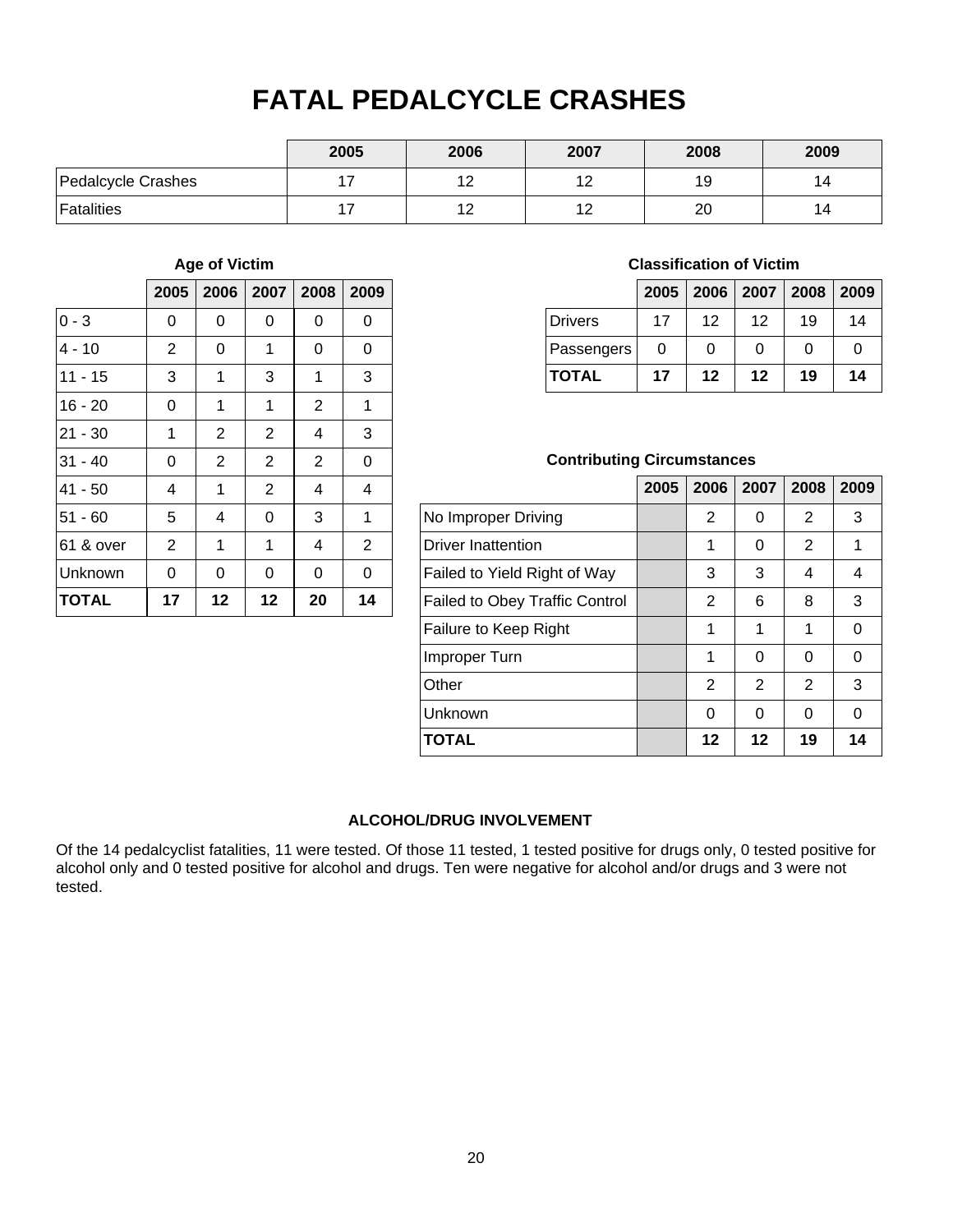## **FATAL MOTORCYCLE CRASHES**

|                    | 2005 | 2006 | 2007 | 2008 | 2009 |
|--------------------|------|------|------|------|------|
| Motorcycle Crashes | 62   | 99   | 84   | 80   | 66   |
| <b>Fatalities</b>  | 64   | 103  | 87   | 82   | 68   |

#### **Age of Drivers**

|              | 2005 | 2006 | 2007 | 2008 | 2009 |
|--------------|------|------|------|------|------|
| 16 & under   | 0    | 0    | 0    | 0    |      |
| $17 - 20$    | 3    | 4    | 4    | 9    |      |
| $21 - 30$    | 19   | 30   | 18   | 22   | 14   |
| $31 - 40$    | 16   | 22   | 23   | 15   | 20   |
| Over 40      | 23   | 38   | 34   | 31   | 25   |
| <b>TOTAL</b> | 61   | 94   | 79   | 77   | 63   |

**Manner of Collision**

**TOTAL 62 99 84 80 66**

Angle

Fixed Object Pedestrian Other\*

Sideswipe Overturned

Same Direction - Rear End

Opposite Direction - Head On/Angular

Opposite Direction - Left/U-Turn

#### **Classification of Victim**

| 61 | 94 | 78 | 77                             |                                                      |
|----|----|----|--------------------------------|------------------------------------------------------|
|    |    |    |                                | 63                                                   |
| 2  | 5  | 5  |                                |                                                      |
| 63 | 99 | 83 | 81                             | $67*$                                                |
|    |    |    | Des als stadium de l'alternitz | $\alpha = 1$ . The set of $\alpha$ MAC is set of the |

\* 1 Pedestrian killed as a result of a MC crash

#### **Contributing Circumstances**  $\Box$ ┯

|                               | '05 | '06 | '07 | '08 | '09 |
|-------------------------------|-----|-----|-----|-----|-----|
| <b>Unsafe Speed</b>           |     | 35  | 24  | 22  | 22  |
| <b>Driver Inattention</b>     |     | 18  | 16  | 19  | 17  |
| Improper Lane Change          |     | 0   | 1   | 0   | 1   |
| Improper Passing              |     | 4   | 4   | 3   | 5   |
| Failed to Use Turn Signal     |     | 0   | 0   | 0   | 0   |
| <b>Following Too Closely</b>  |     | 1   | 1   | 2   | 0   |
| Failure to Keep Right         |     | 11  | 5   | 4   | 3   |
| Mechanical Failure            |     | 1   | 0   | 0   | 0   |
| Road/Environmental Factor     |     | 0   | 0   | 0   | 2   |
| Pedestrian Violation          |     | 2   | 1   | 0   | 1   |
| <b>Pedalcyclist Violation</b> |     | 0   | 0   | 0   | 0   |
| Other/Unknown                 |     | 4   | 11  | 12  | 6   |
| No Improper Driving           |     | 20  | 18  | 15  | 9   |
| <b>TOTAL</b>                  |     | 96  | 81  | 77  | 66  |

#### **Victim Alcohol Factors**

|                |  | .01% - .03% $ .04\%$ - .07% $ .08\%$ - .10% $ .11\%$ & over $ $ | <b>Negative</b> | <b>No Test</b> | <b>TOTAL</b> |
|----------------|--|-----------------------------------------------------------------|-----------------|----------------|--------------|
| <b>Drivers</b> |  |                                                                 | 31              |                | 63           |
| Passengers     |  |                                                                 |                 |                |              |
| <b>TOTAL</b>   |  | 13                                                              | 33              |                | 67           |

7 deceased drivers and 0 passengers tested positive for alcohol and drugs (Illicit & Medication). 7 deceased drivers and 0 passengers tested positive for drugs (Illicit & Medication) alone.

Starting with 2006, the Contributing Circumstance categories were changed to reflect the current NJTR-1.

 $16 \mid 8 \mid 15 \mid 12 \mid 9$  $3 | 12 | 7 | 6 | 6$  $7 | 11 | 5 | 9 | 3$  $6 \mid 18 \mid 12 \mid 9 \mid 8$  $13 \mid 27 \mid 24 \mid 25 \mid 20$ 1 | 3 | 2 | 1 | 1  $10 \mid 3 \mid 9 \mid 4 \mid 2$ 1 | 5 | 6 | 7 | 8  $5 | 12 | 4 | 7 | 9$ 

**'05 '06 '07 '08 '09**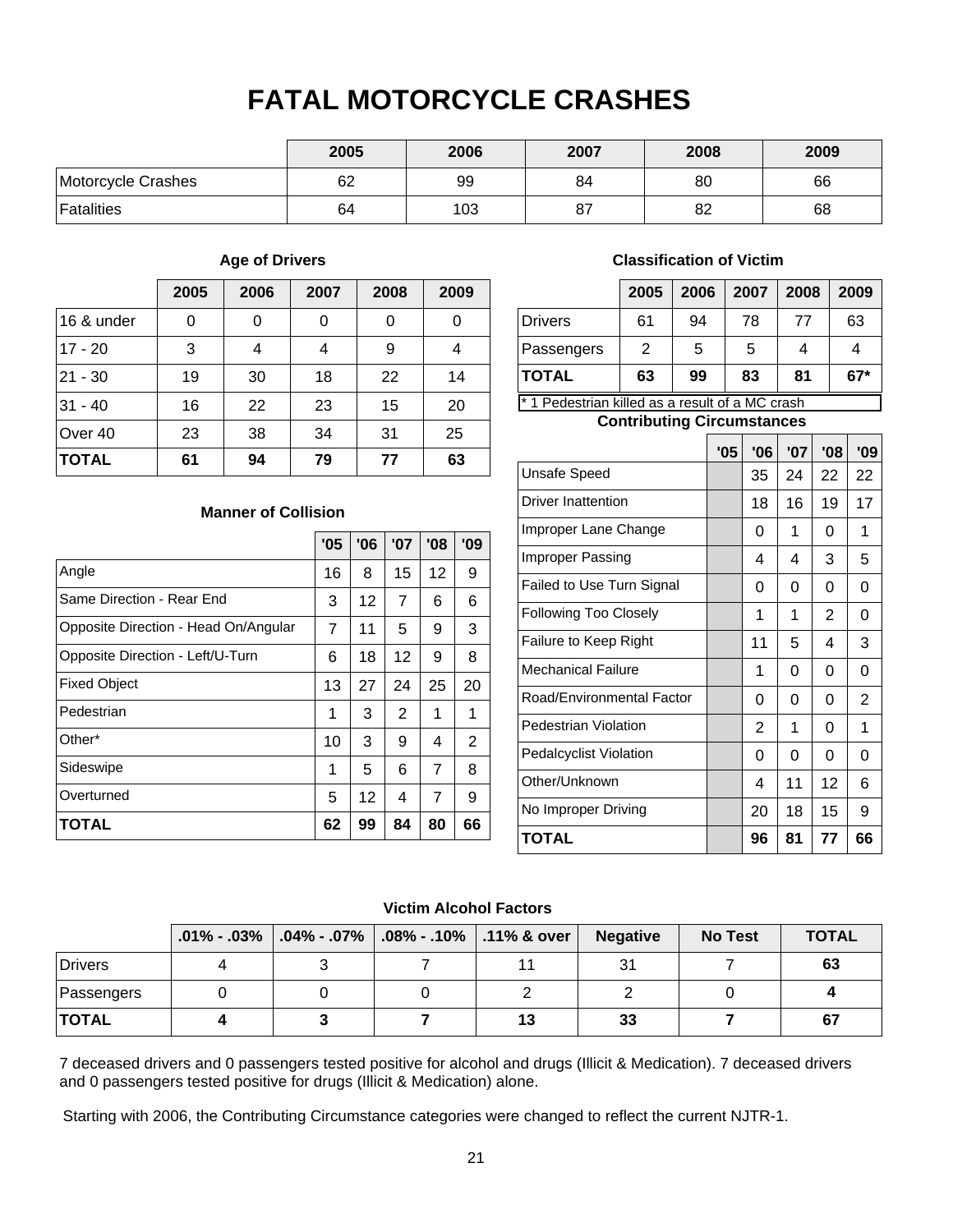## **FATAL TRACTOR-TRAILER CRASHES**

|                         | 2005 | 2006 | 2007 | 2008 | 2009 |
|-------------------------|------|------|------|------|------|
| Tractor-Trailer Crashes | 55   | 45   | 43   | 29   | 40   |
| <b>Fatalities</b>       | 59   | 53   | 45   | 32   | 46   |

#### **Manner of Collision**

|                                      | '05 | '06 | '07 | '08 | '09 |
|--------------------------------------|-----|-----|-----|-----|-----|
| Angle                                |     | 6   | 5   | 2   | 7   |
| Same Direction - Rear End            |     | 14  | 10  | 5   | 7   |
| Opposite Direction - Head On/Angular |     | 7   | 5   | 9   | 5   |
| Opposite Direction - Left/U-Turn     |     | 1   | 1   | 0   | 1   |
| <b>Fixed Object</b>                  |     | 2   | 2   | 1   | 3   |
| Pedestrian                           |     | 1   | 7   | 1   | 7   |
| Other                                |     | 7   | 4   | 7   | 4   |
| Sideswipe                            |     | 3   | 8   | 2   | 5   |
| Overturned                           |     | 4   | 1   | 2   | 1   |
| <b>TOTAL</b>                         |     | 45  | 43  | 29  | 40  |

#### **Tractor-Trailer Contributing Circumstances**

|                              | '05 | '06 | '07 | '08 | '09 |
|------------------------------|-----|-----|-----|-----|-----|
| Unsafe Speed                 |     | 4   | 2   | 2   | 1   |
| Driver Inattention           |     | 5   | 5   | 5   | 4   |
| Improper Lane Change         |     | 0   | 1   | 0   | 0   |
| Improper Passing             |     | 0   | 0   | 0   | 0   |
| Failed to Use Turn Signal    |     | 0   | 0   | 0   | 0   |
| <b>Following Too Closely</b> |     | 2   | 1   | 0   | 0   |
| Failure to Keep Right        |     | 0   | 1   | 0   | 1   |
| <b>Mechanical Failure</b>    |     | 1   | 2   | 1   | 0   |
| Road/Environmental Factor    |     | 1   | 0   | 0   | 0   |
| Other/Unknown                |     | 4   | 5   | 1   | 9   |
| No Improper Driving          |     | 32  | 26  | 19  | 25  |
| TOTAL                        |     | 49  | 43  | 28  | 40  |

#### **Victim Classification**

|                |    |   | 2005   2006   2007   2008   2009 |   |   |
|----------------|----|---|----------------------------------|---|---|
| <b>Drivers</b> | 12 | 6 | 8                                | 5 | 2 |
| Passengers     |    | 0 |                                  |   |   |
| <b>TOTAL</b>   | 13 | 6 | 8                                | 5 | 3 |

#### **Other Victim Classifications**

|                | 2005 | 2006 | 2007 | 2008           | 2009 |
|----------------|------|------|------|----------------|------|
| <b>Drivers</b> | 35   | 33   | 25   | 20             | 25   |
| Passengers     | 8    | 13   | 5    | 4              | 11   |
| Pedestrians    | 3    | 1    |      |                |      |
| Pedalcyclists  | 0    | 0    | O    | $\overline{2}$ |      |
| <b>TOTAL</b>   | 46   | 47   | 37   | 27             | 43   |

#### **Other Involved Vehicle Contributing Circumstances**

|                              | '05 | '06 | '07            | '08 | '09            |
|------------------------------|-----|-----|----------------|-----|----------------|
| <b>Unsafe Speed</b>          |     | 3   | 2              | 1   | 3              |
| <b>Driver Inattention</b>    |     | 11  | 8              | 9   | 10             |
| Improper Lane Change         |     | 4   | 2              | 2   | 1              |
| Improper Passing             |     | 0   | 0              | 1   | 1              |
| Failed to Use Turn Signal    |     | 0   | 0              | 0   | 0              |
| <b>Following Too Closely</b> |     | 1   | 2              | 0   | 0              |
| Failure to Keep Right        |     | 3   | 3              | 5   | $\overline{7}$ |
| <b>Mechanical Failure</b>    |     | 1   | 1              | 0   | 0              |
| Road/Environmental Factor    |     | 0   | 0              | 0   | 0              |
| Other/Unknown                |     | 9   | $\overline{7}$ | 4   | 9              |
| No Improper Driving          |     | 17  | 21             | 12  | 21             |
| Pedestrian Violation         |     | 0   | 0              | 0   | 0              |
| No Pedestrian Violation      |     | 0   | 0              | 0   | 0              |
| TOTAL                        |     | 49  | 46             | 34  | 52             |

Starting with 2006, the Manner of Collision and Contributing Circumstance categories were changed to reflect the current NJTR-1.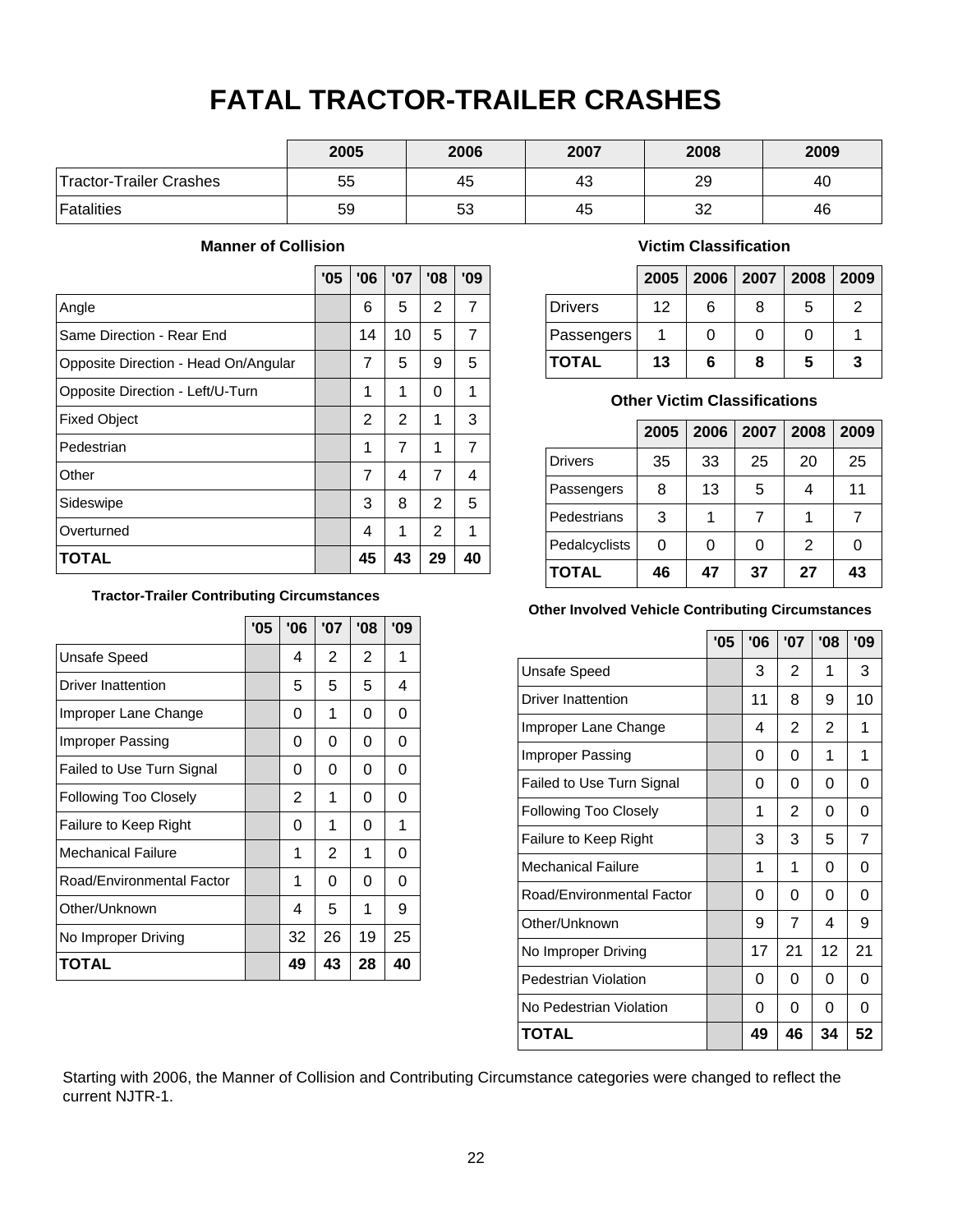|              | <b>VICTIM ALCOHOL FACTORS</b> |                                                                            |  |  |                 |         |              |  |
|--------------|-------------------------------|----------------------------------------------------------------------------|--|--|-----------------|---------|--------------|--|
|              |                               | $.01\%$ - .03% $\mid .04\%$ - .07% $\mid .08\%$ - .10% $\mid .11\%$ & over |  |  | <b>Negative</b> | No test | <b>TOTAL</b> |  |
| Drivers      |                               |                                                                            |  |  |                 |         |              |  |
| Passengers   |                               |                                                                            |  |  |                 |         |              |  |
| <b>TOTAL</b> |                               |                                                                            |  |  |                 |         |              |  |

#### **TRACTOR-TRAILER VICTIM ALCOHOL FACTORS**

## **OTHER VICTIM ALCOHOL FACTORS**

|               | <b>VICTIM ALCOHOL FACTORS</b> |                                     |                                         |  |                 |         |              |  |
|---------------|-------------------------------|-------------------------------------|-----------------------------------------|--|-----------------|---------|--------------|--|
|               |                               | $.01\%$ - $.03\%$ $.04\%$ - $.07\%$ | $\vert$ .08% - .10% $\vert$ .11% & over |  | <b>Negative</b> | No test | <b>TOTAL</b> |  |
| Drivers       |                               |                                     |                                         |  | 16              |         | 25           |  |
| Passengers    |                               |                                     |                                         |  |                 |         |              |  |
| Pedalcyclists |                               |                                     |                                         |  |                 |         |              |  |
| Pedestrians   |                               |                                     |                                         |  |                 |         |              |  |
| <b>TOTAL</b>  |                               |                                     |                                         |  | 23              |         | 43           |  |

Eight drivers and 1 passenger tested positive for drugs.

#### **SAFETY EQUIPMENT USAGE**

| <b>Safety Equipment Used</b> | <b>Driver survived</b> | <b>Driver killed</b> | Passenger killed |
|------------------------------|------------------------|----------------------|------------------|
| Unknown                      | 35                     | 12                   | 4                |
| None                         | 9                      | 47                   | 25               |
| Lap Belt                     | 5                      | $\overline{2}$       | 0                |
| Harness                      | 0                      | 1                    | 1                |
| Lap Belt & Harness           | 305                    | 43                   | 21               |
| <b>Child Restraint</b>       | $\mathbf 0$            | 0                    | 0                |
| Helmet                       | $6\phantom{1}6$        | 42                   | 3                |
| Airbag Only                  | 21                     | 66                   | 10               |
| Airbag & Seatbelts           | 136                    | 87                   | 33               |
| Safety Vest (Ped only)       | 0                      | 0                    | 0                |
| <b>Unapproved Helmet</b>     | 1                      | 15                   | 1                |
| Other                        | 0                      | 0                    | $\Omega$         |
| <b>Total</b>                 | 518                    | 315                  | 98               |

Based on the various sources of information (accident reports, observations, interviews, evidence), the seat belt data may not be completely reliable.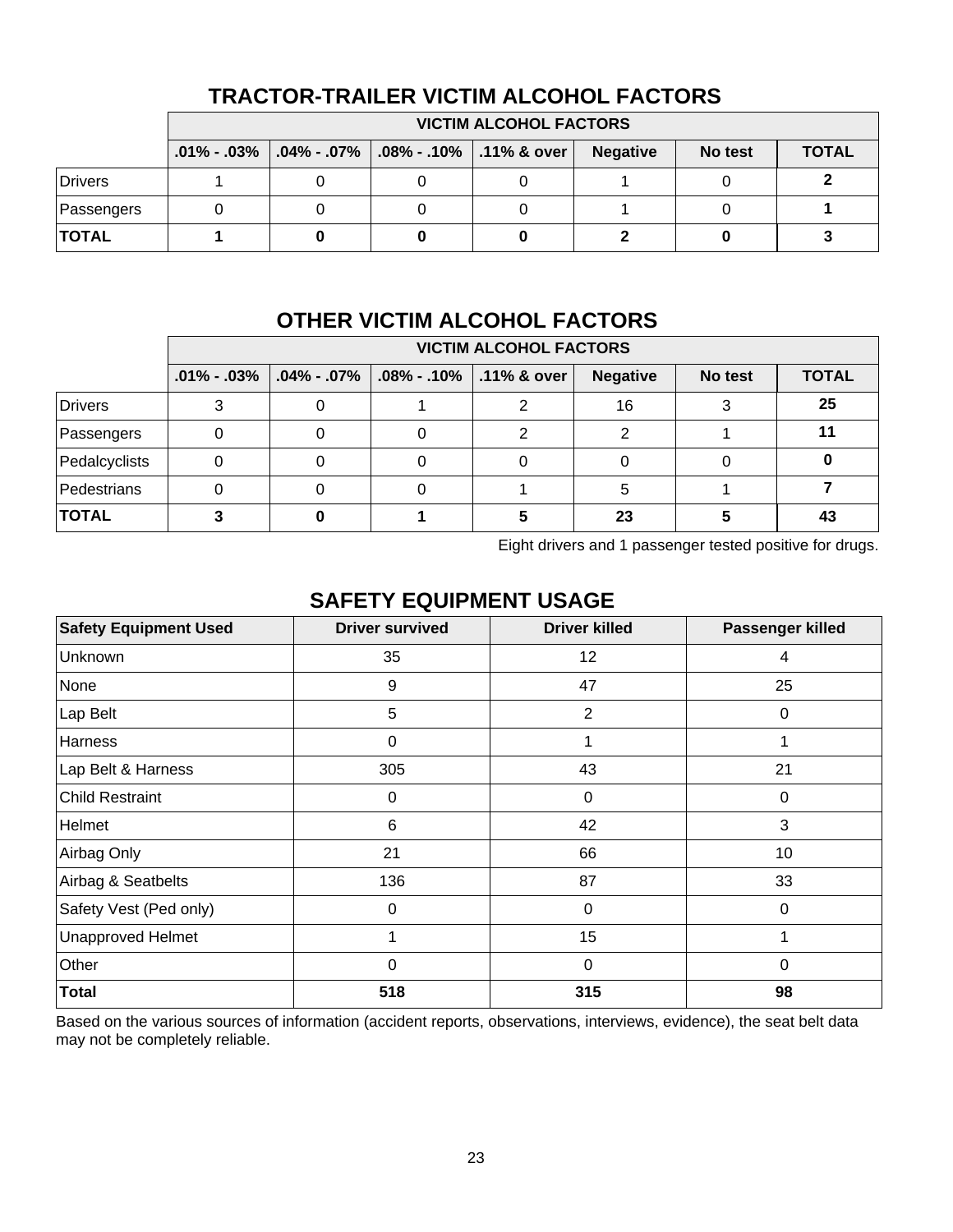## **17 - 20 AGE GROUP**

Listed below are the 17 to 20-year-old drivers involved in fatal motor vehicle crashes.

| Year | Total fatal crashes 17 - 20 drivers | <b>Total drivers involved</b> | Number of drivers drunk* |
|------|-------------------------------------|-------------------------------|--------------------------|
| 2009 | <u>_</u>                            |                               |                          |

\* .08 & over

| 2009                    | 17 years old | 18 years old | 19 years old | 20 years old |
|-------------------------|--------------|--------------|--------------|--------------|
| Total Drivers Involved  |              |              | 19           |              |
| Number of Drivers Drunk |              |              |              |              |

### **FATAL CRASHES WITH ALCOHOL INVOLVED**

| 2009    | 17 years old | 18 years old | 19 years old | 20 years old |
|---------|--------------|--------------|--------------|--------------|
| Crashes |              |              |              |              |

### **VICTIM CLASSIFICATION**

| 2009       | 17 years old | 18 years old | 19 years old | 20 years old |  |
|------------|--------------|--------------|--------------|--------------|--|
| Drivers    |              |              | 1 C          |              |  |
| Passengers |              |              |              |              |  |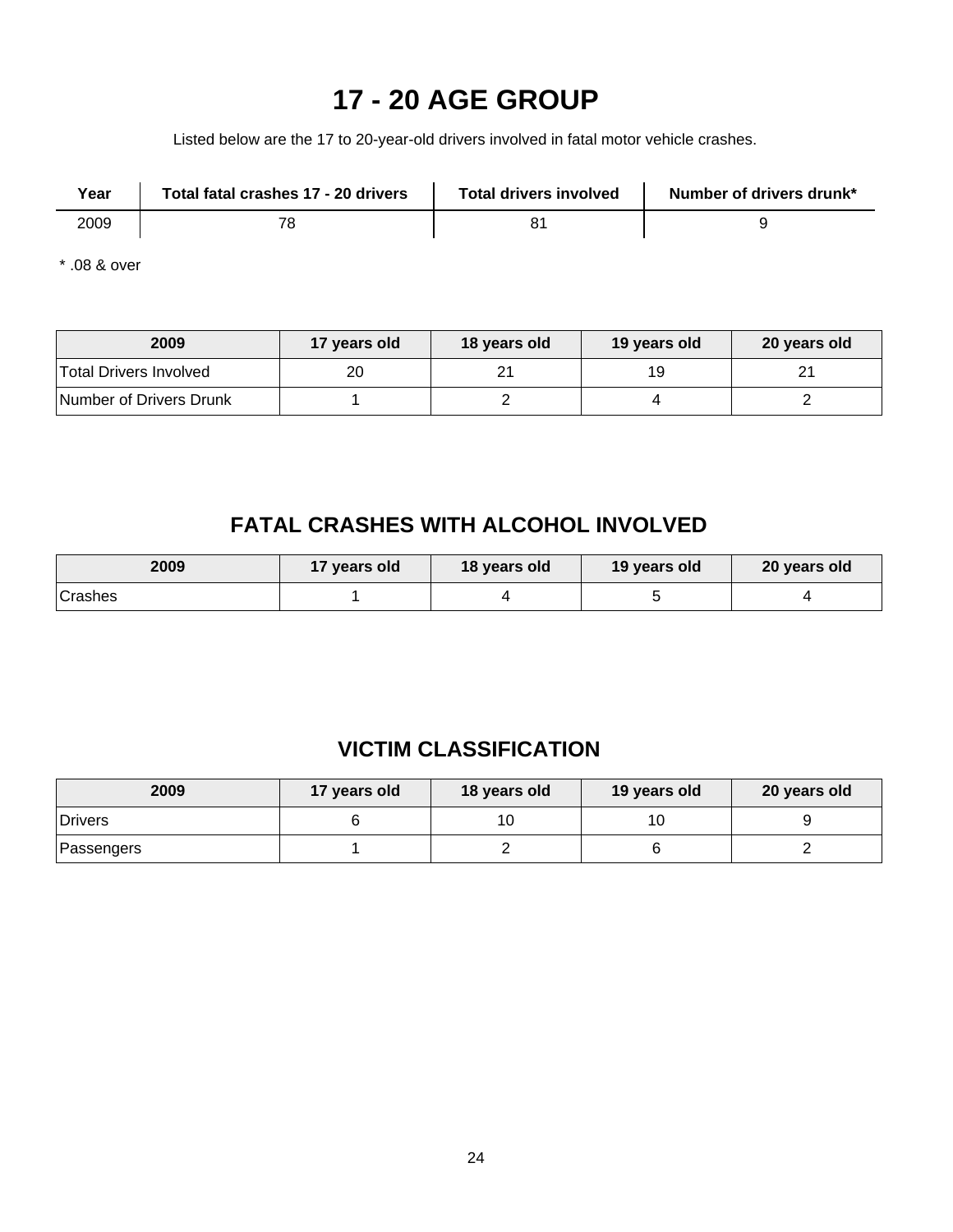### **FATAL CRASHES AND PERSONS KILLED FOR SELECTED HOLIDAY PERIODS IN NEW JERSEY**

| <b>Holiday</b>      |         |     |           | <b>Fatal Crashes</b> | <b>Persons Killed</b> |
|---------------------|---------|-----|-----------|----------------------|-----------------------|
| <b>Memorial Day</b> |         |     |           |                      |                       |
|                     | 2005    | (4) | 96 Hours  | 8                    | 8                     |
|                     | 2006    | (3) | 72 Hours  | 12                   | 14                    |
|                     | 2007    | (3) | 72 Hours  | $\overline{7}$       | $\overline{7}$        |
|                     | 2008    | (3) | 72 Hours  | 5                    | 5                     |
|                     | 2009    | (3) | 72 Hours  | $\overline{7}$       | $\overline{7}$        |
| Fourth of July      |         |     |           |                      |                       |
|                     | 2005    | (4) | 96 Hours  | 4                    | 8                     |
|                     | 2006    | (4) | 96 Hours  | 14                   | 17                    |
|                     | 2007    | (1) | 24 Hours  | 5                    | $\mathbf 5$           |
|                     | 2008    | (3) | 72 Hours  | 8                    | 9                     |
|                     | 2009    | (3) | 72 Hours  | 4                    | 4                     |
| Labor Day           |         |     |           |                      |                       |
|                     | 2005    | (4) | 96 Hours  | 14                   | 15                    |
|                     | 2006    | (3) | 72 Hours  | 9                    | $\boldsymbol{9}$      |
|                     | 2007    | (3) | 72 Hours  | 9                    | 9                     |
|                     | 2008    | (3) | 72 Hours  | 6                    | 6                     |
|                     | 2009    | (3) | 72 Hours  | 4                    | 5                     |
| Thanksgiving        |         |     |           |                      |                       |
|                     | 2005    | (5) | 120 Hours | 16                   | 22                    |
|                     | 2006    | (4) | 96 Hours  | 16                   | 19                    |
|                     | 2007    | (4) | 96 Hours  | $\,6$                | $\overline{7}$        |
|                     | 2008    | (4) | 96 Hours  | 9                    | 9                     |
|                     | 2009    | (4) | 96 Hours  | 8                    | 10                    |
| Christmas           |         |     |           |                      |                       |
|                     | 2005    | (4) | 96 Hours  | 9                    | 10                    |
|                     | 2006    | (3) | 72 Hours  | 13                   | 14                    |
|                     | 2007    | (4) | 96 Hours  | $10$                 | 10                    |
|                     | 2008    | (4) | 96 Hours  | 4                    | $\mathbf 5$           |
|                     | 2009    | (3) | 72 Hours  | 3                    | 3                     |
| New Year's          |         |     |           |                      |                       |
|                     | 2005-06 | (4) | 96 Hours  | $\,6$                | 6                     |
|                     | 2006-07 | (3) | 72 Hours  | 9                    | 14                    |
|                     | 2007-08 | (4) | 96 Hours  | 9                    | 12                    |
|                     | 2008-09 | (4) | 96 Hours  | $\,6$                | 6                     |
|                     | 2009-10 | (3) | 72 Hours  | 0                    | 0                     |

Figures in parentheses show the number of whole days in each holiday period.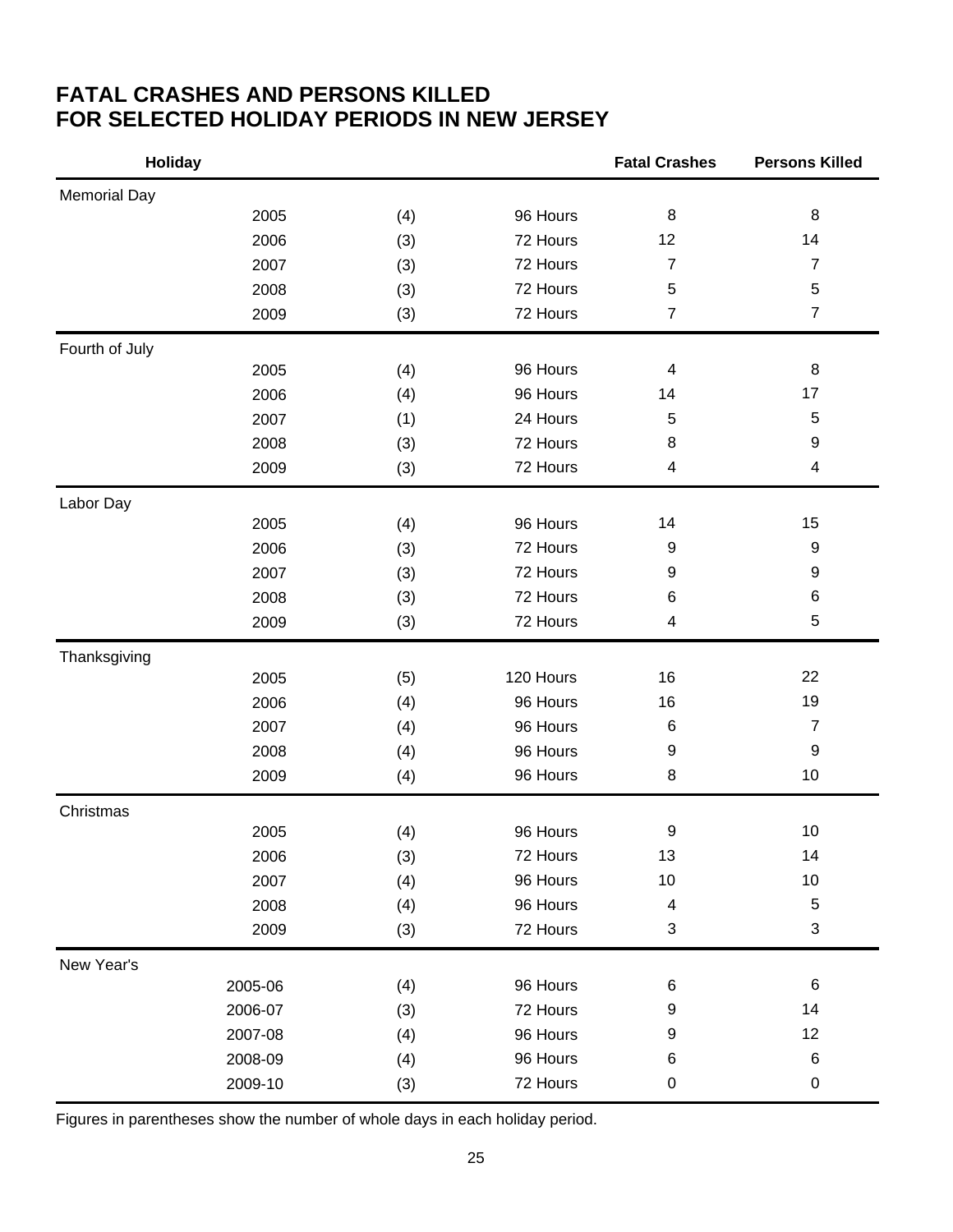## **TEN YEAR EXPERIENCE**

| <b>Years</b> | Fatal<br><b>Crashes</b> | <b>Fatalities</b> | <b>Drivers</b> | <b>Passengers</b> | <b>Pedestrians</b> | Pedalcyclists Motorcycles* |     | Mopeds*      | <b>Alcohol</b><br><b>Involvement</b> |
|--------------|-------------------------|-------------------|----------------|-------------------|--------------------|----------------------------|-----|--------------|--------------------------------------|
| 2000         | 655                     | 723               | 415            | 151               | 144                | 13                         | 55  | $\mathbf 0$  | 36.1%                                |
| 2001         | 677                     | 740               | 417            | 168               | 130                | 25                         | 72  | $\mathbf 0$  | 31.0%                                |
| 2002         | 699                     | 771               | 419            | 161               | 176                | 15                         | 53  | $\mathbf 0$  | 33.4%                                |
| 2003         | 666                     | 735               | 416            | 171               | 137                | 11                         | 58  | $\mathbf 0$  | 32.5%                                |
| 2004         | 684                     | 732               | 425            | 131               | 151                | 16                         | 74  | 0            | 31.9%                                |
| 2005         | 691                     | 748               | 427            | 150               | 154                | 17                         | 64  | $\mathbf 0$  | 33.1%                                |
| 2006         | 709                     | 771               | 430            | 162               | 167                | 12                         | 103 | 0            | 31.3%                                |
| 2007         | 674                     | 724               | 429            | 133               | 150                | 12                         | 87  | 1            | 28.5%                                |
| 2008         | 555                     | 590               | 320            | 112               | 138                | 20                         | 82  | 1            | 31.7%                                |
| 2009         | 550                     | 584               | 315            | 98                | 157                | 14                         | 68  | 0            | 27.9%                                |
| <b>TOTAL</b> | 6,560                   | 7,118             | 4,013          | 1,437             | 1,504              | 155                        | 716 | $\mathbf{2}$ | 31.8%                                |

\* Included in "Driver Totals" - If passenger, included in "Passenger Totals."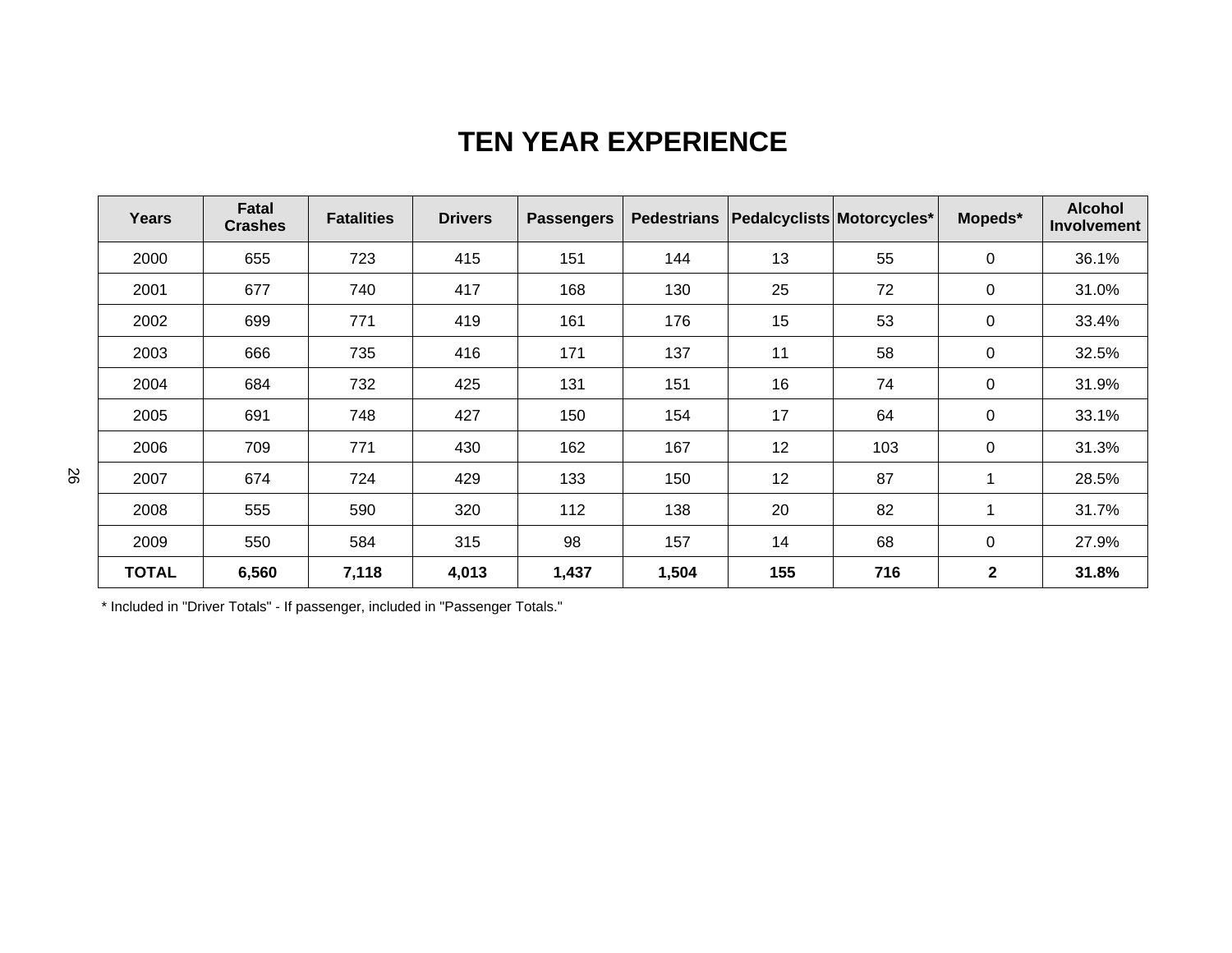## **NJSP FATAL CRASH INVESTIGATIONS SUMMARY BY TROOP**

#### **LEGEND**

| EXPRESSWAY  Atlantic City Expressway |  |
|--------------------------------------|--|
| CR  County Road                      |  |
| PARKWAY  Garden State Parkway        |  |
| PIP  Palisades Interstate Parkway    |  |

| TURNPIKE New Jersey Turnpike |  |
|------------------------------|--|
| MP  Milepost                 |  |
| SH  State Highway            |  |

| <b>TROOP A</b>         |  |                             |                         |           |                           |                 |                                         |  |
|------------------------|--|-----------------------------|-------------------------|-----------|---------------------------|-----------------|-----------------------------------------|--|
| Date                   |  | <b>Time Station</b>         | Road                    | <b>MP</b> | <b>Municipality</b>       | County          | <b>Contributing Circumstances</b>       |  |
|                        |  | 01/16/2009 2156 PORT NORRIS | <b>SH 55</b>            | 35.1      | <b>VINELAND CITY</b>      |                 | <b>CUMBERLAND DRUNK DRIVING</b>         |  |
|                        |  | 01/18/2009 1548 PORT NORRIS | <b>SH 55</b>            | 23.7      | <b>MAURICE RIVER TWSP</b> |                 | CUMBERLAND DRIVER INATTENTION           |  |
|                        |  | 01/24/2009 1210 BRIDGETON   | <b>SH 49</b>            | 20.6      | <b>STOW CREEK TWSP</b>    |                 | CUMBERLAND FAIL TO OBEY TRAF CTRL DEV   |  |
|                        |  | 02/10/2009 0358 WOODBINE    | CR 631                  | 4.0       | <b>UPPER TWSP</b>         | <b>CAPE MAY</b> | UNDER INFLUENCE OF DRUGS                |  |
|                        |  | 02/18/2009 1819 PORT NORRIS | <b>SH 55</b>            | 21.4      | MILLVILLE CITY            |                 | <b>CUMBERLAND DRIVER INATTENTION</b>    |  |
| 03/07/2009 0251 A.C.E. |  |                             | <b>EXPRESSWAY</b>       | 18.6      | <b>HAMILTON TWSP</b>      | <b>ATLANTIC</b> | <b>DRUNK DRIVING</b>                    |  |
|                        |  | 04/04/2009 1707 BRIDGETON   | CR 658                  | 1.4       | UPPER DEERFIELD TWS       |                 | CUMBERLAND FAIL TO YIELD RIGHT OF WAY   |  |
|                        |  | 04/19/2009 1243 BELLMAWR    | <b>SH 42</b>            | 9.7       | <b>GLOUCESTER TWSP</b>    | <b>CAMDEN</b>   | <b>FAILURE TO KEEP RIGHT</b>            |  |
|                        |  | 04/24/2009 0904 WOODSTOWN   | <b>SH 40</b>            | 13.9      | PILESGROVE TWSP           | <b>SALEM</b>    | <b>IMPROPER TURNING</b>                 |  |
|                        |  | 05/14/2009 2044 PORT NORRIS | SOUTH LAKE SHORE DR 0.0 |           | <b>COMMERCIAL TWSP</b>    |                 | <b>CUMBERLAND DRUNK DRIVING</b>         |  |
|                        |  | 05/28/2009 2019 BRIDGETON   | CR 666                  | 1.0       | <b>DEERFIELD TWSP</b>     |                 | CUMBERLAND FAILURE TO KEEP RIGHT        |  |
|                        |  | 06/20/2009 1603 PORT NORRIS | <b>ACKLEY RD</b>        | 0.0       | <b>DOWNE TWSP</b>         |                 | <b>CUMBERLAND UNSAFE SPEED</b>          |  |
|                        |  | 06/21/2009 0017 PORT NORRIS | <b>SH 47</b>            | 33.9      | <b>MAURICE RIVER TWSP</b> |                 | <b>CUMBERLAND FAILURE TO KEEP RIGHT</b> |  |
|                        |  | 06/25/2009 1914 BRIDGETON   | <b>CR 540</b>           | 30.7      | PITTSGROVE TWSP           | <b>SALEM</b>    | OTHER PEDALCYCLIST ACTION               |  |
|                        |  |                             |                         |           |                           |                 |                                         |  |
|                        |  | 07/01/2009 0148 WOODSTOWN   | <b>SH 40</b>            | 14.6      | UPPER PITTSGROVE TW       | <b>SALEM</b>    | <b>DRUNK DRIVING</b>                    |  |
|                        |  | 07/01/2009 1100 BRIDGETON   | CR 552                  | 6.4       | <b>DEERFIELD TWSP</b>     |                 | CUMBERLAND FAILURE TO KEEP RIGHT        |  |
|                        |  | 07/03/2009 1035 BELLMAWR    | <b>SH 55</b>            | 49.5      | <b>HARRISON TWSP</b>      |                 | <b>GLOUCESTER DRIVER INATTENTION</b>    |  |
|                        |  | 07/08/2009 1058 BRIDGETON   | <b>SH 49</b>            | 20.6      | <b>HOPEWELL TWSP</b>      |                 | <b>CUMBERLAND UNSAFE SPEED</b>          |  |
|                        |  | 07/10/2009 0217 WOODSTOWN   | CR 603                  | 4.0       | <b>MANNINGTON TWSP</b>    | <b>SALEM</b>    | DRIVER INATTENTION                      |  |
| 07/19/2009 1442 A.C.E. |  |                             | <b>EXPRESSWAY</b>       | 5.9       | PLEASANTVILLE CITY        | <b>ATLANTIC</b> | <b>DRUNK DRIVING</b>                    |  |
|                        |  | 07/24/2009 2304 BUENA VISTA | 9TH AVE                 | 0.0       | <b>ESTELL MANOR CITY</b>  | <b>ATLANTIC</b> | DRIVER INATTENTION                      |  |
|                        |  | 07/25/2009 0133 BUENA VISTA | <b>LANDIS AVE</b>       | 0.0       | <b>BUENA VISTA TWSP</b>   | <b>ATLANTIC</b> | PEDESTRIAN VIOLATION                    |  |
| 07/30/2009 2352 A.C.E. |  |                             | <b>EXPRESSWAY</b>       | 39.4      | <b>WINSLOW TWSP</b>       | CAMDEN          | DRUNK DRIVING                           |  |
|                        |  | 08/19/2009 0100 PORT NORRIS | <b>SH 347</b>           | 6.5       | <b>MAURICE RIVER TWSP</b> |                 | CUMBERLAND FAILURE TO KEEP RIGHT        |  |
|                        |  | 08/20/2009 1400 BRIDGETON   | <b>SH 56</b>            | 6.7       | PITTSGROVE TWSP           | SALEM           | FAIL TO YIELD RIGHT OF WAY              |  |
|                        |  | 08/22/2009 1649 BRIDGETON   | SH 77                   | 6.8       | UPPER DEERFIELD TWS       |                 | <b>CUMBERLAND DRUNK DRIVING</b>         |  |
|                        |  | 08/22/2009 2135 BUENA VISTA | <b>SH 322</b>           | 34.1      | <b>FOLSOM BORO</b>        | <b>ATLANTIC</b> | UNDER INFLUENCE OF DRUGS                |  |
|                        |  | 08/30/2009 1845 BELLMAWR    | $I-676$                 | 1.9       | <b>CAMDEN CITY</b>        | <b>CAMDEN</b>   | <b>FAILURE TO KEEP RIGHT</b>            |  |
|                        |  | 09/02/2009 1608 BRIDGETON   | <b>CR 552</b>           | 20.6      | UPPER DEERFIELD TWS       |                 | CUMBERLAND FAIL TO OBEY TRAF CTRL DEV   |  |
|                        |  | 09/05/2009 2124 WOODSTOWN   | <b>SH 49</b>            | 18.5      | <b>QUINTON TWSP</b>       | <b>SALEM</b>    | <b>DRUNK DRIVING</b>                    |  |
|                        |  | 09/16/2009 0915 WOODSTOWN   | <b>SH77</b>             | 12.6      | UPPER PITTSGROVE TW       | <b>SALEM</b>    | UNDER INFLUENCE OF DRUGS                |  |
|                        |  | 09/17/2009 0757 BRIDGETON   | CR 610                  | 2.9       | PITTSGROVE TWSP           | <b>SALEM</b>    | DRIVER INATTENTION                      |  |
|                        |  | 09/21/2009 2300 BRIDGETON   | S SHEEP PEN RD          | 1.0       | PITTSGROVE TWSP           | <b>SALEM</b>    | <b>DRUNK DRIVING</b>                    |  |
|                        |  | 09/28/2009 1137 BRIDGETON   | CR 658                  | 4.0       | <b>DEERFIELD TWSP</b>     |                 | <b>CUMBERLAND DRIVER INATTENTION</b>    |  |
|                        |  | 10/04/2009 1524 BRIDGETON   | <b>SH 40</b>            | 21.1      | PITTSGROVE TWSP           | <b>SALEM</b>    | FAIL TO OBEY TRAF CTRL DEV              |  |
|                        |  | 10/09/2009 0927 BRIDGETON   | CR 552                  | 4.3       | DEERFIELD TWSP            |                 | <b>CUMBERLAND FAILURE TO KEEP RIGHT</b> |  |
|                        |  | 10/20/2009 1229 BUENA VISTA | <b>SH 50</b>            | 18.0      | <b>WEYMOUTH TWSP</b>      | <b>ATLANTIC</b> | FAIL TO OBEY TRAF CTRL DEV              |  |
|                        |  | 11/10/2009 0924 BELLMAWR    | $I-676$                 | 0.3       | <b>CAMDEN CITY</b>        | <b>CAMDEN</b>   | UNDER INFLUENCE OF DRUGS                |  |
|                        |  | 11/27/2009 1016 BRIDGETON   | <b>SH 40</b>            | 23.0      | UPPER PITTSGROVE TW       | <b>SALEM</b>    | UNDER INFLUENCE OF DRUGS                |  |
| 12/02/2009 0506 A.C.E. |  |                             | <b>EXPRESSWAY</b>       | 32.2      | <b>WINSLOW TWSP</b>       | <b>CAMDEN</b>   | UNDER INFLUENCE OF DRUGS                |  |
|                        |  | 12/03/2009 0153 BELLMAWR    | SH 42                   | 12.4      | <b>DEPTFORD TWSP</b>      |                 | GLOUCESTER FAILURE TO KEEP RIGHT,       |  |
|                        |  |                             |                         |           |                           |                 | OTHER DRIVER ACTION                     |  |
|                        |  | 12/12/2009 1343 PORT NORRIS | CR 552                  | 20.9      | <b>MAURICE RIVER TWSP</b> |                 | CUMBERLAND DRIVER INATTENTION           |  |
|                        |  | 12/21/2009 1944 WOODBINE    | CR 631                  | 3.6       | <b>UPPER TWSP</b>         | <b>CAPE MAY</b> | <b>DRUNK DRIVING</b>                    |  |
|                        |  | 12/29/2009 1245 BELLMAWR    | <b>SH 55</b>            | 48.8      | <b>GLASSBORO BORO</b>     |                 | GLOUCESTER DRIVER INATTENTION           |  |

|                        |      |                            |          |       | <b>TROOP B</b>         |                |                                   |
|------------------------|------|----------------------------|----------|-------|------------------------|----------------|-----------------------------------|
| Date                   |      | <b>Time Station</b>        | Road     | MP.   | <b>Municipality</b>    | County         | <b>Contributing Circumstances</b> |
| 01/01/2009             |      | 1847 TOTOWA-SUB            | I-80     | 54.9  | TOTOWA BORO            | <b>PASSAIC</b> | PEDESTRIAN VIOLATION              |
| 01/12/2009             |      | 1042 SOMERVILLE            | I-78     | 50.9  | <b>UNION TWSP</b>      | <b>UNION</b>   | DRIVER INATTENTION                |
|                        |      | 01/16/2009 0223 TOTOWA-SUB | $1-80$   | 53.9  | <b>WAYNE TWSP</b>      | <b>PASSAIC</b> | DRUNK DRIVING                     |
| 01/19/2009             |      | 0840 SOMERVILLE            | $1-78$   | 48.7  | SPRINGFIELD TWSP       | <b>UNION</b>   | UNDER INFLUENCE OF DRUGS          |
| 01/28/2009 0502 SUSSEX |      |                            | SH 206   | 128.2 | <b>MONTAGUE TWSP</b>   | <b>SUSSEX</b>  | DRIVER INATTENTION                |
|                        |      | 02/26/2009 0415 SOMERVILLE | I-78     | 47.4  | SPRINGFIELD TWSP       | <b>UNION</b>   | DRIVER INATTENTION                |
| 02/27/2009             |      | 1513 WASHINGTON            | CR 632   | 5.8   | <b>FRANKLIN TWSP</b>   | <b>WARREN</b>  | DRUNK DRIVING                     |
| 03/29/2009             |      | 1934 NETCONG               | I-80     | 28.8  | ROXBURY TWSP           | <b>MORRIS</b>  | DRIVER INATTENTION                |
| 04/09/2009             | 1401 | SUSSEX                     | PINES RD | 0.0   | <b>FRANKFORD TWSP</b>  | <b>SUSSEX</b>  | DRIVER INATTENTION                |
| 04/10/2009             | 0157 | TOTOWA-SUB                 | $1-80$   | 65.4  | <b>HACKENSACK CITY</b> | <b>BERGEN</b>  | DRUNK DRIVING.                    |
|                        |      |                            |          |       |                        |                | PEDESTRIAN VIOLATION              |
| 05/21/2009             | 1853 | <b>TOTOWA-SUB</b>          | $1-80$   | 47.0  | PARSIPPANY-TROY HIL    | <b>MORRIS</b>  | OTHER VEHICLE FACTOR              |
|                        |      |                            |          |       | 27                     |                |                                   |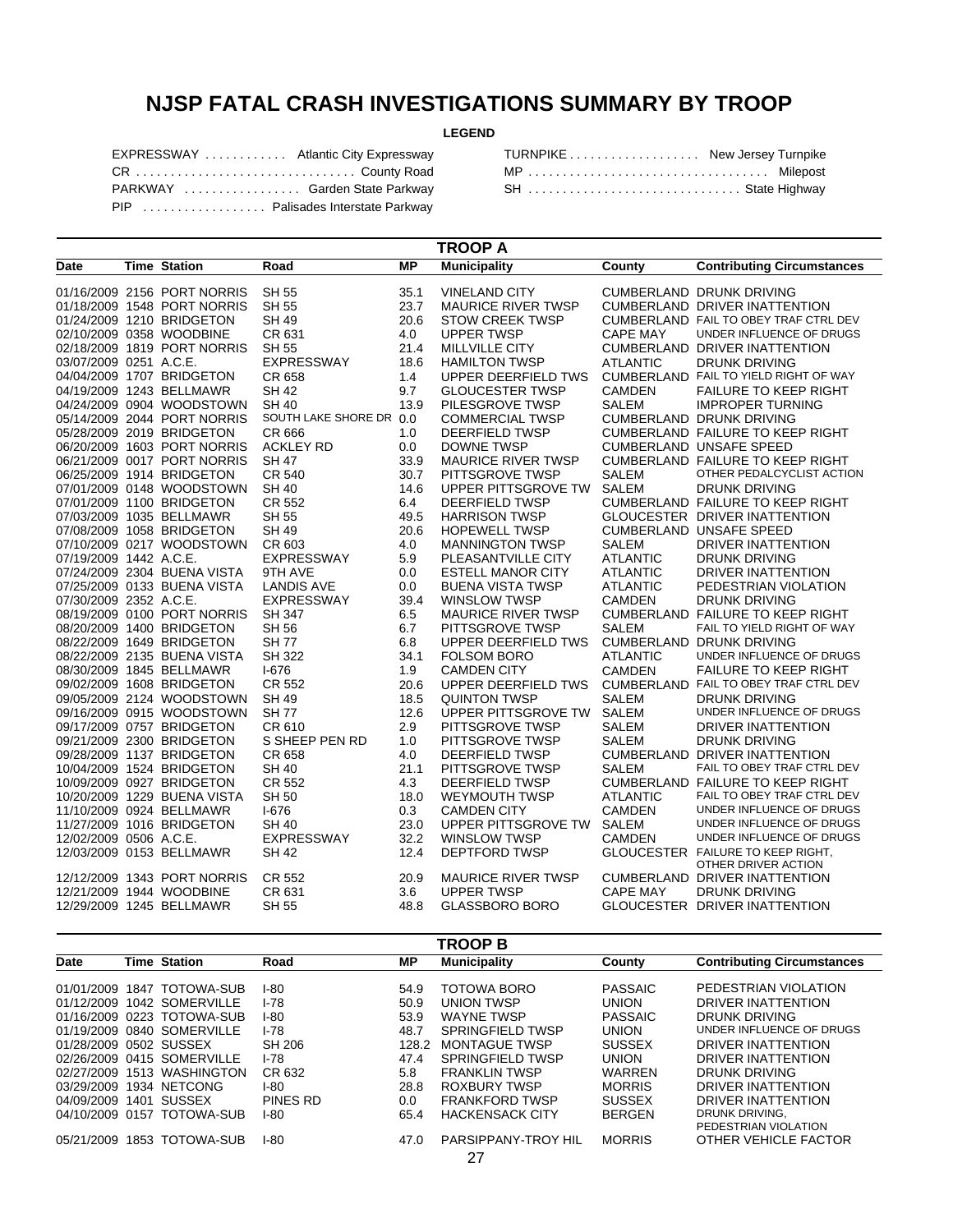| <b>Date</b>            |      | Time Station               | Road    | МP   | <b>Municipality</b>     | County           | <b>Contributing Circumstances</b> |
|------------------------|------|----------------------------|---------|------|-------------------------|------------------|-----------------------------------|
|                        |      |                            |         |      |                         |                  |                                   |
|                        |      | 06/11/2009 0616 SOMERVILLE | $1-78$  | 30.2 | <b>BEDMINSTER TWSP</b>  | <b>SOMERSET</b>  | DRIVER INATTENTION                |
| 06/13/2009             |      | 1719 SUSSEX                | SH 23   | 43.7 | <b>WANTAGE TWSP</b>     | <b>SUSSEX</b>    | UNSAFE SPEED                      |
| 06/14/2009 1604 HOPE   |      |                            | I-80    | 10.8 | <b>HOPE TWSP</b>        | <b>WARREN</b>    | UNDER INFLUENCE OF DRUGS          |
| 07/03/2009 0543 SUSSEX |      |                            | SH 23   | 41.8 | <b>WANTAGE TWSP</b>     | <b>SUSSEX</b>    | <b>DRUNK DRIVING</b>              |
| 07/07/2009 0329 HOPE   |      |                            | SH 94   | 4.5  | <b>KNOWLTON TWSP</b>    | <b>WARREN</b>    | UNSAFE SPEED                      |
|                        |      | 07/07/2009 1559 SOMERVILLE | SH 24   | 10.2 | SPRINGFIELD TWSP        | <b>UNION</b>     | DRIVER INATTENTION                |
|                        |      | 07/12/2009 2226 TOTOWA-SUB | $I-80$  | 60.7 | ELMWOOD PARK BORO       | <b>BERGEN</b>    | OTHER DRIVER ACTION               |
|                        |      | 07/21/2009 0032 TOTOWA-SUB | l-280   | 12.7 | <b>EAST ORANGE CITY</b> | <b>ESSEX</b>     | PEDESTRIAN VIOLATION              |
|                        |      | 07/24/2009 0122 TOTOWA-SUB | $I-80$  | 59.7 | <b>PATERSON CITY</b>    | <b>PASSAIC</b>   | PEDESTRIAN VIOLATION              |
|                        |      | 07/25/2009 1323 TOTOWA-SUB | l-280   | 10.1 | <b>WEST ORANGE TOWN</b> | <b>ESSEX</b>     | <b>IMPROPER LANE CHANGE</b>       |
|                        |      | 08/06/2009 0009 NETCONG    | $1-287$ | 32.3 | <b>HARDING TWSP</b>     | <b>MORRIS</b>    | <b>DRUNK DRIVING</b>              |
|                        |      | 09/22/2009 2023 NETCONG    | I-80    | 39.9 | <b>DENVILLE TWSP</b>    | <b>MORRIS</b>    | <b>DRUNK DRIVING</b>              |
| 09/29/2009             |      | 1358 TOTOWA-SUB            | $1-280$ | 8.0  | <b>WEST ORANGE TOWN</b> | <b>ESSEX</b>     | UNDER INFLUENCE OF DRUGS          |
| 10/04/2009             |      | 1207 TOTOWA-SUB            | I-80    | 46.1 | PARSIPPANY-TROY HIL     | <b>MORRIS</b>    | <b>IMPROPER LANE CHANGE</b>       |
|                        |      | 10/08/2009 0529 NETCONG    | I-80    | 41.4 | PARSIPPANY-TROY HIL     | <b>MORRIS</b>    | DRIVER INATTENTION,               |
|                        |      |                            |         |      |                         |                  | OTHER DRIVER ACTION               |
| 10/24/2009             |      | 1513 SUSSEX                | CR 626  | 3.2  | <b>HAMPTON TWSP</b>     | <b>SUSSEX</b>    | <b>FAILURE TO KEEP RIGHT</b>      |
| 11/10/2009             |      | 1944 TOTOWA-SUB            | $1-280$ | 12.2 | <b>EAST ORANGE CITY</b> | <b>ESSEX</b>     | DRIVER INATTENTION.               |
|                        |      |                            |         |      |                         |                  | PEDESTRIAN VIOLATION              |
|                        |      | 11/14/2009 0540 NETCONG    | $1-287$ | 49.2 | <b>MONTVILLE TWSP</b>   | <b>MORRIS</b>    | <b>UNKNOWN</b>                    |
| 12/06/2009 0003        |      | WASHINGTON                 | SH 46   | 9.8  | <b>WHITE TWSP</b>       | <b>WARREN</b>    | DRIVER INATTENTION                |
| 12/07/2009             | 1921 | PERRYVILLE                 | $1-78$  | 7.5  | <b>BLOOMSBURY BORO</b>  | <b>HUNTERDON</b> | UNDER INFLUENCE OF DRUGS          |
| 12/23/2009 0409 HOPE   |      |                            | CR 609  | 3.6  | <b>HOPE TWSP</b>        | <b>WARREN</b>    | <b>DRUNK DRIVING</b>              |
|                        |      | 12/25/2009 0837 TOTOWA-SUB | $1-280$ | 0.6  | PARSIPPANY-TROY HIL     | <b>MORRIS</b>    | DRIVER INATTENTION                |

|            | TROOP C |                     |                          |      |                        |                   |                                   |  |  |
|------------|---------|---------------------|--------------------------|------|------------------------|-------------------|-----------------------------------|--|--|
| Date       |         | <b>Time Station</b> | Road                     | MР   | <b>Municipality</b>    | County            | <b>Contributing Circumstances</b> |  |  |
| 01/31/2009 | 1401    | <b>RED LION</b>     | <b>SH 206</b>            | 20.9 | SOUTHAMPTON TWSP       | <b>BURLINGTON</b> | FAIL TO OBEY TRAF CTRL DEV        |  |  |
| 02/11/2009 | 2158    | <b>HAMILTON-SUB</b> | <b>COUNTY ROUTE 664</b>  | 2.9  | NORTH HANOVER TWSP     | <b>BURLINGTON</b> | <b>DRUNK DRIVING</b>              |  |  |
| 02/20/2009 | 1606    | <b>HAMILTON-SUB</b> | <b>HERBERT RD</b>        | 0.0  | UPPER FREEHOLD TWSP    | <b>MONMOUTH</b>   | DRIVER INATTENTION                |  |  |
| 04/07/2009 | 0502    | <b>BORDENTOWN</b>   | <b>SH 38</b>             | 13.0 | <b>HAINESPORT TWSP</b> | <b>BURLINGTON</b> | UNDER INFLUENCE OF DRUGS          |  |  |
| 04/19/2009 | 1939    | <b>BORDENTOWN</b>   | $1-295$                  | 48.2 | <b>BURLINGTON TWSP</b> | <b>BURLINGTON</b> | DRIVER INATTENTION                |  |  |
| 04/27/2009 | 1558    | <b>RED LION</b>     | CR 530                   | 2.6  | PEMBERTON BORO         | <b>BURLINGTON</b> | FAIL TO YIELD RIGHT OF WAY        |  |  |
| 06/07/2009 | 1823    | <b>TUCKERTON</b>    | <b>SAVOY BLVD</b>        | 0.0  | <b>WOODLAND TWSP</b>   | <b>BURLINGTON</b> | <b>DRUNK DRIVING</b>              |  |  |
| 06/22/2009 | 0954    | <b>HAMILTON-SUB</b> | <b>SHARON STATION RD</b> | 0.0  | UPPER FREEHOLD TWSP    | <b>MONMOUTH</b>   | UNDER INFLUENCE OF DRUGS          |  |  |
| 06/26/2009 | 350     | <b>HAMILTON-SUB</b> | $1 - 195$                | 25.7 | <b>HOWELL TWSP</b>     | <b>MONMOUTH</b>   | DRIVER INATTENTION                |  |  |
| 08/19/2009 |         | 1518 RED LION       | CR 534                   | 18.7 | <b>SHAMONG TWSP</b>    | <b>BURLINGTON</b> | <b>FAILURE TO KEEP RIGHT</b>      |  |  |
| 08/28/2009 |         | 1619 HAMILTON-SUB   | $1 - 195$                | 17.3 | <b>JACKSON TWSP</b>    | <b>OCEAN</b>      | UNSAFE SPEED                      |  |  |
| 09/02/2009 | 0411    | <b>BORDENTOWN</b>   | $1-295$                  | 57.3 | <b>BORDENTOWN TWSP</b> | <b>BURLINGTON</b> | DRIVER INATTENTION                |  |  |
| 09/02/2009 | 223     | <b>BORDENTOWN</b>   | $1-295$                  | 57.0 | <b>BORDENTOWN TWSP</b> | <b>BURLINGTON</b> | OTHER ROADWAY FACTORS             |  |  |
| 09/13/2009 | 257     | <b>TUCKERTON</b>    | <b>SH 70</b>             | 26.0 | <b>WOODLAND TWSP</b>   | <b>BURLINGTON</b> | DRIVER INATTENTION                |  |  |
| 09/16/2009 |         | 2212 RED LION       | CR 648                   | 0.4  | <b>SHAMONG TWSP</b>    | <b>BURLINGTON</b> | DRUNK DRIVING                     |  |  |
| 09/29/2009 | 1454    | RED LION            | <b>SH 206</b>            | 7.3  | <b>SHAMONG TWSP</b>    | <b>BURLINGTON</b> | OTHER DRIVER ACTION               |  |  |
| 10/11/2009 | 2050    | <b>RED LION</b>     | <b>SH 206</b>            | 15.6 | <b>TABERNACLE TWSP</b> | <b>BURLINGTON</b> | DRIVER INATTENTION                |  |  |
| 10/13/2009 | 229     | <b>KINGWOOD</b>     | <b>SH 29</b>             | 27.4 | KINGWOOD TWSP          | <b>HUNTERDON</b>  | DRIVER INATTENTION                |  |  |
| 10/14/2009 | 1902    | <b>TUCKERTON</b>    | SH <sub>9</sub>          | 52.2 | PORT REPUBLIC CITY     | <b>ATLANTIC</b>   | UNDER INFLUENCE OF DRUGS          |  |  |
| 11/11/2009 | 0520    | <b>KINGWOOD</b>     | SH 202                   | 7.0  | <b>EAST AMWELL TWS</b> | <b>HUNTERDON</b>  | PEDESTRIAN VIOLATION              |  |  |
| 11/25/2009 | 1506    | <b>BORDENTOWN</b>   | <b>PARK AVE</b>          | 0.0  | <b>HAINESPORT TWSP</b> | <b>BURLINGTON</b> | UNDER INFLUENCE OF DRUGS          |  |  |
| 12/15/2009 | 2228    | <b>TUCKERTON</b>    | NORTH FOREST RD          | 0.0  | <b>WOODLAND TWSP</b>   | <b>BURLINGTON</b> | <b>DRUNK DRIVING</b>              |  |  |

|                        |      |                          |                 |       | TROOP D                    |                   |                                   |
|------------------------|------|--------------------------|-----------------|-------|----------------------------|-------------------|-----------------------------------|
| Date                   |      | <b>Time Station</b>      | Road            | МP    | <b>Municipality</b>        | County            | <b>Contributing Circumstances</b> |
|                        |      |                          |                 |       |                            |                   |                                   |
| 01/10/2009             | 1639 | MOORESTOWN               | <b>TURNPIKE</b> | 41.9  | <b>WESTAMPTON TWSP</b>     | <b>BURLINGTON</b> | DRIVER INATTENTION                |
| 01/28/2009             | 0045 | <b>MOORESTOWN</b>        | <b>TURNPIKE</b> | 10.9  | WOOLWICH TWSP              | <b>GLOUCESTER</b> | UNSAFE SPEED                      |
| 02/12/2009             | 1238 | <b>MOORESTOWN</b>        | <b>TURNPIKE</b> | 44.1  | <b>WESTAMPTON TWSP</b>     | <b>BURLINGTON</b> | <b>IMPROPER TURNING</b>           |
| 02/20/2009             | 2140 | <b>CRANBURY</b>          | <b>TURNPIKE</b> | 77.1  | SOUTH BRUNSWICK TWS        | <b>MIDDLESEX</b>  | PEDESTRIAN VIOLATION              |
| 03/05/2009             | 1942 | <b>CRANBURY</b>          | <b>TURNPIKE</b> | 69.3  | <b>CRANBURY TWSP</b>       | <b>MIDDLESEX</b>  | PEDESTRIAN VIOLATION              |
| 03/14/2009             | 0508 | <b>CRANBURY</b>          | <b>TURNPIKE</b> | 90.0  | <b>WOODBRIDGE TWSP</b>     | <b>MIDDLESEX</b>  | DRUNK DRIVING                     |
| 03/27/2009             | 0042 | <b>NEWARK</b>            | <b>TURNPIKE</b> | 117.7 | RIDGEFIELD PARK TWS        | <b>BERGEN</b>     | DRUNK DRIVING                     |
| 04/04/2009             | 0601 | <b>CRANBURY</b>          | <b>TURNPIKE</b> | 96.4  | <b>LINDEN CITY</b>         | <b>UNION</b>      | DRUNK DRIVING                     |
| 04/25/2009             | 1259 | <b>MOORESTOWN</b>        | <b>TURNPIKE</b> | 35.0  | MOUNT LAUREL TWSP          | <b>BURLINGTON</b> | DRIVER INATTENTION.               |
|                        |      |                          |                 |       |                            |                   | <b>FAILURE TO KEEP RIGHT</b>      |
| 05/15/2009 0240 NEWARK |      |                          | <b>TURNPIKE</b> | 111.3 | <b>SECAUCUS TOWN</b>       | <b>HUDSON</b>     | PEDESTRIAN VIOLATION              |
| 08/29/2009             | 0140 | <b>CRANBURY</b>          | <b>TURNPIKE</b> | 70.7  | <b>CRANBURY TWSP</b>       | <b>MIDDLESEX</b>  | FAIL TO OBEY TRAF CTRL DEV        |
| 10/10/2009             | 0228 | CRANBURY                 | <b>TURNPIKE</b> | 62.3  | <b>WASHINGTON TWP</b>      | <b>MERCER</b>     | DRUNK DRIVING                     |
| 10/15/2009             | 1502 | <b>MOORESTOWN</b>        | <b>TURNPIKE</b> | 26.1  | <b>RUNNEMEDE BORO</b>      | <b>CAMDEN</b>     | <b>UNSAFE SPEED</b>               |
| 11/03/2009             | 2221 | <b>CRANBURY</b>          | TURNPIKE        | 77.1  | <b>SOUTH BRUNSWICK TWS</b> | <b>MIDDLESEX</b>  | FAILURE TO KEEP RIGHT.            |
|                        |      |                          |                 |       |                            |                   | <b>WRONG WAY</b>                  |
|                        |      | 11/14/2009 0515 CRANBURY | <b>TURNPIKE</b> | 92.9  | <b>WOODBRIDGE TWSP</b>     | <b>MIDDLESEX</b>  | DRIVER INATTENTION                |
|                        |      |                          |                 |       |                            |                   |                                   |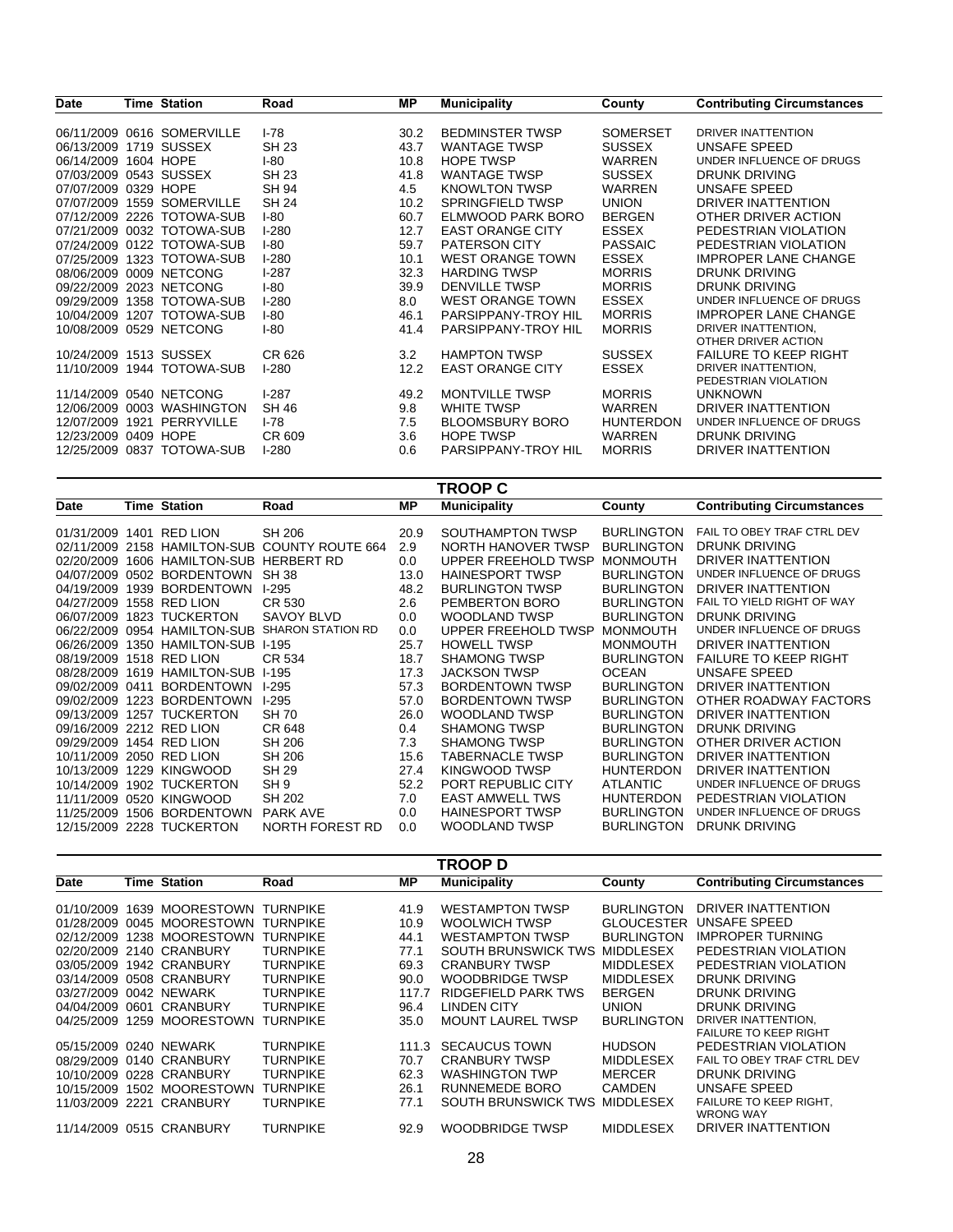| Date                   | Time Station                        | Road            | ΜP   | Municipality       | Countv       | <b>Contributing Circumstances</b> |
|------------------------|-------------------------------------|-----------------|------|--------------------|--------------|-----------------------------------|
| 11/23/2009 1135 NEWARK |                                     | <b>TURNPIKE</b> | 98.8 | <b>LINDEN CITY</b> | <b>UNION</b> | OTHER DRIVER ACTION               |
|                        | 11/24/2009 2318 CRANBURY            | <b>TURNPIKE</b> | 85.4 | <b>FDISON TWSP</b> | MIDDI FSFX   | PEDESTRIAN VIOLATION              |
|                        | 12/01/2009 0610 MOORESTOWN TURNPIKE |                 | 42 N | WESTAMPTON TWSP    | BURI INGTON  | OTHER DRIVER ACTION               |

|                 |      |                            |                |           | <b>TROOP E</b>          |                   |                                   |
|-----------------|------|----------------------------|----------------|-----------|-------------------------|-------------------|-----------------------------------|
| Date            |      | <b>Time Station</b>        | Road           | <b>MP</b> | <b>Municipality</b>     | County            | <b>Contributing Circumstances</b> |
| 01/16/2009      | 1543 | <b>BLOOMFIELD</b>          | <b>PARKWAY</b> | 134.7     | <b>CLARK TWSP</b>       | <b>UNION</b>      | DRIVER INATTENTION                |
|                 |      |                            |                |           |                         |                   |                                   |
| 02/18/2009      | 2141 | BI OOMFIFI D               | <b>PARKWAY</b> | 148.2     | <b>EAST ORANGE CITY</b> | <b>ESSEX</b>      | PEDESTRIAN VIOLATION              |
| 02/25/2009 1519 |      | HOLMDEL                    | <b>PARKWAY</b> | 117.7     | <b>HAZLET BORO</b>      | <b>MONMOUTH</b>   | DRIVER INATTENTION                |
| 03/07/2009 0021 |      | <b>BLOOMFIELD</b>          | <b>PARKWAY</b> | 151.1     | <b>BLOOMFIELD BORO</b>  | <b>ESSEX</b>      | PEDESTRIAN VIOLATION              |
| 03/28/2009 0252 |      | <b>BASS RIVER</b>          | <b>PARKWAY</b> | 69.2      | <b>OCEAN TWSP</b>       | <b>OCEAN</b>      | UNDER INFLUENCE OF DRUGS          |
| 03/28/2009      | 0659 | <b>BASS RIVER</b>          | <b>PARKWAY</b> | 78.0      | <b>BERKELEY TWSP</b>    | <b>OCEAN</b>      | <b>DRUNK DRIVING</b>              |
| 04/05/2009      | 0300 | <b>HOLMDEL</b>             | <b>PARKWAY</b> | 112.1     | <b>MIDDLETOWN TWSP</b>  | <b>MONMOUTH</b>   | <b>DRUNK DRIVING</b>              |
| 04/10/2009      | 1633 | <b>BASS RIVER</b>          | <b>PARKWAY</b> | 8.8       | <b>MIDDLE TWSP</b>      | <b>CAPE MAY</b>   | DRUNK DRIVING                     |
| 04/24/2009      | 1148 | <b>BLOOMFIELD</b>          | <b>PARKWAY</b> | 160.3     | SADDLE BROOK TWSP       | <b>BERGEN</b>     | <b>NONE</b>                       |
|                 |      | 05/08/2009 2152 BASS RIVER | <b>PARKWAY</b> | 54.2      | <b>BASS RIVER TWSP</b>  | <b>BURLINGTON</b> | DRIVER INATTENTION                |
| 05/17/2009      |      | 1535 HOLMDEL               | <b>PARKWAY</b> | 109.5     | <b>MIDDLETOWN TWSP</b>  | <b>MONMOUTH</b>   | UNDER INFLUENCE OF DRUGS          |
| 05/30/2009      | 1600 | <b>BLOOMFIELD</b>          | <b>PARKWAY</b> | 156.5     | <b>CLIFTON CITY</b>     | <b>PASSAIC</b>    | OTHER DRIVER ACTION               |
| 06/03/2009      | 0406 | <b>BASS RIVER</b>          | <b>PARKWAY</b> | 78.4      | <b>BERKELEY TWSP</b>    | <b>OCEAN</b>      | DRIVER INATTENTION                |
| 06/17/2009      | 0634 | <b>BLOOMFIELD</b>          | <b>PARKWAY</b> | 156.5     | <b>CLIFTON CITY</b>     | <b>PASSAIC</b>    | ROAD SURFACE CONDITION            |
| 06/21/2009      | 1030 | <b>BLOOMFIELD</b>          | <b>PARKWAY</b> | 137.1     | <b>CLARK TWSP</b>       | <b>UNION</b>      | DRIVER INATTENTION                |
| 07/07/2009 0448 |      | <b>BLOOMFIELD</b>          | <b>PARKWAY</b> | 142.3     | <b>UNION TWSP</b>       | <b>UNION</b>      | DRIVER INATTENTION.               |
|                 |      |                            |                |           |                         |                   | OTHER DRIVER ACTION               |
| 07/24/2009      |      | 2038 HOLMDEL               | <b>PARKWAY</b> | 93.7      | <b>BRICK TWSP</b>       | <b>OCEAN</b>      | UNDER INFLUENCE OF DRUGS          |
| 08/03/2009 2140 |      | <b>BLOOMFIELD</b>          | <b>PARKWAY</b> | 154.1     | <b>CLIFTON CITY</b>     | <b>PASSAIC</b>    | UNDER INFLUENCE OF DRUGS          |
| 08/12/2009      | 2333 | <b>BASS RIVER</b>          | <b>PARKWAY</b> | 74.9      | <b>LACEY TWSP</b>       | <b>OCEAN</b>      | DRUNK DRIVING                     |
| 08/30/2009      | 1509 | <b>HOLMDEL</b>             | <b>PARKWAY</b> | 120.9     | <b>OLD BRIDGE TWSP</b>  | <b>MIDDLESEX</b>  | UNDER INFLUENCE OF DRUGS          |
| 09/22/2009      | 2022 | <b>BASS RIVER</b>          | <b>PARKWAY</b> | 68.2      | <b>BARNEGAT TWSP</b>    | <b>OCEAN</b>      | <b>DRUNK DRIVING</b>              |
| 11/26/2009      | 2009 | <b>BASS RIVER</b>          | <b>PARKWAY</b> | 40.7      | <b>GALLOWAY TWSP</b>    | <b>ATLANTIC</b>   | <b>FAILURE TO KEEP RIGHT</b>      |
| 12/17/2009      | 2241 | <b>BLOOMFIELD</b>          | <b>PARKWAY</b> | 158.6     | ELMWOOD PARK BORO       | <b>BERGEN</b>     | DRIVER INATTENTION                |
| 12/18/2009 0401 |      | <b>BLOOMFIELD</b>          | <b>PARKWAY</b> | 144.8     | <b>IRVINGTON TOWN</b>   | <b>ESSEX</b>      | PEDESTRIAN VIOLATION              |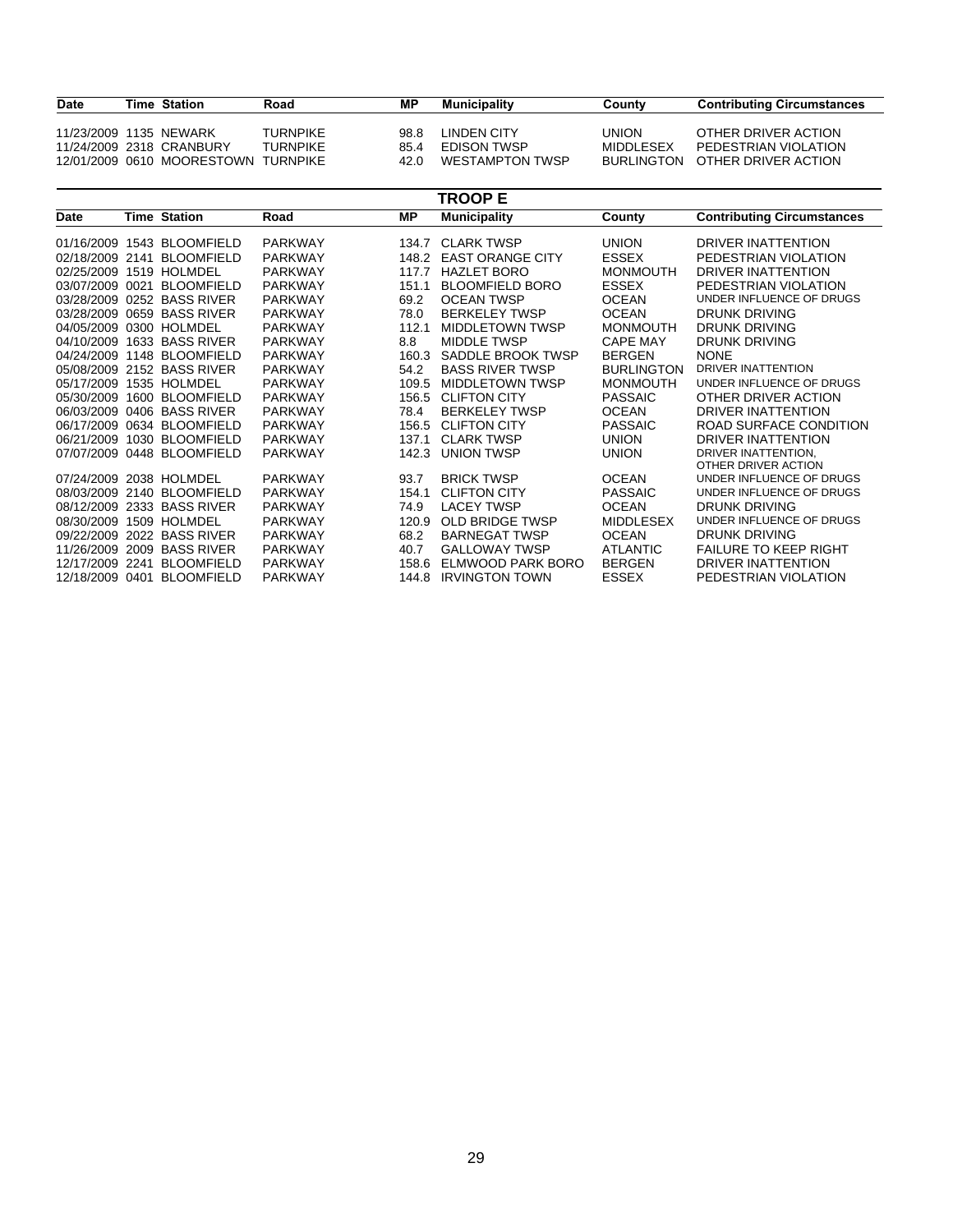#### **FATAL CRASHES BY COUNTY, MUNICIPALITY, DATE, TIME AND LOCATION**

#### **LEGEND**

| EXPRESSWAY  Atlantic City Expressway |  |
|--------------------------------------|--|
| CR County Road                       |  |
| PARKWAY  Garden State Parkway        |  |
| PIP  Palisades Interstate Parkway    |  |

| TURNPIKE New Jersey Turnpike |  |
|------------------------------|--|
| MP  Milepost                 |  |
| SH  State Highway            |  |

| <b>ATLANTIC COUNTY</b>   |            |                 |             |                        |           |                       |  |  |
|--------------------------|------------|-----------------|-------------|------------------------|-----------|-----------------------|--|--|
| <b>Municipality</b>      | Date       | Day             | <b>Time</b> | Road                   | <b>MP</b> | <b>Persons Killed</b> |  |  |
| <b>HAMILTON TWSP</b>     | 01/14/2009 | WEDNESDAY       | 2025        | <b>MALAGA RD</b>       | 1.0       | 1 PASSENGER           |  |  |
| PLEASANTVILLE CITY       | 01/25/2009 | <b>SUNDAY</b>   | 1108        | SH <sub>9</sub>        | 39.4      | 1 DRIVER              |  |  |
| <b>GALLOWAY TWSP</b>     | 01/31/2009 | SATURDAY        | 0034        | <b>CR 575</b>          | 16.6      | 1 DRIVER              |  |  |
| <b>GALLOWAY TWSP</b>     | 02/02/2009 | <b>MONDAY</b>   | 0319        | CR 618                 | 1.0       | 1 PEDESTRIAN          |  |  |
| <b>EGG HARBOR TWSP</b>   | 02/26/2009 | THURSDAY        | 1002        | <b>WEST JERSEY AVE</b> | 0.7       | 1 DRIVER              |  |  |
| <b>EGG HARBOR TWSP</b>   | 02/27/2009 | <b>FRIDAY</b>   | 0859        | CR 651                 | 6.6       | 1 DRIVER              |  |  |
| <b>HAMILTON TWSP</b>     | 03/07/2009 | <b>SATURDAY</b> | 0251        | <b>EXPRESSWAY</b>      | 18.6      | 1 DRIVER              |  |  |
| <b>EGG HARBOR TWSP</b>   | 03/22/2009 | <b>SUNDAY</b>   | 0453        | <b>SH 322</b>          | 61.5      | 1 PEDESTRIAN          |  |  |
| <b>HAMMONTON TOWN</b>    | 03/24/2009 | <b>TUESDAY</b>  | 0942        | <b>SH 30</b>           | 31.3      | 1 PASSENGER           |  |  |
| <b>BUENA BORO</b>        | 04/06/2009 | <b>MONDAY</b>   | 2300        | <b>SH 40</b>           | 34.1      | 1 DRIVER              |  |  |
| PLEASANTVILLE CITY       | 04/25/2009 | SATURDAY        | 1710        | SH <sub>9</sub>        | 41.6      | 1 DRIVER              |  |  |
| <b>MULLICA TWSP</b>      | 06/20/2009 | SATURDAY        | 1718        | SH 30                  | 33.8      | 1 DRIVER              |  |  |
| <b>GALLOWAY TWSP</b>     | 06/30/2009 | <b>TUESDAY</b>  | 0941        | CR 561                 | 7.0       | 1 DRIVER              |  |  |
| <b>HAMILTON TWSP</b>     | 07/17/2009 | <b>FRIDAY</b>   | 1535        | SH 322                 | 47.3      | 1 DRIVER              |  |  |
| <b>GALLOWAY TWSP</b>     | 07/18/2009 | <b>SATURDAY</b> | 1440        | <b>GREAT CREEK RD</b>  | 0.0       | 1 PASSENGER           |  |  |
| PLEASANTVILLE CITY       | 07/19/2009 | <b>SUNDAY</b>   | 1014        | SH <sub>9</sub>        | 3.9       | 1 DRIVER              |  |  |
| PLEASANTVILLE CITY       | 07/19/2009 | <b>SUNDAY</b>   | 1442        | EXPRESSWAY             | 5.9       | 1 PASSENGER           |  |  |
| <b>ESTELL MANOR CITY</b> | 07/24/2009 | <b>FRIDAY</b>   | 2304        | 9TH AVE                | 0.0       | 1 DRIVER              |  |  |
| <b>BUENA VISTA TWSP</b>  | 07/25/2009 | SATURDAY        | 0133        | <b>LANDIS AVE</b>      | 0.0       | 1 PEDESTRIAN          |  |  |
| <b>HAMILTON TWSP</b>     | 07/25/2009 | SATURDAY        | 2225        | <b>SH 322</b>          | 45.5      | 1 PEDESTRIAN          |  |  |
| <b>GALLOWAY TWSP</b>     | 07/28/2009 | <b>TUESDAY</b>  | 1824        | REDWOOD AVE            | 0.0       | 1 PEDALCYCLIST        |  |  |
| SOMERS POINT CITY        | 08/02/2009 | <b>SUNDAY</b>   | 1135        | <b>BETHEL RD</b>       | 0.0       | 1 PASSENGER           |  |  |
| <b>FOLSOM BORO</b>       | 08/22/2009 | SATURDAY        | 2135        | <b>SH 322</b>          | 34.1      | 1 DRIVER              |  |  |
| <b>HAMILTON TWSP</b>     | 09/02/2009 | WEDNESDAY       | 2004        | <b>SH 322</b>          | 46.5      | 1 DRIVER              |  |  |
| <b>EGG HARBOR TWSP</b>   | 09/05/2009 | <b>SATURDAY</b> | 0010        | CR 559                 | 2.1       | 1 DRIVER, 1 PASSENGER |  |  |
| <b>GALLOWAY TWSP</b>     | 09/23/2009 | WEDNESDAY       | 0620        | SH <sub>9</sub>        | 48.2      | 1 PEDESTRIAN          |  |  |
| PLEASANTVILLE CITY       | 10/03/2009 | <b>SATURDAY</b> | 0627        | SH <sub>9</sub>        | 40.7      | 1 DRIVER              |  |  |
| PORT REPUBLIC CITY       | 10/14/2009 | WEDNESDAY       | 1902        | SH <sub>9</sub>        | 52.2      | 1 DRIVER              |  |  |
| <b>ATLANTIC CITY</b>     | 10/16/2009 | <b>FRIDAY</b>   | 2306        | <b>SH 30</b>           | 57.2      | 1 PEDESTRIAN          |  |  |
| <b>GALLOWAY TWSP</b>     | 10/17/2009 | SATURDAY        | 0610        | <b>SH 30</b>           | 46.7      | 1 DRIVER              |  |  |
| <b>EGG HARBOR TWSP</b>   | 10/18/2009 | <b>SUNDAY</b>   | 0110        | <b>SH 40</b>           | 56.0      | 1 PEDESTRIAN          |  |  |
| <b>WEYMOUTH TWSP</b>     | 10/20/2009 | <b>TUESDAY</b>  | 1229        | <b>SH 50</b>           | 18.0      | 1 DRIVER              |  |  |
| <b>HAMILTON TWSP</b>     | 10/23/2009 | <b>FRIDAY</b>   | 1548        | SH 322                 | 46.8      | 1 DRIVER              |  |  |
| <b>ATLANTIC CITY</b>     | 11/05/2009 | <b>THURSDAY</b> | 1944        | <b>SH 40</b>           | 63.6      | 1 PEDESTRIAN          |  |  |
| <b>GALLOWAY TWSP</b>     | 11/26/2009 | <b>THURSDAY</b> | 2009        | <b>PARKWAY</b>         | 40.7      | 1 PASSENGER           |  |  |
| <b>HAMILTON TWSP</b>     | 12/01/2009 | <b>TUESDAY</b>  | 1723        | CR 614                 | 0.7       | 1 PEDESTRIAN          |  |  |
| <b>GALLOWAY TWSP</b>     | 12/08/2009 | <b>TUESDAY</b>  | 1959        | <b>SH 30</b>           | 50.2      | 1 PEDESTRIAN          |  |  |
| <b>GALLOWAY TWSP</b>     | 12/17/2009 | <b>THURSDAY</b> | 1031        | CR 561                 | 7.0       | 1 DRIVER              |  |  |
| <b>EGG HARBOR TWSP</b>   | 12/22/2009 | <b>TUESDAY</b>  | 1321        | <b>BRADYWINE CT</b>    | 0.0       | 1 PEDESTRIAN          |  |  |
| <b>ATLANTIC CITY</b>     | 12/28/2009 | <b>MONDAY</b>   | 1731        | PACIFIC AVE            | 0.5       | 1 PEDESTRIAN          |  |  |
| <b>EGG HARBOR TWSP</b>   | 12/31/2009 | <b>THURSDAY</b> | 0914        | <b>CR 559</b>          | 7.0       | 1 DRIVER, 1 PASSENGER |  |  |

| <b>BERGEN COUNTY</b>   |            |                 |      |                  |       |                                  |  |  |
|------------------------|------------|-----------------|------|------------------|-------|----------------------------------|--|--|
| <b>Municipality</b>    | Date       | Day             | Time | Road             | МP    | <b>Persons Killed</b>            |  |  |
| HILLSDALE BORO         | 01/29/2009 | THURSDAY        | 2239 | CR 104           | 0.9   | 1 PEDESTRIAN                     |  |  |
| ENGLEWOOD CLIFFS BO    | 03/05/2009 | <b>THURSDAY</b> | 1919 | <b>SUMMIT ST</b> | 0.0   | 1 DRIVER                         |  |  |
| SADDLE RIVER BORO      | 03/09/2009 | <b>MONDAY</b>   | 1023 | <b>SH 17</b>     | 20.9  | 1 DRIVER                         |  |  |
| RIDGEFIELD PARK TWS    | 03/27/2009 | <b>FRIDAY</b>   | 0042 | <b>TURNPIKE</b>  | 117.7 | 1 DRIVER                         |  |  |
| <b>HACKENSACK CITY</b> | 04/10/2009 | <b>FRIDAY</b>   | 0157 | $1-80$           | 65.4  | 1 PEDESTRIAN                     |  |  |
| SADDLE BROOK TWSP      | 04/24/2009 | <b>FRIDAY</b>   | 1148 | <b>PARKWAY</b>   | 160.3 | 1 DRIVER                         |  |  |
| FORT LEE BORO          | 06/06/2009 | <b>SATURDAY</b> | 0627 | SH <sub>4</sub>  | 10.4  | 1 DRIVER                         |  |  |
| PALISADES PARK BORO    | 06/17/2009 | WEDNESDAY       | 1930 | SH 93            | 1.2   | 1 PEDESTRIAN                     |  |  |
| <b>HACKENSACK CITY</b> | 06/17/2009 | WEDNESDAY       | 2342 | CR 503           | 6.5   | 1 PEDESTRIAN                     |  |  |
| ELMWOOD PARK BORO      | 07/12/2009 | <b>SUNDAY</b>   | 2226 | $I-80$           | 60.7  | 1 DRIVER                         |  |  |
| <b>EMERSON BORO</b>    | 07/27/2009 | <b>MONDAY</b>   | 1002 | LINWOOD AVE      | 0.0   | 1 DRIVER                         |  |  |
| RUTHERFORD BORO        | 08/07/2009 | <b>FRIDAY</b>   | 0255 | <b>SH 17</b>     | 3.8   | 1 DRIVER                         |  |  |
| PALISADES PARK BORO    | 08/08/2009 | <b>SATURDAY</b> | 0543 | SH 93            | 1.1   | 1 PEDESTRIAN, 1<br><b>DRIVER</b> |  |  |
| PARAMUS BORO           | 08/19/2009 | WEDNESDAY       | 1307 | <b>ESSEX RD</b>  | 0.0   | 1 PEDESTRIAN                     |  |  |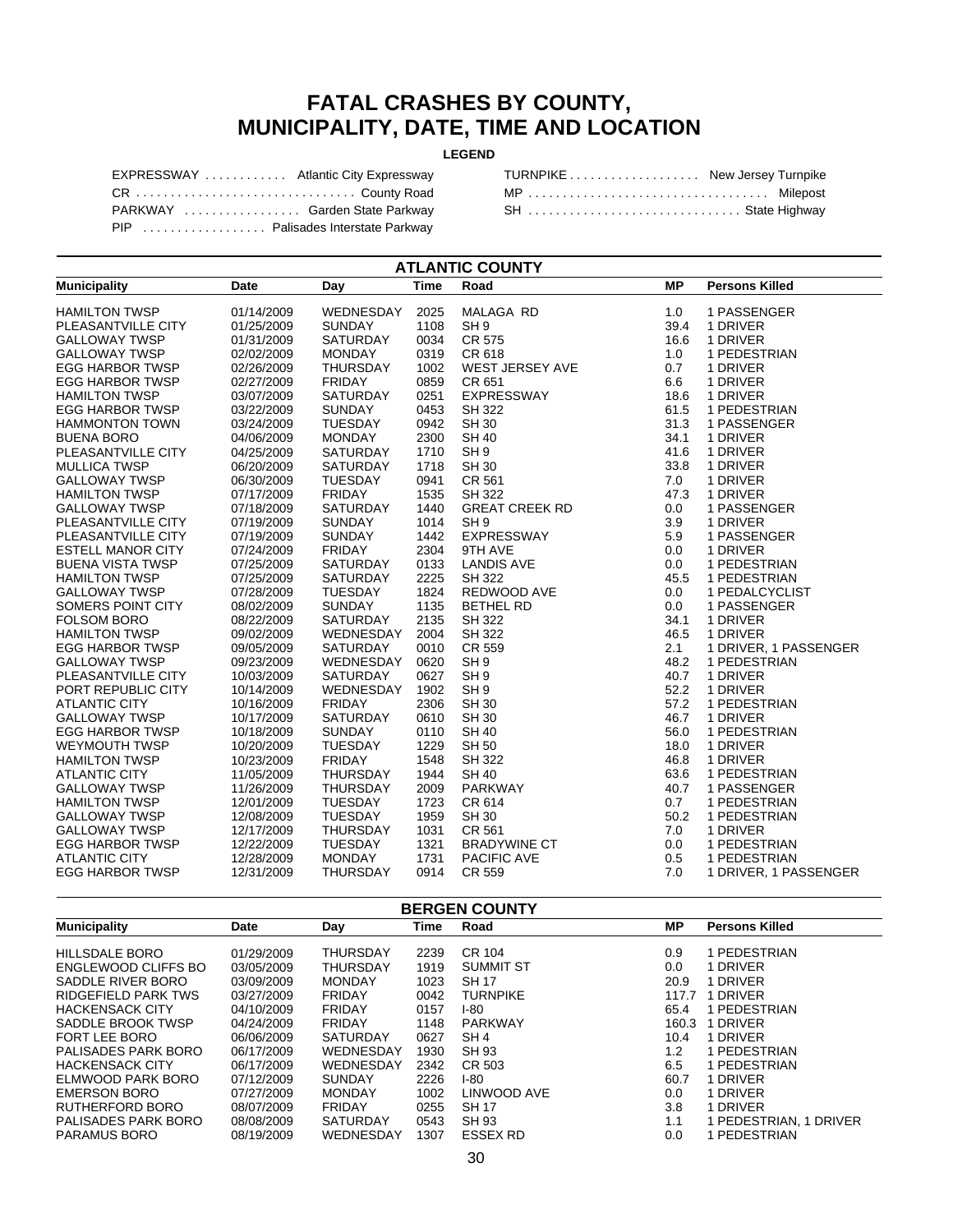| <b>Municipality</b>        | Date       | Day                          | Time        | Road                    | ΜP        | <b>Persons Killed</b>   |  |  |  |  |
|----------------------------|------------|------------------------------|-------------|-------------------------|-----------|-------------------------|--|--|--|--|
|                            |            |                              |             |                         |           |                         |  |  |  |  |
| <b>WALDWICK BORO</b>       | 08/25/2009 | <b>TUESDAY</b>               | 1218        | <b>SH 17</b>            | 18.8      | 1 PEDESTRIAN            |  |  |  |  |
| FORT LEE BORO              | 09/07/2009 | <b>MONDAY</b>                | 1419        | PIP                     | 0.3       | 1 DRIVER                |  |  |  |  |
| PARAMUS BORO               | 09/23/2009 | WEDNESDAY                    | 1528        | EAST MIDLAND AVE        | 0.0       | 1 DRIVER                |  |  |  |  |
| EAST RUTHERFORD BOR        | 09/26/2009 | SATURDAY                     | 0440        | SH <sub>3</sub>         | 7.0       | 1 PEDESTRIAN            |  |  |  |  |
| <b>MONTVALE BORO</b>       | 11/10/2009 | TUESDAY                      | 1835        | <b>CR 53</b>            | 5.6       | 1 PEDESTRIAN            |  |  |  |  |
| PARAMUS BORO               | 12/05/2009 | SATURDAY                     | 0327        | <b>SH 17</b>            | 13.9      | 1 DRIVER                |  |  |  |  |
| <b>HACKENSACK CITY</b>     | 12/09/2009 | WEDNESDAY                    | 1948        | <b>CR 57</b>            | 1.0       | 1 PEDESTRIAN            |  |  |  |  |
| <b>EAST RUTHERFORD BOR</b> | 12/11/2009 | <b>FRIDAY</b>                | 1022        | SH <sub>3</sub>         | 6.9       | 1 DRIVER                |  |  |  |  |
| <b>BOGOTA BORO</b>         | 12/14/2009 | <b>MONDAY</b>                | 1719        | PALISADE AVE            | 0.0       | 1 PEDESTRIAN            |  |  |  |  |
| ELMWOOD PARK BORO          | 12/17/2009 | <b>THURSDAY</b>              | 2241        | PARKWAY                 |           | 158.6 1 DRIVER          |  |  |  |  |
| LYNDHURST TWSP             | 12/25/2009 | <b>FRIDAY</b>                | 2229        | CR 130                  | 1.9       | 1 PEDESTRIAN            |  |  |  |  |
| <b>BURLINGTON COUNTY</b>   |            |                              |             |                         |           |                         |  |  |  |  |
| <b>Municipality</b>        | Date       | Day                          | <b>Time</b> | Road                    | <b>MP</b> | <b>Persons Killed</b>   |  |  |  |  |
| <b>WESTAMPTON TWSP</b>     | 01/10/2009 | SATURDAY                     | 1639        | <b>TURNPIKE</b>         | 41.9      | 1 PASSENGER             |  |  |  |  |
| <b>BURLINGTON TWSP</b>     | 01/10/2009 | SATURDAY                     | 1846        | SH 130                  | 44.1      | 1 PEDESTRIAN            |  |  |  |  |
| <b>WESTAMPTON TWSP</b>     | 01/19/2009 | <b>MONDAY</b>                | 0533        | CR 630                  | 5.4       | 1 DRIVER                |  |  |  |  |
|                            |            |                              |             |                         | 0.0       |                         |  |  |  |  |
| <b>MOUNT LAUREL TWSP</b>   | 01/21/2009 | WEDNESDAY<br><b>SATURDAY</b> | 1609        | <b>AMARYLLIS DR</b>     | 20.9      | 1 DRIVER<br>1 PASSENGER |  |  |  |  |
| SOUTHAMPTON TWSP           | 01/31/2009 |                              | 1401        | <b>SH 206</b>           |           |                         |  |  |  |  |
| <b>BURLINGTON TWSP</b>     | 02/02/2009 | <b>MONDAY</b>                | 0551        | <b>SH 130</b>           | 49.0      | 1 DRIVER                |  |  |  |  |
| NORTH HANOVER TWSP         | 02/11/2009 | WEDNESDAY                    | 2158        | <b>COUNTY ROUTE 664</b> | 2.9       | 1 DRIVER                |  |  |  |  |
| <b>WESTAMPTON TWSP</b>     | 02/12/2009 | <b>THURSDAY</b>              | 1238        | <b>TURNPIKE</b>         | 44.1      | 1 PASSENGER             |  |  |  |  |
| SPRINGFIELD TWSP           | 03/01/2009 | <b>SUNDAY</b>                | 0732        | CR 670                  | 11.5      | 1 PASSENGER             |  |  |  |  |
| <b>DELRAN TWSP</b>         | 04/07/2009 | <b>TUESDAY</b>               | 0100        | <b>LEON AVE</b>         | 0.0       | 1 DRIVER                |  |  |  |  |
| <b>HAINESPORT TWSP</b>     | 04/07/2009 | <b>TUESDAY</b>               | 0502        | <b>SH 38</b>            | 13.0      | 1 PEDESTRIAN            |  |  |  |  |
| <b>EVESHAM TWSP</b>        | 04/08/2009 | WEDNESDAY                    | 0702        | <b>SH 70</b>            | 11.1      | 1 DRIVER                |  |  |  |  |
| <b>BURLINGTON TWSP</b>     | 04/19/2009 | <b>SUNDAY</b>                | 1939        | $1-295$                 | 48.2      | 1 DRIVER                |  |  |  |  |
| MOUNT LAUREL TWSP          | 04/25/2009 | SATURDAY                     | 1259        | <b>TURNPIKE</b>         | 35.0      | 1 DRIVER, 4 PASSENGERS  |  |  |  |  |
| <b>MEDFORD TWSP</b>        | 04/26/2009 | <b>SUNDAY</b>                | 1941        | <b>HIGHBRIDGE BLVD</b>  | 0.0       | 1 DRIVER                |  |  |  |  |
| PEMBERTON BORO             | 04/27/2009 | <b>MONDAY</b>                | 1558        | CR 530                  | 2.6       | 1 DRIVER                |  |  |  |  |
| <b>MANSFIELD TWSP</b>      | 05/01/2009 | <b>FRIDAY</b>                | 0234        | <b>SH 206</b>           | 30.3      | 1 PEDESTRIAN            |  |  |  |  |
| <b>MANSFIELD TWSP</b>      | 05/04/2009 | <b>MONDAY</b>                | 2020        | SH 130                  | 53.1      | 1 PEDESTRIAN            |  |  |  |  |
| <b>BASS RIVER TWSP</b>     | 05/08/2009 | <b>FRIDAY</b>                | 2152        | <b>PARKWAY</b>          | 54.2      | 1 DRIVER                |  |  |  |  |
| <b>LUMBERTON TWSP</b>      | 05/18/2009 | <b>MONDAY</b>                | 1705        | <b>SH 38</b>            | 17.8      | 1 PEDESTRIAN            |  |  |  |  |
| <b>EVESHAM TWSP</b>        | 05/24/2009 | <b>SUNDAY</b>                | 0115        | <b>SH 70</b>            | 8.6       | 1 DRIVER                |  |  |  |  |
| <b>EVESHAM TWSP</b>        | 06/01/2009 | <b>MONDAY</b>                | 0834        | NORTH ELMWOOD RD        | 0.0       | 1 PEDESTRIAN            |  |  |  |  |
| WOODLAND TWSP              | 06/07/2009 | <b>SUNDAY</b>                | 1823        | <b>SAVOY BLVD</b>       | 0.0       | 1 DRIVER                |  |  |  |  |
| <b>DELRAN TWSP</b>         | 06/08/2009 | <b>MONDAY</b>                | 0112        | <b>SH 130</b>           | 39.3      | 1 PEDESTRIAN            |  |  |  |  |
| <b>BURLINGTON CITY</b>     | 06/09/2009 | <b>TUESDAY</b>               | 1500        | <b>SH 130</b>           | 46.5      | 1 PASSENGER             |  |  |  |  |
| <b>MEDFORD TWSP</b>        | 06/15/2009 | <b>MONDAY</b>                | 2102        | CR 541                  | 12.0      | 1 DRIVER                |  |  |  |  |
| <b>MEDFORD TWSP</b>        | 07/15/2009 | WEDNESDAY                    | 1844        | CR 616                  | 7.1       | 1 DRIVER                |  |  |  |  |
| <b>MEDFORD TWSP</b>        | 07/16/2009 | <b>THURSDAY</b>              | 1849        | <b>SH70</b>             | 15.9      | 1 PASSENGER             |  |  |  |  |
| <b>CINNAMINSON TWSP</b>    | 08/01/2009 | SATURDAY                     | 2254        | <b>SH73</b>             | 31.7      | 1 DRIVER                |  |  |  |  |
| <b>MANSFIELD TWSP</b>      | 08/05/2009 | WEDNESDAY                    | 1629        | <b>SH 206</b>           | 33.1      | 1 PASSENGER             |  |  |  |  |
| <b>MANSFIELD TWSP</b>      | 08/08/2009 | SATURDAY                     | 1631        | <b>SH 206</b>           | 30.5      | 1 DRIVER                |  |  |  |  |
| <b>MOUNT LAUREL TWSP</b>   | 08/09/2009 | <b>SUNDAY</b>                | 1433        | <b>SH 38</b>            | 8.7       | 1 DRIVER, 1 PASSENGER   |  |  |  |  |
| <b>SHAMONG TWSP</b>        | 08/19/2009 | WEDNESDAY                    | 1518        | CR 534                  | 18.7      | 1 DRIVER                |  |  |  |  |
| <b>BORDENTOWN TWSP</b>     | 09/02/2009 | WEDNESDAY                    | 0411        | $1-295$                 | 57.3      | 1 DRIVER                |  |  |  |  |
| <b>BORDENTOWN TWSP</b>     | 09/02/2009 | WEDNESDAY                    | 1223        | $1-295$                 | 57.0      | 1 DRIVER                |  |  |  |  |
| <b>WOODLAND TWSP</b>       | 09/13/2009 | <b>SUNDAY</b>                | 1257        | <b>SH70</b>             | 26.0      | 1 DRIVER                |  |  |  |  |
| <b>SHAMONG TWSP</b>        | 09/16/2009 | WEDNESDAY                    | 2212        | CR 648                  | 0.4       | 1 DRIVER                |  |  |  |  |
| <b>LUMBERTON TWSP</b>      | 09/17/2009 | <b>THURSDAY</b>              | 1641        | <b>SH 38</b>            | 15.7      | 1 PASSENGER             |  |  |  |  |
| <b>SHAMONG TWSP</b>        | 09/29/2009 | <b>TUESDAY</b>               | 1454        | <b>SH 206</b>           | 7.3       | 1 DRIVER                |  |  |  |  |
| <b>TABERNACLE TWSP</b>     | 10/11/2009 | <b>SUNDAY</b>                | 2050        | <b>SH 206</b>           | 15.6      | 1 PASSENGER             |  |  |  |  |
| <b>HAINESPORT TWSP</b>     | 11/25/2009 | WEDNESDAY                    | 1506        | <b>PARK AVE</b>         | $0.0\,$   | 1 DRIVER                |  |  |  |  |
| <b>WESTAMPTON TWSP</b>     | 12/01/2009 | <b>TUESDAY</b>               | 0610        | <b>TURNPIKE</b>         | 42.0      | 1 DRIVER                |  |  |  |  |
| <b>WOODLAND TWSP</b>       | 12/15/2009 | <b>TUESDAY</b>               | 2228        | NORTH FOREST RD         | 0.0       | 1 DRIVER                |  |  |  |  |
|                            |            |                              |             |                         |           |                         |  |  |  |  |

| <b>CAMDEN COUNTY</b>   |            |                 |      |                      |           |                       |  |  |
|------------------------|------------|-----------------|------|----------------------|-----------|-----------------------|--|--|
| <b>Municipality</b>    | Date       | Day             | Time | Road                 | <b>MP</b> | <b>Persons Killed</b> |  |  |
| CHERRY HILL TWSP       | 01/10/2009 | <b>SATURDAY</b> | 2313 | <b>BROOKMEADE DR</b> | 0.0       | 1 DRIVER              |  |  |
| <b>VOORHEES TWSP</b>   | 01/12/2009 | <b>MONDAY</b>   | 0609 | CR 673               | 5.4       | 1 PEDESTRIAN          |  |  |
| <b>PENNSAUKEN TWSP</b> | 01/24/2009 | <b>SATURDAY</b> | 0150 | SH 130               | 31.4      | 1 PFDFSTRIAN          |  |  |
| <b>GLOUCESTER TWSP</b> | 02/14/2009 | <b>SATURDAY</b> | 1712 | CR 704               | 4.1       | 1 DRIVER              |  |  |
| <b>GLOUCESTER TWSP</b> | 03/01/2009 | <b>SUNDAY</b>   | 1347 | SH 168               | 3.6       | 1 DRIVER              |  |  |
| WINSLOW TWSP           | 03/08/2009 | <b>SUNDAY</b>   | 0633 | TENTH AVE            | 0.0       | 1 PEDESTRIAN          |  |  |
| CHERRY HILL TWSP       | 03/28/2009 | <b>SATURDAY</b> | 0006 | SH 70                | 2.3       | 1 PEDESTRIAN          |  |  |
| <b>GLOUCESTER TWSP</b> | 04/19/2009 | <b>SUNDAY</b>   | 1243 | SH 42                | 9.7       | 1 PEDESTRIAN          |  |  |
| PINE HILL BORO         | 05/11/2009 | <b>MONDAY</b>   | 0059 | CR 688               | 2.4       | 1 DRIVER              |  |  |
| LINDENWOLD BORO        | 05/15/2009 | <b>FRIDAY</b>   | 1834 | CR 683               | 3.7       | 1 PEDALCYCLIST        |  |  |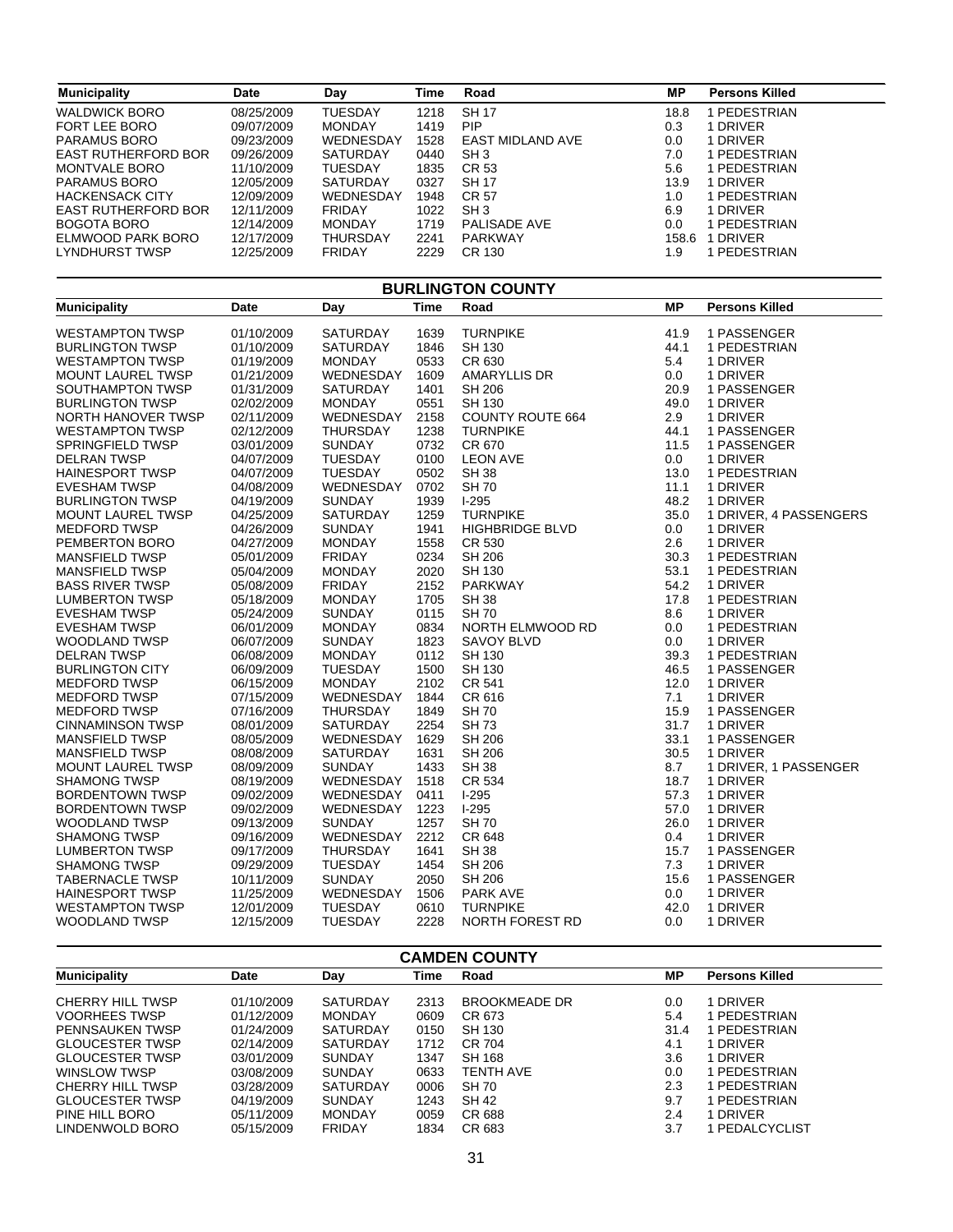| <b>Municipality</b>     | <b>Date</b> | Day              | Time | Road                    | <b>MP</b> | <b>Persons Killed</b>  |
|-------------------------|-------------|------------------|------|-------------------------|-----------|------------------------|
| <b>BERLIN TWSP</b>      | 06/03/2009  | WEDNESDAY        | 2149 | CR 675                  | 0.2       | 1 DRIVER               |
| PENNSAUKEN TWSP         | 06/05/2009  | <b>FRIDAY</b>    | 0616 | SH 130                  | 31.5      | 1 DRIVER               |
| STRATFORD BORO          | 06/15/2009  | <b>MONDAY</b>    | 1637 | SH 30                   | 11.7      | 1 PEDALCYCLIST         |
| <b>CHERRY HILL TWSP</b> | 06/26/2009  | <b>FRIDAY</b>    | 1345 | <b>CR 544</b>           | 9.3       | 1 DRIVER               |
| PENNSAUKEN TWSP         | 06/27/2009  | SATURDAY         | 0810 | CR 537                  | 5.6       | 1 DRIVER               |
| <b>VOORHEES TWSP</b>    | 06/27/2009  | <b>SATURDAY</b>  | 2358 | CR 561                  | 41.3      | 1 DRIVER               |
| <b>WATERFORD TWSP</b>   | 07/07/2009  | <b>TUESDAY</b>   | 0951 | CR 710                  | 2.9       | 1 PEDESTRIAN           |
| <b>WATERFORD TWSP</b>   | 07/28/2009  | TUESDAY          | 1629 | <b>BARTRAM AVE</b>      | $0.0\,$   | 1 DRIVER               |
| WINSLOW TWSP            | 07/30/2009  | THURSDAY         | 2352 | <b>EXPRESSWAY</b>       | 39.4      | 1 PASSENGER            |
| WINSLOW TWSP            | 08/03/2009  | <b>MONDAY</b>    | 0945 | SH 73                   | 11.1      | 1 DRIVER               |
| <b>CAMDEN CITY</b>      | 08/04/2009  | <b>TUESDAY</b>   | 0204 | <b>CARL MILLER BLVD</b> | $0.0\,$   | 1 DRIVER               |
| <b>WINSLOW TWSP</b>     | 08/17/2009  | <b>MONDAY</b>    | 1305 | <b>SH73</b>             | 13.2      | 1 PASSENGER            |
| PENNSAUKEN TWSP         | 08/29/2009  | <b>SATURDAY</b>  | 0104 | <b>SH 70</b>            | 0.2       | 1 DRIVER, 1 PASSENGER  |
| <b>CAMDEN CITY</b>      | 08/30/2009  | <b>SUNDAY</b>    | 1845 | $1-676$                 | 1.9       | 1 DRIVER               |
| <b>CHESILHURST BORO</b> | 09/12/2009  | <b>SATURDAY</b>  | 0904 | <b>SH 30</b>            | 21.7      | 1 PASSENGER, 1 DRIVER  |
| <b>RUNNEMEDE BORO</b>   | 10/15/2009  | <b>THURSDAY</b>  | 1502 | <b>TURNPIKE</b>         | 26.1      | 1 PASSENGER            |
| <b>WINSLOW TWSP</b>     | 10/15/2009  | <b>THURSDAY</b>  | 1651 | CR 536                  | 6.6       | 1 DRIVER               |
| <b>WINSLOW TWSP</b>     | 10/24/2009  | <b>SATURDAY</b>  | 0219 | SH 30                   | 23.3      | 1 PEDESTRIAN           |
| AUDUBON BORO            | 10/24/2009  | <b>SATURDAY</b>  | 0256 | <b>WALNUT ST</b>        | $0.0\,$   | 1 DRIVER               |
| GIBBSBORO BORO          | 11/09/2009  | <b>MONDAY</b>    | 1448 | CR 561                  | 38.6      | 1 DRIVER               |
| <b>CAMDEN CITY</b>      | 11/10/2009  | <b>TUESDAY</b>   | 0924 | $1-676$                 | 0.3       | 1 DRIVER               |
| <b>WINSLOW TWSP</b>     | 11/16/2009  | <b>MONDAY</b>    | 1711 | CR 536                  | 2.0       | 1 DRIVER               |
| PENNSAUKEN TWSP         | 11/20/2009  | FRIDAY           | 0549 | CR 612                  | 1.6       | 1 DRIVER               |
| <b>GLOUCESTER TWSP</b>  | 11/25/2009  | WEDNESDAY        | 1916 | CR 544                  | 2.9       | 1 PEDESTRIAN           |
| <b>WINSLOW TWSP</b>     | 12/02/2009  | <b>WEDNESDAY</b> | 0506 | EXPRESSWAY              | 32.2      | 2 DRIVERS, 1 PASSENGER |
| COLLINGSWOOD BORO       | 12/06/2009  | <b>SUNDAY</b>    | 1112 | CR 636                  | 1.4       | 1 PASSENGER            |
| <b>CHERRY HILL TWSP</b> | 12/14/2009  | <b>MONDAY</b>    | 0958 | <b>SH 70</b>            | 3.5       | 1 PEDESTRIAN, 1 DRIVER |

| <b>CAPE MAY COUNTY</b> |            |                 |      |                    |           |                       |  |  |
|------------------------|------------|-----------------|------|--------------------|-----------|-----------------------|--|--|
| <b>Municipality</b>    | Date       | Day             | Time | Road               | <b>MP</b> | <b>Persons Killed</b> |  |  |
| <b>LOWER TWSP</b>      | 01/31/2009 | <b>SATURDAY</b> | 1319 | SH 162             | 0.7       | <b>DRIVER</b>         |  |  |
| <b>UPPER TWSP</b>      | 02/10/2009 | TUESDAY         | 0358 | CR 631             | 4.0       | <b>DRIVER</b>         |  |  |
| MIDDLE TWSP            | 04/10/2009 | <b>FRIDAY</b>   | 1633 | PARKWAY            | 8.8       | <b>DRIVER</b>         |  |  |
| <b>OCEAN CITY</b>      | 07/17/2009 | <b>FRIDAY</b>   | 1654 | <b>CENTRAL AVE</b> | 0.0       | PEDESTRIAN.           |  |  |
| <b>LOWER TWSP</b>      | 09/12/2009 | <b>SATURDAY</b> | 2027 | SH 9               | 4.3       | <b>DRIVER</b>         |  |  |
| AVALON BORO            | 09/18/2009 | <b>FRIDAY</b>   | 1223 | CR 619             | 8.5       | <b>DRIVER</b>         |  |  |
| <b>UPPER TWSP</b>      | 12/21/2009 | <b>MONDAY</b>   | 1944 | CR 631             | 3.6       | <b>DRIVER</b>         |  |  |
| MIDDLE TWSP            | 12/28/2009 | <b>MONDAY</b>   | 1201 | CR 620             | 0.5       | <b>DRIVER</b>         |  |  |

| <b>CUMBERLAND COUNTY</b>   |            |                  |             |                     |           |                       |  |
|----------------------------|------------|------------------|-------------|---------------------|-----------|-----------------------|--|
| <b>Municipality</b>        | Date       | Day              | <b>Time</b> | Road                | <b>MP</b> | <b>Persons Killed</b> |  |
| <b>VINELAND CITY</b>       | 01/16/2009 | <b>FRIDAY</b>    | 2156        | <b>SH 55</b>        | 35.1      | 1 DRIVER              |  |
| <b>MAURICE RIVER TWSP</b>  | 01/18/2009 | <b>SUNDAY</b>    | 1548        | <b>SH 55</b>        | 23.7      | 1 DRIVER              |  |
| <b>STOW CREEK TWSP</b>     | 01/24/2009 | <b>SATURDAY</b>  | 1210        | <b>SH 49</b>        | 20.6      | 1 PASSENGER           |  |
| MILLVILLE CITY             | 02/18/2009 | WEDNESDAY        | 1819        | <b>SH 55</b>        | 21.4      | 1 DRIVER              |  |
| <b>VINELAND CITY</b>       | 03/18/2009 | <b>WEDNESDAY</b> | 0041        | <b>SH 47</b>        | 43.9      | 1 DRIVER              |  |
| <b>UPPER DEERFIELD TWS</b> | 04/04/2009 | <b>SATURDAY</b>  | 1707        | CR 658              | 1.4       | 1 DRIVER              |  |
| <b>VINELAND CITY</b>       | 04/18/2009 | <b>SATURDAY</b>  | 0646        | CR 540              | 35.5      | 1 DRIVER              |  |
| <b>COMMERCIAL TWSP</b>     | 05/14/2009 | <b>THURSDAY</b>  | 2044        | SOUTH LAKE SHORE DR | 0.0       | 1 DRIVER              |  |
| <b>VINELAND CITY</b>       | 05/21/2009 | <b>THURSDAY</b>  | 0538        | <b>SH 47</b>        | 49.4      | 1 DRIVER              |  |
| <b>DEERFIELD TWSP</b>      | 05/28/2009 | <b>THURSDAY</b>  | 2019        | CR 666              | 1.0       | 1 DRIVER              |  |
| MILLVILLE CITY             | 05/29/2009 | <b>FRIDAY</b>    | 1652        | <b>SH 47</b>        | 37.0      | 1 DRIVER              |  |
| <b>DOWNE TWSP</b>          | 06/20/2009 | <b>SATURDAY</b>  | 1603        | <b>ACKLEY RD</b>    | 0.0       | 1 DRIVER              |  |
| <b>MAURICE RIVER TWSP</b>  | 06/21/2009 | <b>SUNDAY</b>    | 0017        | <b>SH 47</b>        | 33.9      | 1 DRIVER              |  |
| <b>MILLVILLE CITY</b>      | 06/21/2009 | <b>SUNDAY</b>    | 2316        | CR 627              | 1.5       | 1 DRIVER, 1 PASSENGER |  |
| <b>DEERFIELD TWSP</b>      | 07/01/2009 | WEDNESDAY        | 1100        | CR 552              | 6.4       | 1 DRIVER              |  |
| <b>HOPEWELL TWSP</b>       | 07/08/2009 | WEDNESDAY        | 1058        | <b>SH 49</b>        | 20.6      | 1 DRIVER              |  |
| <b>VINELAND CITY</b>       | 07/15/2009 | WEDNESDAY        | 1345        | CR 552              | 16.8      | 1 PEDALCYCLIST        |  |
| <b>VINELAND CITY</b>       | 07/31/2009 | <b>FRIDAY</b>    | 2254        | W CHESTNUT AVE      | 0.0       | 1 PEDESTRIAN          |  |
| <b>MAURICE RIVER TWSP</b>  | 08/19/2009 | <b>WEDNESDAY</b> | 0100        | <b>SH 347</b>       | 6.5       | 1 PASSENGER           |  |
| UPPER DEERFIELD TWS        | 08/22/2009 | <b>SATURDAY</b>  | 1649        | <b>SH77</b>         | 6.8       | 1 DRIVER              |  |
| <b>UPPER DEERFIELD TWS</b> | 09/02/2009 | WEDNESDAY        | 1608        | CR 552              | 20.6      | 1 DRIVER              |  |
| <b>VINELAND CITY</b>       | 09/12/2009 | <b>SATURDAY</b>  | 0222        | S. EAST AVE         | 1.0       | 1 PASSENGER           |  |
| <b>DEERFIELD TWSP</b>      | 09/28/2009 | <b>MONDAY</b>    | 1137        | CR 658              | 4.0       | 1 DRIVER              |  |
| <b>DEERFIELD TWSP</b>      | 10/09/2009 | <b>FRIDAY</b>    | 0927        | CR 552              | 4.3       | 1 DRIVER              |  |
| <b>BRIDGETON CITY</b>      | 11/28/2009 | <b>SATURDAY</b>  | 2357        | CR 552              | 1.1       | 1 DRIVER              |  |
| <b>MAURICE RIVER TWSP</b>  | 12/12/2009 | <b>SATURDAY</b>  | 1343        | CR 552              | 20.9      | 1 DRIVER              |  |
| <b>VINELAND CITY</b>       | 12/28/2009 | <b>MONDAY</b>    | 2356        | CR 552              | 11.1      | 1 PASSENGER           |  |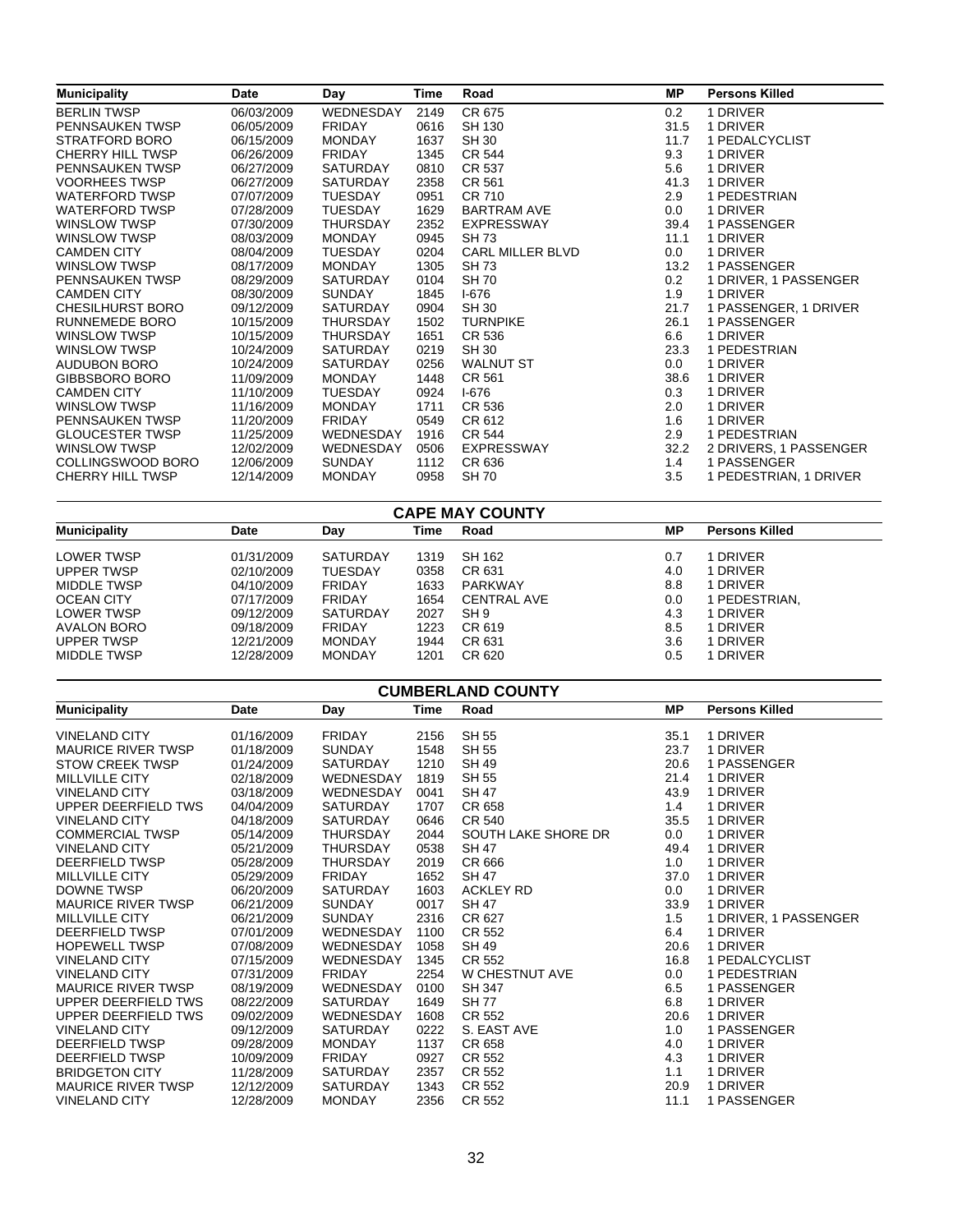| <b>ESSEX COUNTY</b>     |            |                 |             |                           |           |                       |  |  |
|-------------------------|------------|-----------------|-------------|---------------------------|-----------|-----------------------|--|--|
| <b>Municipality</b>     | Date       | Day             | <b>Time</b> | Road                      | <b>MP</b> | <b>Persons Killed</b> |  |  |
| <b>NEWARK CITY</b>      | 01/01/2009 | <b>THURSDAY</b> | 0043        | <b>BROAD ST</b>           | 0.2       | 1 PEDESTRIAN          |  |  |
| <b>VERONA BORO</b>      | 01/26/2009 | <b>MONDAY</b>   | 0702        | <b>CR 506</b>             | 5.4       | 1 PEDESTRIAN          |  |  |
| <b>MILLBURN TWSP</b>    | 01/27/2009 | TUESDAY         | 1745        | CR 606                    | 1.1       | 1 DRIVER              |  |  |
| <b>NEWARK CITY</b>      | 02/04/2009 | WEDNESDAY       | 1844        | <b>FLEMING AVE</b>        | 0.0       | 1 PEDESTRIAN          |  |  |
| <b>BELLEVILLE TOWN</b>  | 02/07/2009 | <b>SATURDAY</b> | 1820        | SH <sub>7</sub>           | 7.3       | 1 PEDESTRIAN          |  |  |
| SOUTH ORANGE VILLAG     | 02/09/2009 | <b>MONDAY</b>   | 2013        | <b>CR 510</b>             | 24.5      | 1 PEDESTRIAN          |  |  |
| <b>MONTCLAIR TOWN</b>   | 02/13/2009 | <b>FRIDAY</b>   | 0155        | <b>CR 506</b>             | 6.5       | 1 PEDESTRIAN          |  |  |
| <b>NEWARK CITY</b>      | 02/13/2009 | <b>FRIDAY</b>   | 0850        | SH <sub>1</sub>           | 51.5      | 1 DRIVER              |  |  |
| <b>EAST ORANGE CITY</b> | 02/18/2009 | WEDNESDAY       | 2141        | PARKWAY                   |           | 148.2 1 PEDESTRIAN    |  |  |
| <b>NEWARK CITY</b>      | 02/28/2009 | SATURDAY        | 1730        | <b>MARNE ST</b>           | 0.0       | 1 DRIVER              |  |  |
| <b>BLOOMFIELD BORO</b>  | 03/07/2009 | <b>SATURDAY</b> | 0021        | <b>PARKWAY</b>            |           | 151.1 1 PEDESTRIAN    |  |  |
| <b>BELLEVILLE TOWN</b>  | 03/07/2009 | <b>SATURDAY</b> | 1515        | SH 21                     | 5.9       | 1 DRIVER              |  |  |
| <b>BLOOMFIELD BORO</b>  | 03/29/2009 | <b>SUNDAY</b>   | 0230        | <b>CR 506</b>             | 1.1       | 1 PASSENGER           |  |  |
| <b>WEST ORANGE TOWN</b> | 04/30/2009 | <b>THURSDAY</b> | 1017        | CR 636                    | 2.3       | 1 PEDESTRIAN          |  |  |
| ROSELAND BORO           | 06/05/2009 | <b>FRIDAY</b>   | 1540        | CR 611                    | 4.4       | 1 DRIVER, 1 PASSENGER |  |  |
| <b>NEWARK CITY</b>      | 06/13/2009 | <b>SATURDAY</b> | 0724        | SH <sub>1</sub>           | 0.6       | 1 PEDESTRIAN          |  |  |
| <b>NEWARK CITY</b>      | 06/23/2009 | <b>TUESDAY</b>  | 0606        | <b>DAYTON ST</b>          | 0.0       | 1 DRIVER              |  |  |
| <b>NEWARK CITY</b>      | 06/28/2009 | <b>SUNDAY</b>   | 2201        | <b>MOUNT PROSPECT AVE</b> | 1.6       | 1 DRIVER              |  |  |
| <b>NEWARK CITY</b>      | 07/09/2009 | <b>THURSDAY</b> | 2208        | <b>LAFAYETTE ST</b>       | 0.9       | 1 DRIVER              |  |  |
| <b>NEWARK CITY</b>      | 07/10/2009 | <b>FRIDAY</b>   | 0215        | <b>FERRY ST</b>           | 1.2       | 1 PASSENGER           |  |  |
| <b>EAST ORANGE CITY</b> | 07/21/2009 | <b>TUESDAY</b>  | 0032        | $I-280$                   | 12.7      | 1 PEDESTRIAN          |  |  |
| <b>WEST ORANGE TOWN</b> | 07/25/2009 | <b>SATURDAY</b> | 1323        | $1-280$                   | 10.1      | 1 DRIVER              |  |  |
| <b>NEWARK CITY</b>      | 07/31/2009 | <b>FRIDAY</b>   | 1353        | <b>VANDERPOOL ST</b>      | 0.0       | 1 DRIVER              |  |  |
| <b>WEST ORANGE TOWN</b> | 08/02/2009 | <b>SUNDAY</b>   | 1048        | CR 611                    | 1.9       | 1 DRIVER, 1 PASSENGER |  |  |
| <b>LIVINGSTON TWSP</b>  | 08/06/2009 | <b>THURSDAY</b> | 0642        | <b>CR 527</b>             | 74.2      | 1 PEDESTRIAN          |  |  |
| <b>NEWARK CITY</b>      | 08/14/2009 | <b>FRIDAY</b>   | 0550        | <b>SH 21</b>              | 3.4       | 1 DRIVER              |  |  |
| <b>NEWARK CITY</b>      | 08/27/2009 | <b>THURSDAY</b> | 1209        | <b>MOUNT VERNON PL</b>    | 0.0       | 1 PEDESTRIAN          |  |  |
| <b>NEWARK CITY</b>      | 08/30/2009 | <b>SUNDAY</b>   | 0546        | <b>SH 21</b>              | 1.3       | 1 PASSENGER           |  |  |
| WEST ORANGE TOWN        | 09/29/2009 | <b>TUESDAY</b>  | 1358        | $1 - 280$                 | 8.0       | 1 DRIVER              |  |  |
| <b>LIVINGSTON TWSP</b>  | 10/02/2009 | <b>FRIDAY</b>   | 2226        | <b>SH 10</b>              | 1.2       | 1 PEDESTRIAN          |  |  |
| <b>NEWARK CITY</b>      | 10/16/2009 | <b>FRIDAY</b>   | 2353        | <b>SH 21</b>              | 1.6       | 1 PASSENGER           |  |  |
| <b>MILLBURN TWSP</b>    | 10/18/2009 | <b>SUNDAY</b>   | 2123        | PARKVIEW DR               | 0.0       | 1 PASSENGER           |  |  |
| <b>BELLEVILLE TOWN</b>  | 10/30/2009 | <b>FRIDAY</b>   | 1545        | <b>MILL ST</b>            | 0.0       | 1 PEDESTRIAN          |  |  |
| <b>NUTLEY TOWN</b>      | 10/31/2009 | <b>SATURDAY</b> | 2027        | SH <sub>7</sub>           | 8.6       | 1 PEDESTRIAN          |  |  |
| <b>NEWARK CITY</b>      | 11/07/2009 | <b>SATURDAY</b> | 2020        | CR 667                    | 2.5       | 1 PEDESTRIAN          |  |  |
| <b>EAST ORANGE CITY</b> | 11/10/2009 | <b>TUESDAY</b>  | 1944        | $I-280$                   | 12.2      | 1 PEDESTRIAN          |  |  |
| <b>NEWARK CITY</b>      | 12/04/2009 | <b>FRIDAY</b>   | 0613        | <b>SH 21</b>              | 3.0       | 1 PEDESTRIAN          |  |  |
| <b>BELLEVILLE TOWN</b>  | 12/17/2009 | <b>THURSDAY</b> | 0055        | <b>JORALEMON ST</b>       | 1.6       | 1 DRIVER              |  |  |
| <b>IRVINGTON TOWN</b>   | 12/18/2009 | <b>FRIDAY</b>   | 0401        | <b>PARKWAY</b>            |           | 144.8 1 PEDESTRIAN    |  |  |
| <b>NUTLEY TOWN</b>      | 12/29/2009 | <b>TUESDAY</b>  | 1157        | SH 21                     | 9.0       | 1 PEDESTRIAN          |  |  |
|                         |            |                 |             | <b>GLOUCESTER COUNTY</b>  |           |                       |  |  |
|                         |            |                 |             |                           |           |                       |  |  |

| <b>Municipality</b>        | Date       | Day             | Time | Road                                            | <b>MP</b> | <b>Persons Killed</b> |
|----------------------------|------------|-----------------|------|-------------------------------------------------|-----------|-----------------------|
| <b>MONROE TWSP</b>         | 01/02/2009 | <b>FRIDAY</b>   | 0440 | CR 610                                          | 6.0       | 1 PASSENGER           |
| <b>MANTUA TWSP</b>         | 01/17/2009 | <b>SATURDAY</b> | 0400 | CR 603                                          | 2.5       | 1 DRIVER              |
| <b>WASHINGTON TWSP</b>     | 01/21/2009 | WEDNESDAY       | 1020 | CR 651                                          | 5.0       | 1 PASSENGER           |
| <b>EAST GREENWICH TWSP</b> | 01/25/2009 | <b>SUNDAY</b>   | 0206 | CR 667                                          | 13.2      | 1 DRIVER              |
| <b>WOOLWICH TWSP</b>       | 01/28/2009 | WEDNESDAY       | 0045 | <b>TURNPIKE</b>                                 | 10.9      | 1 PASSENGER           |
| <b>WASHINGTON TWSP</b>     | 02/19/2009 | <b>THURSDAY</b> | 2214 | <b>SH 42</b>                                    | 5.0       | 1 PEDESTRIAN          |
| <b>GLASSBORO BORO</b>      | 03/07/2009 | <b>SATURDAY</b> | 1738 | <b>SH 47</b>                                    | 63.9      | 1 DRIVER              |
| <b>FRANKLIN TWSP</b>       | 05/23/2009 | <b>SATURDAY</b> | 2215 | <b>MARSHALL MILL RD</b>                         | 1.0       | 1 DRIVER              |
| <b>CLAYTON BORO</b>        | 06/02/2009 | <b>TUESDAY</b>  | 0655 | CR 655                                          | 5.3       | 1 DRIVER              |
| <b>HARRISON TWSP</b>       | 07/03/2009 | <b>FRIDAY</b>   | 1035 | <b>SH 55</b>                                    | 49.5      | 1 DRIVER              |
| <b>FRANKLIN TWSP</b>       | 08/09/2009 | <b>SUNDAY</b>   | 1901 | MARSHALL MILL RD                                | 1.0       | 1 DRIVER              |
| <b>WESTVILLE BORO</b>      | 08/21/2009 | <b>FRIDAY</b>   | 0848 | SH 130                                          | 24.7      | 1 PASSENGER,          |
| <b>LOGAN TWSP</b>          | 09/09/2009 | WEDNESDAY       | 0614 | <b>SH 322</b>                                   | 2.6       | 1 PEDALCYCLIST        |
| <b>MONROE TWSP</b>         | 09/24/2009 | <b>THURSDAY</b> | 0816 | <b>SH 322</b>                                   | 24.8      | 1 DRIVER              |
| <b>MONROE TWSP</b>         | 10/03/2009 | <b>SATURDAY</b> | 0910 | CR 655                                          | 6.3       | 1 PEDESTRIAN          |
| <b>MONROE TWSP</b>         | 10/31/2009 | <b>SATURDAY</b> | 1902 | SH 322                                          | 29.5      | 1 PEDESTRIAN          |
| <b>MONROE TWSP</b>         | 11/10/2009 | <b>TUESDAY</b>  | 1719 | <b>SH 322</b>                                   | 26.6      | 1 DRIVER              |
| <b>HARRISON TWSP</b>       | 11/13/2009 | <b>FRIDAY</b>   | 0634 | CR 607                                          | 2.3       | 1 DRIVER              |
| <b>MANTUA TWSP</b>         | 11/28/2009 | <b>SATURDAY</b> | 0249 | CR 678                                          | 4.4       | 1 DRIVER              |
| DEPTFORD TWSP              | 12/03/2009 | <b>THURSDAY</b> | 0153 | SH 42                                           | 12.4      | 1 DRIVER              |
| <b>MONROE TWSP</b>         | 12/13/2009 | <b>SUNDAY</b>   | 1448 | <b>WILLIAMSTOWN-</b><br><b>FRANKLINVILLE RD</b> | 5.3       | 1 DRIVER              |
| <b>GLASSBORO BORO</b>      | 12/29/2009 | <b>TUESDAY</b>  | 1245 | SH 55                                           | 48.8      | 1 DRIVER              |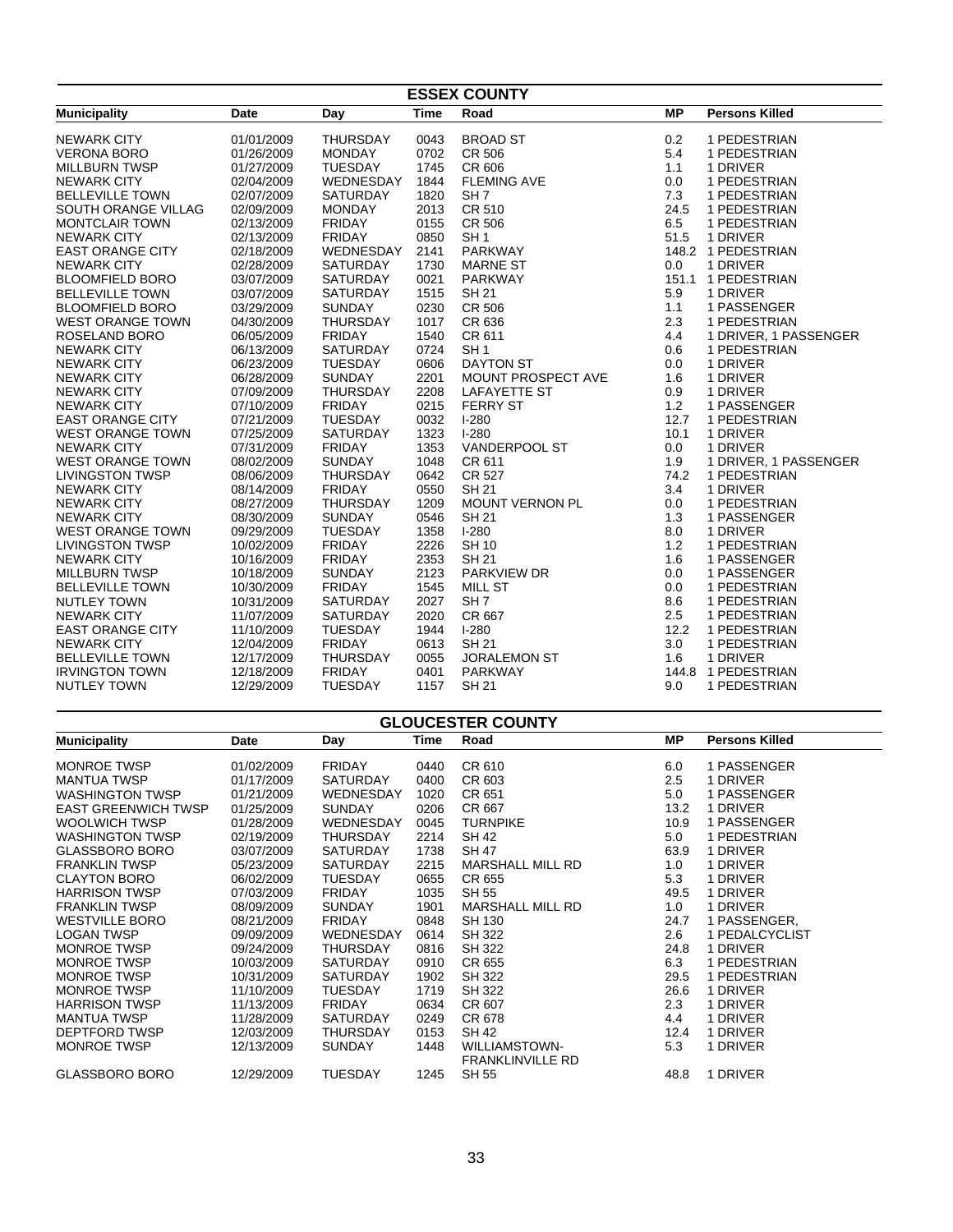| <b>HUDSON COUNTY</b> |            |                 |      |                          |           |                       |  |
|----------------------|------------|-----------------|------|--------------------------|-----------|-----------------------|--|
| <b>Municipality</b>  | Date       | Day             | Time | Road                     | <b>MP</b> | <b>Persons Killed</b> |  |
| <b>BAYONNE CITY</b>  | 01/27/2009 | <b>TUESDAY</b>  | 1802 | AVENUE C                 | 0.0       | 1 PEDESTRIAN          |  |
| <b>JERSEY CITY</b>   | 01/30/2009 | <b>FRIDAY</b>   | 0547 | CR 622                   | 1.1       | 1 PEDESTRIAN          |  |
| NORTH BERGEN TWSP    | 01/31/2009 | SATURDAY        | 0221 | CR 501                   | 35.0      | 1 PEDESTRIAN          |  |
| <b>BAYONNE CITY</b>  | 02/14/2009 | <b>SATURDAY</b> | 1908 | CR 501                   | 25.4      | 1 PASSENGER           |  |
| UNION CITY           | 02/16/2009 | <b>MONDAY</b>   | 1414 | 8TH ST                   | 0.0       | 1 PEDESTRIAN          |  |
| <b>JERSEY CITY</b>   | 02/28/2009 | <b>SATURDAY</b> | 1859 | <b>TONNELE AVE</b>       | 0.0       | 1 PEDESTRIAN          |  |
| NORTH BERGEN TWSP    | 03/13/2009 | <b>FRIDAY</b>   | 0515 | 83RD ST                  | 0.0       | 1 PASSENGER           |  |
| <b>HOBOKEN CITY</b>  | 03/22/2009 | <b>SUNDAY</b>   | 0241 | <b>PARK AVE</b>          | 0.0       | 1 PASSENGER           |  |
| NORTH BERGEN TWSP    | 03/31/2009 | <b>TUESDAY</b>  | 1950 | PATERSON PLANK RD        | 0.0       | 1 PEDESTRIAN          |  |
| <b>JERSEY CITY</b>   | 05/14/2009 | <b>THURSDAY</b> | 0740 | CR 501                   | 29.3      | 1 DRIVER              |  |
| <b>SECAUCUS TOWN</b> | 05/15/2009 | <b>FRIDAY</b>   | 0240 | <b>TURNPIKE</b>          |           | 111.3 1 PEDESTRIAN    |  |
| <b>JERSEY CITY</b>   | 05/16/2009 | <b>SATURDAY</b> | 0017 | SH 139                   | 1.0       | 1 DRIVER              |  |
| NORTH BERGEN TWSP    | 05/31/2009 | <b>SUNDAY</b>   | 0252 | SH 495                   | 0.9       | 1 PEDESTRIAN          |  |
| <b>JERSEY CITY</b>   | 06/04/2009 | <b>THURSDAY</b> | 1104 | <b>PATERSON PLANK RD</b> | 0.0       | 1 DRIVER              |  |
| NORTH BERGEN TWSP    | 06/04/2009 | <b>THURSDAY</b> | 1156 | SH 495                   | 0.8       | 1 DRIVER              |  |
| <b>SECAUCUS TOWN</b> | 07/25/2009 | <b>SATURDAY</b> | 2103 | SH3                      | 10.1      | 1 PEDESTRIAN          |  |
| <b>BAYONNE CITY</b>  | 08/03/2009 | <b>MONDAY</b>   | 2337 | CR 501                   | 24.5      | 1 PEDESTRIAN          |  |
| UNION CITY           | 08/17/2009 | <b>MONDAY</b>   | 0725 | <b>BERGENLINE AVE</b>    | 0.0       | 1 PEDESTRIAN          |  |
| <b>JERSEY CITY</b>   | 09/01/2009 | <b>TUESDAY</b>  | 1026 | <b>PACIFIC AVE</b>       | 0.0       | 1 PEDESTRIAN          |  |
| NORTH BERGEN TWSP    | 11/09/2009 | <b>MONDAY</b>   | 0215 | 83RD ST                  | 0.0       | 1 DRIVER              |  |
| <b>JERSEY CITY</b>   | 12/02/2009 | WEDNESDAY       | 0058 | <b>OCEAN AVE</b>         | 0.0       | 1 DRIVER              |  |
| <b>BAYONNE CITY</b>  | 12/08/2009 | <b>TUESDAY</b>  | 1040 | CR 501                   | 26.7      | 1 DRIVER              |  |

#### **HUNTERDON COUNTY**

| <b>Municipality</b>    | Date       | Day             | Time | Road   | МP   | <b>Persons Killed</b> |
|------------------------|------------|-----------------|------|--------|------|-----------------------|
|                        |            |                 |      |        |      |                       |
| RARITAN TWSP           | 02/19/2009 | <b>THURSDAY</b> | 0708 | CR 514 | 4.9  | 1 DRIVER              |
| <b>TEWKSBURY TWSP</b>  | 04/24/2009 | <b>FRIDAY</b>   | 0627 | CR 523 | 22.4 | 1 DRIVER              |
| <b>READINGTON TWSP</b> | 06/20/2009 | SATURDAY        | 1304 | CR 523 | 17.3 | I PASSENGER           |
| RARITAN TWSP           | 10/09/2009 | <b>FRIDAY</b>   | 2257 | SH 202 | 10.5 | 1 PEDESTRIAN          |
| KINGWOOD TWSP          | 10/13/2009 | <b>TUESDAY</b>  | 1229 | SH 29  | 27.4 | 1 DRIVER              |
| <b>EAST AMWELL TWS</b> | 11/11/2009 | WEDNESDAY       | 0520 | SH 202 | 7.0  | I PEDESTRIAN          |
| <b>LEBANON TWSP</b>    | 11/20/2009 | <b>FRIDAY</b>   | 2014 | CR 513 | 16.9 | 1 DRIVER              |
| <b>BLOOMSBURY BORO</b> | 12/07/2009 | <b>MONDAY</b>   | 1921 | I-78   | 7.5  | 1 DRIVER              |

| <b>MERCER COUNTY</b>     |            |                  |      |                          |      |                        |  |  |
|--------------------------|------------|------------------|------|--------------------------|------|------------------------|--|--|
| <b>Municipality</b>      | Date       | Day              | Time | Road                     | MР   | <b>Persons Killed</b>  |  |  |
| WEST WINDSOR TWP         | 01/14/2009 | <b>WEDNESDAY</b> | 1900 | <b>VILLAGE ROAD WEST</b> | 1.6  | 1 DRIVER               |  |  |
| <b>HOPEWELL TWSP</b>     | 01/23/2009 | <b>FRIDAY</b>    | 1322 | <b>SH 29</b>             | 11.9 | 1 DRIVER               |  |  |
| <b>TRENTON</b>           | 01/30/2009 | <b>FRIDAY</b>    | 1703 | SH 129                   | 2.1  | 1 PEDESTRIAN           |  |  |
| <b>EAST WINDSOR TWSP</b> | 02/04/2009 | WEDNESDAY        | 1555 | CR 539                   | 52.9 | 1 PASSENGER            |  |  |
| <b>LAWRENCE TWSP</b>     | 03/24/2009 | TUESDAY          | 1020 | SH 206                   | 45.0 | 1 PEDESTRIAN           |  |  |
| <b>HAMILTON TWSP</b>     | 04/04/2009 | <b>SATURDAY</b>  | 1820 | <b>BUNTING AVE</b>       | 0.0  | 1 DRIVER               |  |  |
| <b>HAMILTON TWSP</b>     | 04/17/2009 | <b>FRIDAY</b>    | 0953 | CR 652                   | 0.1  | 1 DRIVER               |  |  |
| <b>TRENTON</b>           | 04/20/2009 | <b>MONDAY</b>    | 0238 | SH <sub>1</sub>          | 0.2  | 1 PASSENGER            |  |  |
| <b>HAMILTON TWSP</b>     | 05/09/2009 | <b>SATURDAY</b>  | 1901 | SH 130                   | 58.4 | 1 DRIVER               |  |  |
| <b>TRENTON</b>           | 05/09/2009 | <b>SATURDAY</b>  | 1917 | <b>LIBERTY ST</b>        | 0.7  | 1 PEDESTRIAN, 1 DRIVER |  |  |
| <b>EWING TWSP</b>        | 05/24/2009 | <b>SUNDAY</b>    | 0015 | CR 653                   | 0.9  | 1 PEDESTRIAN           |  |  |
| TRENTON                  | 05/24/2009 | <b>SUNDAY</b>    | 1951 | CR 606                   | 0.5  | 1 DRIVER               |  |  |
| <b>TRENTON</b>           | 06/01/2009 | <b>MONDAY</b>    | 1113 | <b>SH 206</b>            | 42.5 | 1 PEDESTRIAN           |  |  |
| <b>HOPEWELL TWSP</b>     | 06/20/2009 | <b>SATURDAY</b>  | 1720 | CR 624                   | 0.8  | 1 PASSENGER            |  |  |
| <b>LAWRENCE TWSP</b>     | 07/02/2009 | <b>THURSDAY</b>  | 2256 | SH 206                   | 45.1 | 1 PEDESTRIAN           |  |  |
| <b>EWING TWSP</b>        | 09/10/2009 | <b>THURSDAY</b>  | 0620 | CR 622                   | 5.0  | 1 DRIVER               |  |  |
| <b>TRENTON</b>           | 09/16/2009 | WEDNESDAY        | 0300 | <b>TIOGA ST</b>          | 0.0  | 1 PASSENGER            |  |  |
| <b>WASHINGTON TWP</b>    | 10/10/2009 | <b>SATURDAY</b>  | 0228 | <b>TURNPIKE</b>          | 62.3 | 1 DRIVER               |  |  |
| <b>HAMILTON TWSP</b>     | 10/16/2009 | <b>FRIDAY</b>    | 1618 | YOUNGS RD                | 1.4  | 1 DRIVER               |  |  |
| <b>HAMILTON TWSP</b>     | 11/08/2009 | <b>SUNDAY</b>    | 2216 | CR 649                   | 0.9  | 1 DRIVER               |  |  |
| <b>HAMILTON TWSP</b>     | 11/15/2009 | <b>SUNDAY</b>    | 1704 | CR 535                   | 3.9  | 1 PEDESTRIAN           |  |  |

| <b>MIDDLESEX COUNTY</b>    |            |               |      |                      |           |                       |  |
|----------------------------|------------|---------------|------|----------------------|-----------|-----------------------|--|
| <b>Municipality</b>        | Date       | Day           | Time | Road                 | <b>MP</b> | <b>Persons Killed</b> |  |
| CARTERET BORO              | 01/03/2009 | SATURDAY      | 0200 | <b>INDUSTRIAL RD</b> | 0.0       | 1 DRIVER              |  |
| <b>EDISON TWSP</b>         | 01/19/2009 | <b>MONDAY</b> | 1549 | CR 514               | 28.2      | 1 DRIVER              |  |
| WOODBRIDGE TWSP            | 01/19/2009 | <b>MONDAY</b> | 2142 | SH <sub>9</sub>      | 133.3     | 1 PEDESTRIAN          |  |
| WOODBRIDGE TWSP            | 01/20/2009 | TUESDAY       | 2123 | SH <sub>1</sub>      | 37.5      | 1 PEDESTRIAN          |  |
| WOODBRIDGE TWSP            | 01/26/2009 | <b>MONDAY</b> | 0637 | SH <sub>1</sub>      | 37.5      | 1 PEDESTRIAN          |  |
| <b>SOUTH BRUNSWICK TWS</b> | 02/16/2009 | <b>MONDAY</b> | 0335 | SANDHILL RD          | 0.0       | 1 DRIVER              |  |
| <b>SOUTH BRUNSWICK TWS</b> | 02/20/2009 | <b>FRIDAY</b> | 2140 | <b>TURNPIKE</b>      | 77.1      | 1 PEDESTRIAN          |  |
| OLD BRIDGE TWSP            | 02/21/2009 | SATURDAY      | 2300 | SH <sub>9</sub>      | 124.9     | 1 PEDESTRIAN          |  |
| <b>CRANBURY TWSP</b>       | 03/05/2009 | THURSDAY      | 1942 | <b>TURNPIKE</b>      | 69.3      | 1 PEDESTRIAN          |  |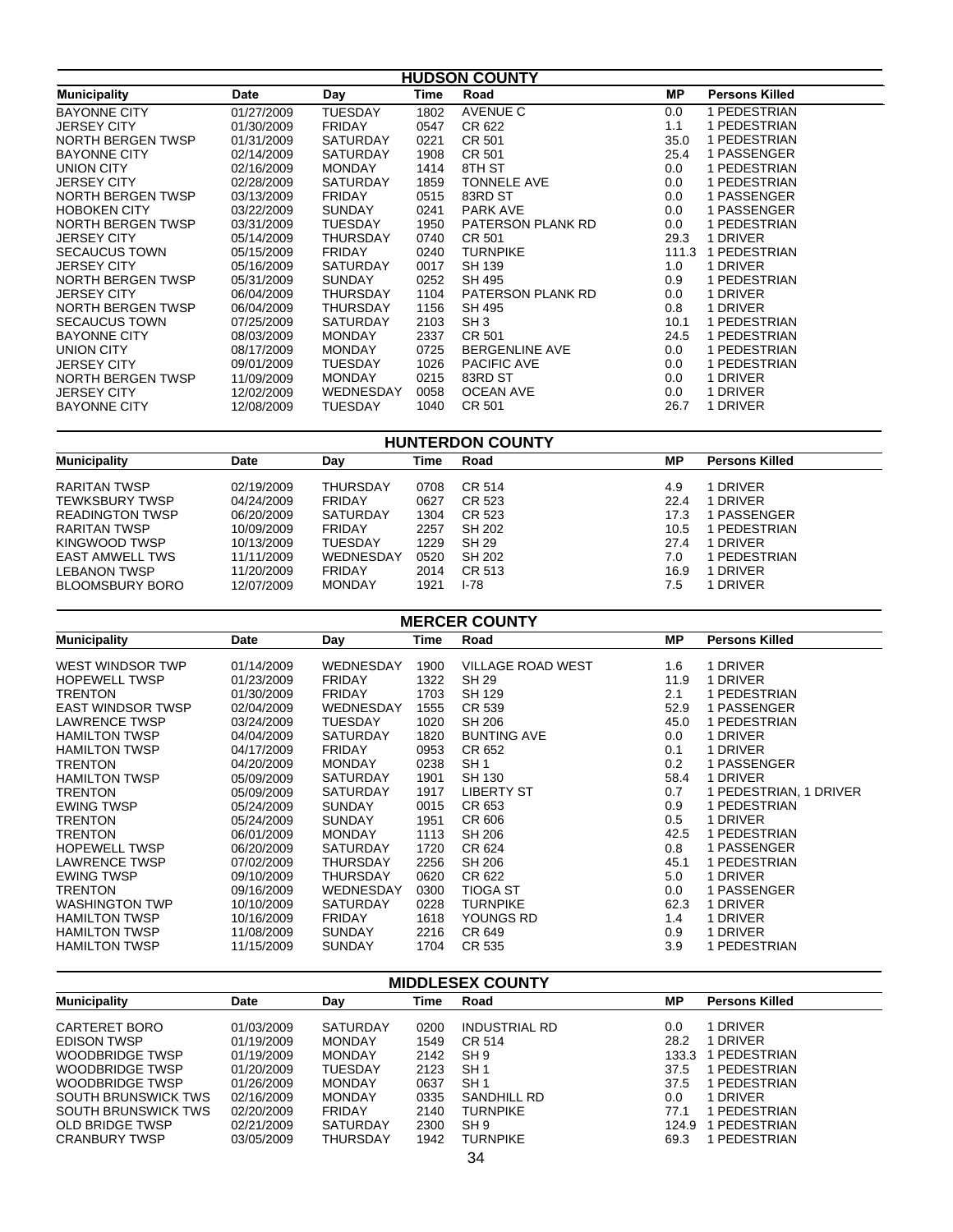| <b>Municipality</b>        | Date       | Day             | <b>Time</b> | Road              | <b>MP</b> | <b>Persons Killed</b>  |
|----------------------------|------------|-----------------|-------------|-------------------|-----------|------------------------|
| <b>WOODBRIDGE TWSP</b>     | 03/14/2009 | <b>SATURDAY</b> | 0508        | <b>TURNPIKE</b>   | 90.0      | 1 PASSENGER            |
| <b>OLD BRIDGE TWSP</b>     | 03/20/2009 | <b>FRIDAY</b>   | 2124        | CR 615            | 20.2      | 1 PEDESTRIAN           |
| <b>MONROE TWSP</b>         | 04/10/2009 | <b>FRIDAY</b>   | 2115        | <b>FEDERAL RD</b> | 0.0       | 1 DRIVER               |
| PERTH AMBOY CITY           | 04/29/2009 | WEDNESDAY       | 0259        | <b>SH 35</b>      | 53.5      | 1 PEDESTRIAN           |
| SAYREVILLE BORO            | 04/30/2009 | <b>THURSDAY</b> | 2116        | SH <sub>9</sub>   |           | 131.2 1 PEDESTRIAN     |
| <b>EDISON TWSP</b>         | 05/09/2009 | SATURDAY        | 1819        | <b>HANA RD</b>    | 0.0       | 1 PEDESTRIAN           |
| <b>WOODBRIDGE TWSP</b>     | 05/14/2009 | <b>THURSDAY</b> | 2046        | SH <sub>9</sub>   |           | 135.1 1 PASSENGER      |
| <b>NORTH BRUNSWICK TWS</b> | 07/02/2009 | <b>THURSDAY</b> | 0214        | SH 130            | 80.7      | 1 DRIVER               |
| <b>NORTH BRUNSWICK TWS</b> | 07/06/2009 | <b>MONDAY</b>   | 0618        | SH <sub>1</sub>   | 23.8      | 1 PEDESTRIAN           |
| <b>OLD BRIDGE TWSP</b>     | 07/23/2009 | <b>THURSDAY</b> | 0231        | CR 516            | 5.7       | 1 DRIVER               |
| <b>OLD BRIDGE TWSP</b>     | 08/10/2009 | <b>MONDAY</b>   | 1023        | <b>SH 35</b>      | 46.5      | 1 PEDESTRIAN           |
| <b>EAST BRUNSWICK TWSP</b> | 08/10/2009 | <b>MONDAY</b>   | 1315        | <b>RIVA AVE</b>   | 1.5       | 1 DRIVER               |
| <b>CRANBURY TWSP</b>       | 08/29/2009 | SATURDAY        | 0140        | <b>TURNPIKE</b>   | 70.7      | 1 DRIVER               |
| <b>OLD BRIDGE TWSP</b>     | 08/30/2009 | <b>SUNDAY</b>   | 1509        | <b>PARKWAY</b>    |           | 120.9 1 PASSENGER      |
| <b>WOODBRIDGE TWSP</b>     | 09/03/2009 | <b>THURSDAY</b> | 1333        | CR 514            | 34.0      | 1 DRIVER               |
| <b>EDISON TWSP</b>         | 09/14/2009 | <b>MONDAY</b>   | 2140        | SH <sub>1</sub>   | 30.5      | 1 DRIVER               |
| <b>EAST BRUNSWICK TWSP</b> | 09/17/2009 | <b>THURSDAY</b> | 1532        | CR 535            | 21.7      | 1 DRIVER, 2 PASSENGERS |
| SOUTH BRUNSWICK TWS        | 09/26/2009 | SATURDAY        | 0123        | CR 535            | 18.0      | 1 DRIVER               |
| <b>WOODBRIDGE TWSP</b>     | 09/27/2009 | <b>SUNDAY</b>   | 1421        | CR 514            | 32.9      | 1 DRIVER               |
| <b>NEW BRUNSWICK CITY</b>  | 10/04/2009 | <b>SUNDAY</b>   | 1524        | <b>SH 18</b>      | 40.2      | 1 PASSENGER            |
| PERTH AMBOY CITY           | 10/09/2009 | <b>FRIDAY</b>   | 1842        | <b>GROOM ST</b>   | 0.0       | 1 DRIVER               |
| NEW BRUNSWICK CITY         | 10/19/2009 | <b>MONDAY</b>   | 1830        | <b>SH 18</b>      | 41.8      | 1 PEDESTRIAN           |
| SOUTH BRUNSWICK TWS        | 11/03/2009 | <b>TUESDAY</b>  | 2221        | <b>TURNPIKE</b>   | 77.1      | 1 DRIVER, 1 PASSENGER  |
| <b>NORTH BRUNSWICK TWS</b> | 11/04/2009 | WEDNESDAY       | 1507        | <b>SH 27</b>      | 11.2      | 1 DRIVER               |
| <b>OLD BRIDGE TWSP</b>     | 11/06/2009 | <b>FRIDAY</b>   | 1841        | <b>SH 18</b>      | 34.3      | 1 PEDALCYCLIST         |
| SAYREVILLE BORO            | 11/08/2009 | <b>SUNDAY</b>   | 0230        | SH <sub>9</sub>   |           | 131.0 1 PEDESTRIAN     |
| <b>WOODBRIDGE TWSP</b>     | 11/14/2009 | SATURDAY        | 0515        | <b>TURNPIKE</b>   | 92.9      | 1 PASSENGER            |
| <b>CRANBURY TWSP</b>       | 11/18/2009 | WEDNESDAY       | 1950        | SH 130            | 70.9      | 1 DRIVER               |
| PERTH AMBOY CITY           | 11/24/2009 | <b>TUESDAY</b>  | 0544        | <b>SH 35</b>      | 52.5      | 1 PEDESTRIAN           |
| <b>EDISON TWSP</b>         | 11/24/2009 | <b>TUESDAY</b>  | 1710        | CR 514            | 29.6      | 1 DRIVER               |
| <b>EDISON TWSP</b>         | 11/24/2009 | <b>TUESDAY</b>  | 2318        | <b>TURNPIKE</b>   | 85.4      | 1 PEDESTRIAN.          |
| SAYREVILLE BORO            | 11/27/2009 | <b>FRIDAY</b>   | 0903        | CR 615            | 18.3      | 2 PASSENGERS           |
| SAYREVILLE BORO            | 12/03/2009 | <b>THURSDAY</b> | 1703        | CR 670            | 4.0       | 1 PEDESTRIAN           |
| PISCATAWAY TWSP            | 12/06/2009 | <b>SUNDAY</b>   | 1931        | <b>RIVER RD</b>   | 0.0       | 1 PEDESTRIAN           |
| <b>SOUTH AMBOY CITY</b>    | 12/12/2009 | <b>SATURDAY</b> | 1046        | <b>CR 688</b>     | 0.8       | 1 DRIVER               |

| <b>MONMOUTH COUNTY</b>   |            |                 |             |                          |           |                       |  |  |
|--------------------------|------------|-----------------|-------------|--------------------------|-----------|-----------------------|--|--|
| <b>Municipality</b>      | Date       | Day             | <b>Time</b> | Road                     | <b>MP</b> | <b>Persons Killed</b> |  |  |
| <b>MANASQUAN BORO</b>    | 01/19/2009 | <b>MONDAY</b>   | 0913        | <b>SEA GIRT AVE</b>      | 0.0       | 1 DRIVER              |  |  |
| <b>HOWELL TWSP</b>       | 01/19/2009 | <b>MONDAY</b>   | 1443        | SH <sub>9</sub>          |           | 105.3 1 PEDESTRIAN    |  |  |
| <b>FREEHOLD TWSP</b>     | 01/26/2009 | <b>MONDAY</b>   | 1821        | SH <sub>9</sub>          |           | 111.2 1 PEDESTRIAN    |  |  |
| <b>TINTON FALLS BORO</b> | 02/07/2009 | <b>SATURDAY</b> | 0345        | <b>CR 51</b>             | 0.2       | 1 PEDESTRIAN          |  |  |
| <b>MIDDLETOWN TWSP</b>   | 02/08/2009 | <b>SUNDAY</b>   | 1707        | PORT MONMOUTH RD         | 0.0       | 1 PASSENGER           |  |  |
| <b>TINTON FALLS BORO</b> | 02/18/2009 | WEDNESDAY       | 1813        | <b>CR 520</b>            | 15.7      | 1 DRIVER              |  |  |
| UPPER FREEHOLD TWSP      | 02/20/2009 | <b>FRIDAY</b>   | 1606        | <b>HERBERT RD</b>        | 0.0       | 1 DRIVER              |  |  |
| <b>HAZLET BORO</b>       | 02/25/2009 | WEDNESDAY       | 1519        | <b>PARKWAY</b>           |           | 117.7 1 DRIVER        |  |  |
| LAKE COMO BORO           | 03/03/2009 | <b>TUESDAY</b>  | 1621        | <b>CR 30</b>             | 3.9       | 1 PEDESTRIAN          |  |  |
| <b>MIDDLETOWN TWSP</b>   | 04/05/2009 | <b>SUNDAY</b>   | 0300        | <b>PARKWAY</b>           |           | 112.1 1 DRIVER        |  |  |
| <b>HAZLET BORO</b>       | 04/28/2009 | <b>TUESDAY</b>  | 1431        | CRESCI BLVD.             | 0.0       | 1 DRIVER              |  |  |
| <b>ABERDEEN TWSP</b>     | 05/01/2009 | <b>FRIDAY</b>   | 2022        | CR <sub>3</sub>          | 11.5      | 1 PEDESTRIAN          |  |  |
| <b>HOWELL TWSP</b>       | 05/12/2009 | <b>TUESDAY</b>  | 2340        | <b>CR 524</b>            | 2.6       | 1 DRIVER              |  |  |
| MIDDLETOWN TWSP          | 05/17/2009 | <b>SUNDAY</b>   | 1535        | <b>PARKWAY</b>           |           | 109.5 1 DRIVER        |  |  |
| <b>MARLBORO TWSP</b>     | 06/02/2009 | <b>TUESDAY</b>  | 1441        | <b>SH 79</b>             | 10.4      | 1 DRIVER              |  |  |
| UPPER FREEHOLD TWSP      | 06/22/2009 | <b>MONDAY</b>   | 0954        | <b>SHARON STATION RD</b> | 0.0       | 1 DRIVER              |  |  |
| <b>NEPTUNE TWSP</b>      | 06/24/2009 | WEDNESDAY       | 1736        | <b>SH33</b>              | 39.8      | 1 DRIVER              |  |  |
| <b>HOWELL TWSP</b>       | 06/26/2009 | <b>FRIDAY</b>   | 1350        | $I - 195$                | 25.7      | 1 DRIVER              |  |  |
| <b>FREEHOLD TWSP</b>     | 07/08/2009 | WEDNESDAY       | 0512        | SH <sub>9</sub>          |           | 114.4 1 PEDALCYCLIST  |  |  |
| <b>LONG BRANCH CITY</b>  | 07/13/2009 | <b>MONDAY</b>   | 1014        | <b>HIGHLAND AVE.</b>     | 0.0       | 1 PEDESTRIAN          |  |  |
| <b>MARLBORO TWSP</b>     | 07/31/2009 | <b>FRIDAY</b>   | 1034        | <b>GORDONS CORNER RD</b> | 0.0       | 1 DRIVER              |  |  |
| <b>HOWELL TWSP</b>       | 08/06/2009 | <b>THURSDAY</b> | 1210        | <b>CR 547</b>            | 18.0      | 1 DRIVER              |  |  |
| <b>MIDDLETOWN TWSP</b>   | 08/13/2009 | <b>THURSDAY</b> | 0950        | <b>CR 12</b>             | 3.8       | 1 PEDESTRIAN          |  |  |
| <b>HOWELL TWSP</b>       | 08/25/2009 | <b>TUESDAY</b>  | 1216        | <b>SH33</b>              | 34.1      | 1 PEDESTRIAN          |  |  |
| <b>WALL TWSP</b>         | 08/25/2009 | <b>TUESDAY</b>  | 1830        | <b>SH 35</b>             | 18.7      | 1 PEDALCYCLIST        |  |  |
| <b>ENGLISHTOWN BORO</b>  | 08/25/2009 | <b>TUESDAY</b>  | 2116        | CR 522                   | 14.0      | 1 DRIVER              |  |  |
| <b>WALL TWSP</b>         | 09/11/2009 | <b>FRIDAY</b>   | 1731        | <b>METEDECONK RD</b>     | 0.0       | 1 DRIVER              |  |  |
| <b>RED BANK BORO</b>     | 09/15/2009 | TUESDAY         | 1455        | <b>CR 13</b>             | 1.9       | 1 PASSENGER           |  |  |
| <b>TINTON FALLS BORO</b> | 09/18/2009 | <b>FRIDAY</b>   | 0209        | <b>SH 33</b>             | 37.3      | 1 DRIVER              |  |  |
| <b>MIDDLETOWN TWSP</b>   | 09/22/2009 | <b>TUESDAY</b>  | 2008        | <b>SH 36</b>             | 18.8      | 1 PEDESTRIAN          |  |  |
| <b>OCEAN TWSP</b>        | 09/28/2009 | <b>MONDAY</b>   | 1858        | <b>SH 35</b>             | 26.0      | 1 PEDALCYCLIST        |  |  |
| <b>WALL TWSP</b>         | 10/04/2009 | <b>SUNDAY</b>   | 1905        | <b>SH 35</b>             | 19.9      | 1 PEDESTRIAN          |  |  |
| <b>FREEHOLD TWSP</b>     | 11/13/2009 | <b>FRIDAY</b>   | 0547        | SH <sub>9</sub>          |           | 116.3 1 PEDESTRIAN    |  |  |
| NEPTUNE CITY BORO        | 12/03/2009 | <b>THURSDAY</b> | 0925        | <b>CR 17</b>             | 0.1       | 1 DRIVER              |  |  |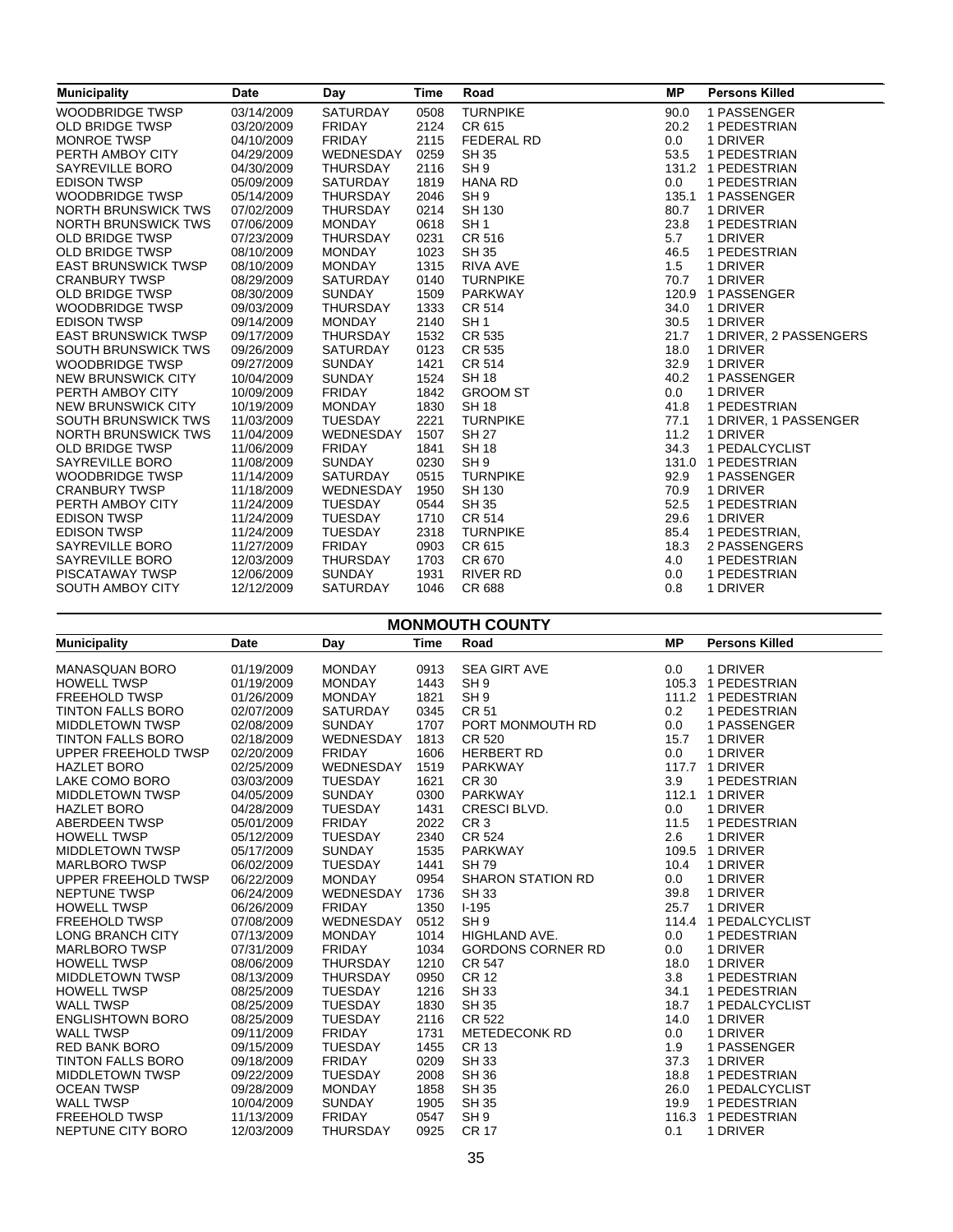| <b>MORRIS COUNTY</b>     |            |                 |      |              |      |                       |  |
|--------------------------|------------|-----------------|------|--------------|------|-----------------------|--|
| <b>Municipality</b>      | Date       | Day             | Time | Road         | MР   | <b>Persons Killed</b> |  |
| ROXBURY TWSP             | 01/24/2009 | <b>SATURDAY</b> | 0726 | CR 615       | 0.5  | 1 DRIVER              |  |
| ROXBURY TWSP             | 03/29/2009 | <b>SUNDAY</b>   | 1934 | $I-80$       | 28.8 | 1 PASSENGER           |  |
| DOVER TOWN               | 04/24/2009 | <b>FRIDAY</b>   | 2034 | SH 46        | 39.4 | 1 PEDESTRIAN          |  |
| PARSIPPANY-TROY HIL      | 05/21/2009 | THURSDAY        | 1853 | $I-80$       | 47.0 | 1 PASSENGER           |  |
| <b>DOVER TOWN</b>        | 05/21/2009 | THURSDAY        | 2226 | <b>SH 46</b> | 38.5 | 1 PEDESTRIAN          |  |
| <b>HARDING TWSP</b>      | 05/27/2009 | WEDNESDAY       | 0646 | CR 646       | 6.5  | 1 DRIVER              |  |
| <b>JEFFERSON TWSP</b>    | 05/31/2009 | SUNDAY          | 1324 | COZY LAKE RD | 0.0  | 1 DRIVER              |  |
| <b>WHARTON BORO</b>      | 07/17/2009 | <b>FRIDAY</b>   | 1252 | CR 642       | 4.1  | 1 PEDESTRIAN          |  |
| ROCKAWAY TWSP            | 07/19/2009 | <b>SUNDAY</b>   | 1455 | CR 513       | 49.3 | 1 PASSENGER           |  |
| <b>EAST HONOVER TWSP</b> | 07/22/2009 | WEDNESDAY       | 1905 | RIVER RD     | 0.0  | 1 DRIVER              |  |
| <b>HARDING TWSP</b>      | 08/06/2009 | THURSDAY        | 0009 | $1-287$      | 32.3 | 1 DRIVER              |  |
| <b>DENVILLE TWSP</b>     | 09/22/2009 | TUESDAY         | 2023 | I-80         | 39.9 | 1 DRIVER              |  |
| PARSIPPANY-TROY HIL      | 10/04/2009 | <b>SUNDAY</b>   | 1207 | I-80         | 46.1 | 1 DRIVER              |  |
| PARSIPPANY-TROY HIL      | 10/08/2009 | THURSDAY        | 0529 | $I-80$       | 41.4 | 1 DRIVER              |  |
| <b>WASHINGTON TWSP</b>   | 10/14/2009 | WEDNESDAY       | 1625 | PARKER RD    | 0.0  | 1 DRIVER              |  |
| DOVER TOWN               | 11/07/2009 | <b>SATURDAY</b> | 0711 | SH 46        | 38.4 | 1 DRIVER              |  |
| <b>MONTVILLE TWSP</b>    | 11/14/2009 | <b>SATURDAY</b> | 0540 | $1-287$      | 49.2 | 1 DRIVER              |  |
| PARSIPPANY-TROY HIL      | 12/25/2009 | <b>FRIDAY</b>   | 0837 | $1-280$      | 0.6  | 1 DRIVER              |  |

**OCEAN COUNTY**

| <b>Municipality</b>        | Date       | Day             | <b>Time</b> | Road                  | <b>MP</b>     | <b>Persons Killed</b>  |
|----------------------------|------------|-----------------|-------------|-----------------------|---------------|------------------------|
| <b>LAKEWOOD TWSP</b>       | 01/06/2009 | <b>TUESDAY</b>  | 1708        | SH <sub>9</sub>       |               | 100.5 1 PEDESTRIAN     |
| <b>BRICK TWSP</b>          | 02/01/2009 | <b>SUNDAY</b>   | 1443        | <b>SH 88</b>          | 6.3           | 1 PASSENGER            |
| TOMS RIVER                 | 02/04/2009 | WEDNESDAY       | 1311        | CR 571                | 4.2           | 1 DRIVER               |
| POINT PLEASANT BORO        | 02/08/2009 | <b>SUNDAY</b>   | 2241        | <b>SH 88</b>          | 8.8           | 1 PEDESTRIAN           |
| <b>TOMS RIVER</b>          | 02/16/2009 | <b>MONDAY</b>   | 2128        | <b>SH 37</b>          | 3.1           | 1 PEDESTRIAN           |
| <b>BRICK TWSP</b>          | 02/18/2009 | WEDNESDAY       | 2242        | CR 549                | 8.9           | 1 DRIVER               |
| SOUTH TOMS RIVER BO        | 03/04/2009 | WEDNESDAY       | 2051        | SH <sub>9</sub>       | 90.7          | 1 PEDESTRIAN           |
| STAFFORD TWSP              | 03/08/2009 | <b>SUNDAY</b>   | 0012        | <b>CR 50</b>          | 0.0           | 1 DRIVER               |
| <b>TOMS RIVER</b>          | 03/14/2009 | <b>SATURDAY</b> | 2136        | <b>SH 35</b>          | 6.6           | 1 PASSENGER            |
| PLUMSTED TWSP              | 03/26/2009 | <b>THURSDAY</b> | 1321        | CR 539                | 32.0          | 2 DRIVERS, 1 PASSENGER |
| LAKEWOOD TWSP              | 03/27/2009 | <b>FRIDAY</b>   | 2224        | SH <sub>9</sub>       | 99.4          | 1 DRIVER               |
| <b>OCEAN TWSP</b>          | 03/28/2009 | <b>SATURDAY</b> | 0252        | PARKWAY               | 69.2          | 1 DRIVER               |
| <b>BERKELEY TWSP</b>       | 03/28/2009 | <b>SATURDAY</b> | 0659        | PARKWAY               | 78.0          | 1 PASSENGER            |
| <b>TOMS RIVER</b>          | 04/09/2009 | THURSDAY        | 0538        | <b>BANANIER DR</b>    | 0.0           | 1 PEDESTRIAN           |
| LAKEWOOD TWSP              | 04/13/2009 | <b>MONDAY</b>   | 2047        | <b>SH70</b>           | 52.2          | 1 PASSENGER            |
| <b>TOMS RIVER</b>          | 04/17/2009 | <b>FRIDAY</b>   | 1055        | CR 620                | 1.7           | 1 DRIVER               |
| <b>LAKEWOOD TWSP</b>       | 04/22/2009 | WEDNESDAY       | 2309        | <b>SH70</b>           | 52.2          | 1 PEDESTRIAN           |
| <b>JACKSON TWSP</b>        | 04/23/2009 | <b>THURSDAY</b> | 1634        | CR 527                | 12.8          | 1 DRIVER               |
| <b>MANCHESTER TWSP</b>     | 04/27/2009 | <b>MONDAY</b>   | 1551        | <b>SH70</b>           | 36.4          | 1 DRIVER               |
| <b>JACKSON TWSP</b>        | 05/03/2009 | <b>SUNDAY</b>   | 0930        | CR 639                | $0.4^{\circ}$ | 1 PASSENGER            |
| PLUMSTED TWSP              | 05/05/2009 | <b>TUESDAY</b>  | 1013        | <b>EVERGREEN RD</b>   | 0.0           | 1 DRIVER               |
| <b>LACEY TWSP</b>          | 05/10/2009 | <b>SUNDAY</b>   | 0054        | SH <sub>9</sub>       | 79.7          | 1 PEDESTRIAN           |
| <b>TOMS RIVER</b>          | 05/24/2009 | <b>SUNDAY</b>   | 0314        | CR 571                | 2.0           | 1 PEDESTRIAN           |
| POINT PLEASANT BORO        | 05/24/2009 | <b>SUNDAY</b>   | 2102        | CR 630                | 3.8           | 1 DRIVER               |
| <b>STAFFORD TWSP</b>       | 05/25/2009 | <b>MONDAY</b>   | 1803        | <b>SH72</b>           | 20.9          | 1 PEDALCYCLIST         |
| <b>BERKELEY TWSP</b>       | 06/03/2009 | WEDNESDAY       | 0406        | PARKWAY               | 78.4          | 1 PEDESTRIAN           |
| <b>LACEY TWSP</b>          | 06/04/2009 | <b>THURSDAY</b> | 1424        | SH <sub>9</sub>       | 79.9          | 1 PEDALCYCLIST         |
| <b>BRICK TWSP</b>          | 06/05/2009 | <b>FRIDAY</b>   | 0927        | <b>SH70</b>           | 54.3          | 1 DRIVER               |
| <b>MANCHESTER TWSP</b>     | 06/12/2009 | <b>FRIDAY</b>   | 1118        | <b>SH70</b>           | 46.8          | 2 DRIVERS              |
| STAFFORD TWSP              | 06/23/2009 | <b>TUESDAY</b>  | 1333        | SH <sub>9</sub>       | 69.0          | 1 DRIVER               |
| <b>BERKELEY TWSP</b>       | 07/23/2009 | THURSDAY        | 1541        | PORT ROYAL DR         | 0.0           | 1 DRIVER               |
| <b>BRICK TWSP</b>          | 07/24/2009 | <b>FRIDAY</b>   | 2038        | <b>PARKWAY</b>        | 93.7          | 1 DRIVER               |
| <b>SEASIDE HEIGHTS BOR</b> | 07/25/2009 | <b>SATURDAY</b> | 0349        | <b>BAY BLVD</b>       | 0.0           | 1 PEDESTRIAN           |
| <b>JACKSON TWSP</b>        | 07/28/2009 | <b>TUESDAY</b>  | 0831        | CR 527                | 13.2          | 1 DRIVER               |
| POINT PLEASANT BORO        | 08/03/2009 | <b>MONDAY</b>   | 2118        | <b>SH 88</b>          | 9.2           | 1 PEDALCYCLIST         |
| STAFFORD TWSP              | 08/05/2009 | WEDNESDAY       | 2109        | <b>SH72</b>           | 24.7          | 1 PEDESTRIAN           |
| <b>LACEY TWSP</b>          | 08/12/2009 | WEDNESDAY       | 2333        | PARKWAY               | 74.9          | 1 PASSENGER            |
| <b>JACKSON TWSP</b>        | 08/28/2009 | <b>FRIDAY</b>   | 1619        | $I-195$               | 17.3          | 2 DRIVERS              |
| <b>BRICK TWSP</b>          | 08/31/2009 | <b>MONDAY</b>   | 1637        | CR 630                | 0.2           | 1 DRIVER, 1 PASSENGER  |
| <b>JACKSON TWSP</b>        | 09/03/2009 | <b>THURSDAY</b> | 1654        | CR 527                | 14.0          | 1 DRIVER               |
| <b>JACKSON TWSP</b>        | 09/05/2009 | <b>SATURDAY</b> | 2201        | <b>FARMINGDALE RD</b> | 0.0           | 1 PEDESTRIAN           |
| LAKEWOOD TWSP              | 09/11/2009 | <b>FRIDAY</b>   | 1235        | CR 623                | 7.9           | 1 PASSENGER            |
| <b>TOMS RIVER</b>          | 09/19/2009 | <b>SATURDAY</b> | 0759        | CR 623                | 0.7           | 1 DRIVER               |
| <b>BARNEGAT TWSP</b>       | 09/22/2009 | <b>TUESDAY</b>  | 2022        | PARKWAY               | 68.2          | 1 DRIVER               |
| <b>LACEY TWSP</b>          | 09/24/2009 | THURSDAY        | 1203        | CR 539                | 15.9          | 1 DRIVER               |
| LAKEWOOD TWSP              | 10/05/2009 | <b>MONDAY</b>   | 1948        | CR 528                | 30.7          | 1 PEDESTRIAN           |
| <b>BERKELEY TWSP</b>       | 10/07/2009 | WEDNESDAY       | 1644        | <b>CR 530</b>         | 29.0          | 1 DRIVER               |
| <b>BARNEGAT TWSP</b>       | 10/23/2009 | <b>FRIDAY</b>   | 0959        | <b>SH72</b>           | 17.2          | 1 DRIVER               |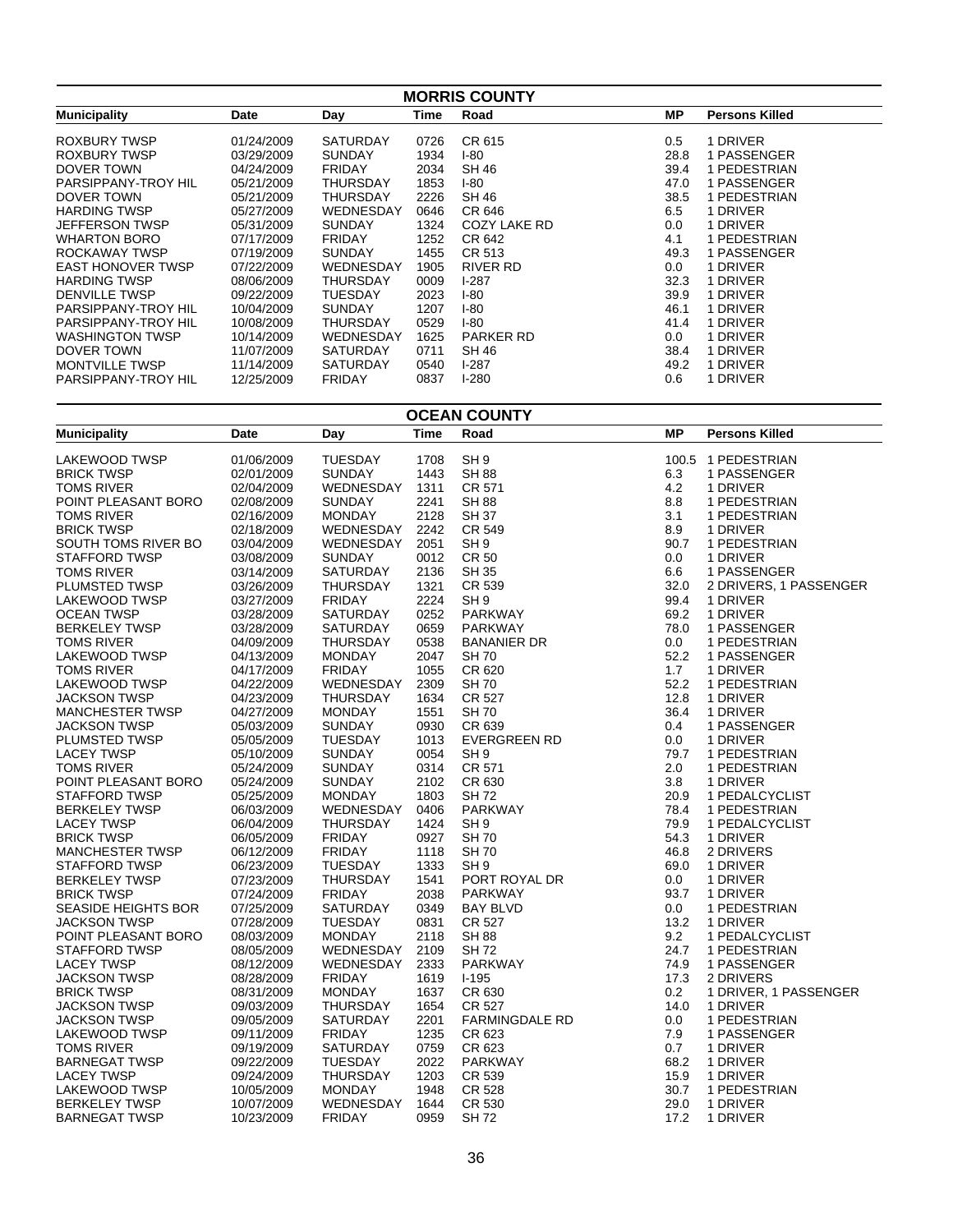| <b>Municipality</b>                                 | Date                     | Day                             | Time         | Road                         | ΜP              | <b>Persons Killed</b>      |  |  |  |
|-----------------------------------------------------|--------------------------|---------------------------------|--------------|------------------------------|-----------------|----------------------------|--|--|--|
| <b>MANCHESTER TWSP</b>                              | 11/06/2009               | <b>FRIDAY</b>                   | 1007         | CR 530                       | 21.2            | 1 PASSENGER                |  |  |  |
| <b>OCEAN TWSP</b>                                   | 11/11/2009               | WEDNESDAY                       | 1818         | CR 532                       | 33.0            | 1 DRIVER                   |  |  |  |
| LACEY TWSP                                          | 11/12/2009               | <b>THURSDAY</b>                 | 1438         | SH <sub>9</sub>              | 81.5            | 1 PEDALCYCLIST             |  |  |  |
| <b>TOMS RIVER</b>                                   | 11/27/2009               | <b>FRIDAY</b>                   | 1234         | <b>SH 35</b>                 | 5.7             | 1 PEDESTRIAN               |  |  |  |
| <b>TOMS RIVER</b>                                   | 11/27/2009               | <b>FRIDAY</b>                   | 2318         | <b>SH 37</b>                 | 12.7            | 1 PASSENGER                |  |  |  |
| <b>JACKSON TWSP</b>                                 | 12/01/2009               | <b>TUESDAY</b>                  | 1710         | CR 639                       | 0.2             | 1 PEDESTRIAN               |  |  |  |
| TOMS RIVER                                          | 12/03/2009               | THURSDAY                        | 1016         | SHENANDOAH BLVD              | 0.0             | 1 DRIVER                   |  |  |  |
| <b>BRICK TWSP</b>                                   | 12/04/2009               | <b>FRIDAY</b>                   | 2047         | <b>SCHINDLER DR</b>          | 0.0             | 1 DRIVER                   |  |  |  |
| <b>BARNEGAT TWSP</b>                                | 12/17/2009               | THURSDAY                        | 1758         | SH <sub>9</sub>              | 75.7            | 1 DRIVER, 1 PASSENGER      |  |  |  |
| <b>PASSAIC COUNTY</b>                               |                          |                                 |              |                              |                 |                            |  |  |  |
| <b>Municipality</b>                                 | Date                     | Day                             | Time         | Road                         | <b>MP</b>       | <b>Persons Killed</b>      |  |  |  |
| TOTOWA BORO                                         | 01/01/2009               | <b>THURSDAY</b>                 | 1847         | $I-80$                       | 54.9            | 1 PEDESTRIAN               |  |  |  |
| <b>WAYNE TWSP</b>                                   | 01/16/2009               | <b>FRIDAY</b>                   | 0223         | $I-80$                       | 53.9            | 1 DRIVER                   |  |  |  |
| <b>PASSAIC CITY</b>                                 | 01/16/2009               | <b>FRIDAY</b>                   | 1106         | <b>HOOVER AVE</b>            | 0.0             | 1 PEDESTRIAN               |  |  |  |
| <b>WAYNE TWSP</b>                                   | 03/09/2009               | <b>MONDAY</b>                   | 1956         | CR 681                       | 0.9             | 1 PEDESTRIAN               |  |  |  |
| <b>WAYNE TWSP</b>                                   | 04/05/2009               | <b>SUNDAY</b>                   | 1235         | CR 502                       | 1.2             | 1 DRIVER                   |  |  |  |
| <b>WEST MILFORD TWSP</b>                            | 04/18/2009               | SATURDAY                        | 2351         | CR 693                       | 5.5             | 1 DRIVER                   |  |  |  |
| <b>PASSAIC CITY</b>                                 | 05/03/2009               | <b>SUNDAY</b>                   | 2145         | SH 21                        | 11.4            | 1 DRIVER, 1 PASSENGER      |  |  |  |
| PATERSON CITY                                       | 05/07/2009               | <b>THURSDAY</b>                 | 0306         | <b>SH 20</b>                 | 0.9             | 1 DRIVER                   |  |  |  |
| <b>CLIFTON CITY</b>                                 | 05/30/2009               | <b>SATURDAY</b>                 | 0304         | SH 21                        | 9.2             | 1 PEDESTRIAN               |  |  |  |
| <b>CLIFTON CITY</b>                                 | 05/30/2009               | <b>SATURDAY</b>                 | 1600         | PARKWAY                      |                 | 156.5 1 PASSENGER          |  |  |  |
| <b>CLIFTON CITY</b>                                 | 06/17/2009               | WEDNESDAY                       | 0634         | <b>PARKWAY</b>               |                 | 156.5 1 DRIVER             |  |  |  |
| <b>PATERSON CITY</b>                                | 06/19/2009               | <b>FRIDAY</b>                   | 2307         | CR 646                       | 3.0             | 1 DRIVER                   |  |  |  |
| WEST MILFORD TWSP                                   | 07/14/2009               | <b>TUESDAY</b>                  | 1839         | <b>MORSETOWN RD</b>          | 0.0<br>59.7     | 1 DRIVER                   |  |  |  |
| PATERSON CITY<br><b>CLIFTON CITY</b>                | 07/24/2009               | <b>FRIDAY</b>                   | 0122<br>1055 | $I-80$<br>CR 618             | 2.7             | 1 PEDESTRIAN<br>1 DRIVER   |  |  |  |
| <b>CLIFTON CITY</b>                                 | 07/26/2009<br>08/03/2009 | <b>SUNDAY</b><br><b>MONDAY</b>  | 2140         | <b>PARKWAY</b>               |                 | 154.1 1 DRIVER             |  |  |  |
| <b>WAYNE TWSP</b>                                   | 08/13/2009               | <b>THURSDAY</b>                 | 1424         | CR 681                       | 2.0             | 1 DRIVER                   |  |  |  |
| PATERSON CITY                                       | 08/16/2009               | <b>SUNDAY</b>                   | 0330         | CR 649                       | 0.3             | 1 DRIVER, 1 PASSENGER      |  |  |  |
| <b>CLIFTON CITY</b>                                 | 10/22/2009               | <b>THURSDAY</b>                 | 1345         | CR 509                       | 20.5            | 1 DRIVER                   |  |  |  |
| <b>CLIFTON CITY</b>                                 | 10/31/2009               | SATURDAY                        | 0408         | CR 611                       | 0.4             | 1 PASSENGER                |  |  |  |
| <b>WAYNE TWSP</b>                                   | 11/03/2009               | <b>TUESDAY</b>                  | 2001         | <b>SH 202</b>                | 64.5            | 1 DRIVER                   |  |  |  |
| WEST MILFORD TWSP                                   | 11/14/2009               | SATURDAY                        | 0220         | <b>LARSEN DR</b>             | 0.0             | 1 DRIVER, 1 PASSENGER      |  |  |  |
| <b>TOTOWA BORO</b>                                  | 12/29/2009               | <b>TUESDAY</b>                  | 1147         | CR 640                       | 2.7             | 1 DRIVER                   |  |  |  |
|                                                     |                          |                                 |              | <b>SALEM COUNTY</b>          |                 |                            |  |  |  |
| <b>Municipality</b>                                 | Date                     | Day                             | Time         | Road                         | <b>MP</b>       | <b>Persons Killed</b>      |  |  |  |
| <b>CARNEYS POINT TWSP</b>                           | 03/11/2009               | WEDNESDAY                       | 1406         | SH 130                       | 1.7             | 1 DRIVER                   |  |  |  |
| PILESGROVE TWSP                                     | 04/24/2009               | <b>FRIDAY</b>                   | 0904         | <b>SH 40</b>                 | 13.9            | 1 DRIVER                   |  |  |  |
| PITTSGROVE TWSP                                     | 06/25/2009               | <b>THURSDAY</b>                 | 1914         | <b>CR 540</b>                | 30.7            | 1 PEDALCYCLIST             |  |  |  |
| UPPER PITTSGROVE TW                                 | 07/01/2009               | WEDNESDAY                       | 0148         | <b>SH 40</b>                 | 14.6            | 1 DRIVER                   |  |  |  |
| <b>MANNINGTON TWSP</b>                              | 07/10/2009               | <b>FRIDAY</b>                   | 0217         | CR 603                       | 4.0             | 1 DRIVER                   |  |  |  |
| PITTSGROVE TWSP                                     | 08/20/2009               | THURSDAY                        | 1400         | SH 56                        | 6.7             | 1 PASSENGER                |  |  |  |
| <b>QUINTON TWSP</b>                                 | 09/05/2009               | <b>SATURDAY</b>                 | 2124         | SH 49                        | 18.5            | 1 DRIVER                   |  |  |  |
| UPPER PITTSGROVE TW                                 | 09/16/2009               | WEDNESDAY                       | 0915         | <b>SH77</b>                  | 12.6            | 1 PEDESTRIAN               |  |  |  |
| PITTSGROVE TWSP                                     | 09/17/2009               | <b>THURSDAY</b>                 | 0757         | CR 610                       | 2.9             | 1 DRIVER                   |  |  |  |
| PITTSGROVE TWSP                                     | 09/21/2009               | <b>MONDAY</b>                   | 2300         | S SHEEP PEN RD               | 1.0             | 1 DRIVER                   |  |  |  |
| PITTSGROVE TWSP                                     | 10/04/2009               | <b>SUNDAY</b>                   | 1524         | <b>SH 40</b>                 | 21.1            | 1 DRIVER                   |  |  |  |
| UPPER PITTSGROVE TW                                 | 11/27/2009               | <b>FRIDAY</b>                   | 1016         | <b>SH 40</b>                 | 23.0            | 2 DRIVERS                  |  |  |  |
| PENNSVILLE TWSP                                     | 12/28/2009               | <b>MONDAY</b>                   | 0522         | <b>SH 49</b>                 | 3.2             | 1 DRIVER                   |  |  |  |
|                                                     |                          |                                 |              | <b>SOMERSET COUNTY</b>       |                 |                            |  |  |  |
| <b>Municipality</b>                                 | Date                     | Day                             | Time         | Road                         | ΜP              | <b>Persons Killed</b>      |  |  |  |
|                                                     |                          |                                 |              |                              |                 |                            |  |  |  |
| <b>FRANKLIN TWSP</b><br><b>BRIDGEWATER TWSP</b>     | 01/11/2009               | <b>SUNDAY</b><br>SATURDAY       | 1814         | CR 619<br>CR 533             | 3.0             | 1 PEDESTRIAN               |  |  |  |
|                                                     | 01/17/2009               |                                 | 2232         |                              | 29.6            | 1 DRIVER                   |  |  |  |
| <b>HILLSBOROUGH TWSP</b><br><b>BRIDGEWATER TWSP</b> | 01/20/2009<br>02/15/2009 | <b>TUESDAY</b><br><b>SUNDAY</b> | 1713<br>2230 | <b>SH 206</b><br>FOOTHILL RD | 65.4<br>$0.0\,$ | 1 PASSENGER<br>1 PASSENGER |  |  |  |
| <b>BRIDGEWATER TWSP</b>                             | 02/19/2009               | <b>THURSDAY</b>                 | 1748         | CR 620                       | 5.3             | 1 DRIVER                   |  |  |  |
| MONTGOMERY TWSP                                     | 04/13/2009               | <b>MONDAY</b>                   | 2105         | CR 533                       | 20.6            | 1 DRIVER                   |  |  |  |
| <b>BRANCHBURG TWSP</b>                              | 04/30/2009               | <b>THURSDAY</b>                 | 1002         | SH 202                       | 21.4            | 1 DRIVER                   |  |  |  |
| <b>BEDMINSTER TWSP</b>                              | 06/11/2009               | <b>THURSDAY</b>                 | 0616         | $I-78$                       | 30.2            | 1 DRIVER                   |  |  |  |
| <b>BRIDGEWATER TWSP</b>                             | 06/26/2009               | <b>FRIDAY</b>                   | 1625         | <b>SH 22</b>                 | 38.3            | 1 DRIVER                   |  |  |  |
| <b>BRIDGEWATER TWSP</b>                             | 07/03/2009               | <b>FRIDAY</b>                   | 0145         | <b>FOOTHILL RD</b>           | $0.0\,$         | 1 DRIVER                   |  |  |  |
| <b>GREEN BROOK TWSP</b>                             | 07/20/2009               | MONDAY                          | 0930         | CR 634                       | 2.5             | 1 DRIVER                   |  |  |  |
| MONTGOMERY TWSP                                     | 08/01/2009               | SATURDAY                        | 0305         | PROVINCE LINE RD             | $0.0\,$         | 1 PASSENGER                |  |  |  |
| MONTGOMERY TWSP                                     | 08/29/2009               | SATURDAY                        | 2054         | CR 533                       | 20.4            | 1 DRIVER                   |  |  |  |
|                                                     |                          |                                 |              |                              |                 |                            |  |  |  |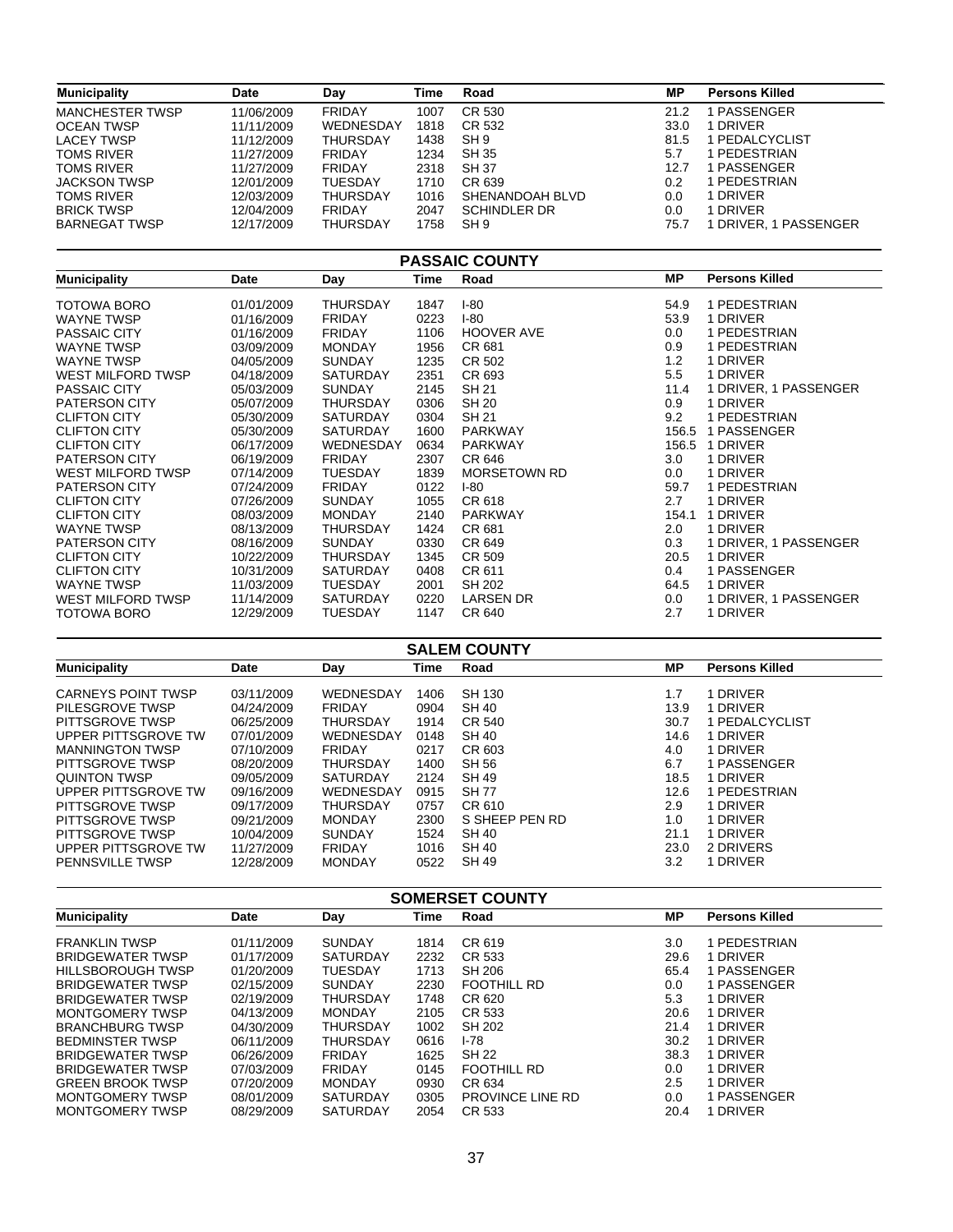|                           | <b>SUSSEX COUNTY</b> |                 |             |                     |           |                       |  |  |
|---------------------------|----------------------|-----------------|-------------|---------------------|-----------|-----------------------|--|--|
| <b>Municipality</b>       | Date                 | Day             | <b>Time</b> | Road                | <b>MP</b> | <b>Persons Killed</b> |  |  |
| <b>MONTAGUE TWSP</b>      | 01/28/2009           | WEDNESDAY       | 0502        | <b>SH 206</b>       |           | 128.2 1 DRIVER        |  |  |
| SPARTA TWSP               | 02/17/2009           | <b>TUESDAY</b>  | 2119        | <b>SH 15</b>        | 10.4      | 1 DRIVER              |  |  |
| <b>FRANKFORD TWSP</b>     | 04/09/2009           | <b>THURSDAY</b> | 1401        | PINES RD            | 0.0       | 1 DRIVER              |  |  |
| <b>WANTAGE TWSP</b>       | 06/13/2009           | <b>SATURDAY</b> | 1719        | <b>SH 23</b>        | 43.7      | 1 PASSENGER           |  |  |
| <b>WANTAGE TWSP</b>       | 07/03/2009           | <b>FRIDAY</b>   | 0543        | <b>SH 23</b>        | 41.8      | 1 DRIVER              |  |  |
| <b>HARDYSTON TWSP</b>     | 07/19/2009           | <b>SUNDAY</b>   | 1606        | <b>SH 23</b>        | 29.1      | 1 PASSENGER           |  |  |
| <b>HAMPTON TWSP</b>       | 10/24/2009           | <b>SATURDAY</b> | 1513        | CR 626              | 3.2       | 1 DRIVER              |  |  |
| <b>UNION COUNTY</b>       |                      |                 |             |                     |           |                       |  |  |
| <b>Municipality</b>       | Date                 | Day             | <b>Time</b> | Road                | <b>MP</b> | <b>Persons Killed</b> |  |  |
| <b>ELIZABETH CITY</b>     | 01/02/2009           | <b>FRIDAY</b>   | 0212        | <b>MARSHALL ST</b>  | 0.0       | 1 PEDESTRIAN          |  |  |
| <b>ELIZABETH CITY</b>     | 01/02/2009           | <b>FRIDAY</b>   | 2004        | SH <sub>1</sub>     | 44.5      | 1 PEDESTRIAN          |  |  |
| <b>CLARK TWSP</b>         | 01/04/2009           | <b>SUNDAY</b>   | 1742        | <b>VALLEY RD</b>    | 0.8       | 1 PEDESTRIAN          |  |  |
| <b>UNION TWSP</b>         | 01/06/2009           | <b>TUESDAY</b>  | 1705        | <b>SH 82</b>        | 0.7       | 1 PEDESTRIAN          |  |  |
| <b>UNION TWSP</b>         | 01/12/2009           | <b>MONDAY</b>   | 1042        | $I - 78$            | 50.9      | 2 DRIVERS             |  |  |
| <b>CLARK TWSP</b>         | 01/16/2009           | <b>FRIDAY</b>   | 1543        | <b>PARKWAY</b>      |           | 134.7 1 DRIVER        |  |  |
| SPRINGFIELD TWSP          | 01/19/2009           | <b>MONDAY</b>   | 0840        | $I-78$              | 48.7      | 1 DRIVER, 1 PASSENGER |  |  |
| <b>MOUNTAINSIDE BORO</b>  | 02/12/2009           | <b>THURSDAY</b> | 0611        | <b>SH 22</b>        | 49.0      | 1 DRIVER              |  |  |
| <b>ELIZABETH CITY</b>     | 02/21/2009           | <b>SATURDAY</b> | 0319        | SH <sub>1</sub>     | 44.8      | 1 PEDESTRIAN          |  |  |
| SPRINGFIELD TWSP          | 02/26/2009           | <b>THURSDAY</b> | 0415        | $I - 78$            | 47.4      | 1 PASSENGER, 1 DRIVER |  |  |
| <b>LINDEN CITY</b>        | 04/04/2009           | <b>SATURDAY</b> | 0601        | <b>TURNPIKE</b>     | 96.4      | 1 PASSENGER           |  |  |
| <b>WESTFIELD TOWN</b>     | 04/06/2009           | <b>MONDAY</b>   | 1430        | CR 610              | 2.6       | 1 PEDESTRIAN          |  |  |
| RAHWAY CITY               | 04/18/2009           | <b>SATURDAY</b> | 1138        | CR 621              | 1.4       | 1 DRIVER              |  |  |
| <b>SCOTCH PLAINS TWSP</b> | 04/25/2009           | <b>SATURDAY</b> | 2017        | CR 642              | 1.6       | 1 DRIVER              |  |  |
| <b>ELIZABETH CITY</b>     | 04/28/2009           | <b>TUESDAY</b>  | 0820        | <b>SLATER DR</b>    | 0.0       | 1 DRIVER              |  |  |
| <b>LINDEN CITY</b>        | 04/29/2009           | WEDNESDAY       | 2117        | CR 619              | 0.5       | 1 PEDESTRIAN          |  |  |
| <b>SCOTCH PLAINS TWSP</b> | 05/01/2009           | <b>FRIDAY</b>   | 0905        | CR 634              | 1.5       | 1 DRIVER              |  |  |
| <b>CLARK TWSP</b>         | 06/21/2009           | <b>SUNDAY</b>   | 1030        | <b>PARKWAY</b>      | 137.1     | 1 DRIVER              |  |  |
| <b>CLARK TWSP</b>         | 06/29/2009           | <b>MONDAY</b>   | 1008        | CR 607              | 1.6       | 1 PASSENGER           |  |  |
| <b>LINDEN CITY</b>        | 06/29/2009           | <b>MONDAY</b>   | 2350        | SH <sub>1</sub>     | 42.5      | 1 DRIVER              |  |  |
| <b>UNION TWSP</b>         | 07/07/2009           | <b>TUESDAY</b>  | 0448        | PARKWAY             |           | 142.3 1 DRIVER        |  |  |
| SPRINGFIELD TWSP          | 07/07/2009           | <b>TUESDAY</b>  | 1559        | <b>SH 24</b>        | 10.2      | 1 DRIVER              |  |  |
| SPRINGFIELD TWSP          | 07/13/2009           | <b>MONDAY</b>   | 0719        | FARM RD             | 0.0       | 1 DRIVER              |  |  |
| PLAINFIELD CITY           | 07/18/2009           | <b>SATURDAY</b> | 1348        | <b>WATCHUNG AVE</b> | 1.1       | 1 DRIVER              |  |  |
| <b>ELIZABETH CITY</b>     | 07/22/2009           | WEDNESDAY       | 0200        | <b>EARHARDT RD</b>  | 0.0       | 1 DRIVER              |  |  |
| <b>SCOTCH PLAINS TWSP</b> | 08/21/2009           | <b>FRIDAY</b>   | 1550        | CR 655              | 4.3       | 1 PEDESTRIAN          |  |  |
| <b>ELIZABETH CITY</b>     | 08/25/2009           | TUESDAY         | 0720        | 2ND ST              | 0.0       | 1 PEDESTRIAN          |  |  |
| <b>RAHWAY CITY</b>        | 09/27/2009           | <b>SUNDAY</b>   | 0409        | SH <sub>1</sub>     | 38.3      | 1 DRIVER              |  |  |
| <b>SUMMIT CITY</b>        | 09/28/2009           | <b>MONDAY</b>   | 1001        | CR 622              | 5.4       | 1 PEDESTRIAN          |  |  |
| <b>MOUNTAINSIDE BORO</b>  | 09/30/2009           | WEDNESDAY       | 1630        | CR 645              | 0.6       | 1 PEDESTRIAN          |  |  |
| <b>ELIZABETH CITY</b>     | 10/06/2009           | <b>TUESDAY</b>  | 2004        | SH <sub>1</sub>     | 43.3      | 1 PEDESTRIAN          |  |  |
| PLAINFIELD CITY           | 10/10/2009           | <b>SATURDAY</b> | 0013        | CR 620              | 0.6       | 1 PEDESTRIAN          |  |  |
| PLAINFIELD CITY           | 10/26/2009           | <b>MONDAY</b>   | 2151        | <b>SH 28</b>        | 13.4      | 1 DRIVER              |  |  |
| <b>ELIZABETH CITY</b>     | 10/26/2009           | <b>MONDAY</b>   | 2321        | CR 610              | 8.8       | 1 DRIVER              |  |  |
| ROSELLE PARK BORO         | 11/05/2009           | <b>THURSDAY</b> | 1846        | <b>SH 28</b>        | 24.2      | 1 PEDESTRIAN          |  |  |
| <b>ELIZABETH CITY</b>     | 11/08/2009           | <b>SUNDAY</b>   | 0059        | SH <sub>1</sub>     | 44.5      | 1 DRIVER              |  |  |
| ROSELLE BORO              | 11/21/2009           | <b>SATURDAY</b> | 0325        | CR 612              | $1.2$     | 1 PASSENGER           |  |  |
| <b>LINDEN CITY</b>        | 11/23/2009           | <b>MONDAY</b>   | 1135        | <b>TURNPIKE</b>     | 98.8      | 1 PASSENGER           |  |  |
|                           |                      |                 |             |                     |           |                       |  |  |
| <b>WARREN COUNTY</b>      |                      |                 |             |                     |           |                       |  |  |

| <b>Municipality</b>      | Date       | Day             | Time | Road   | МP   | <b>Persons Killed</b> |  |  |  |
|--------------------------|------------|-----------------|------|--------|------|-----------------------|--|--|--|
| <b>WASHINGTON BORO</b>   | 01/02/2009 | <b>FRIDAY</b>   | 1723 | SH 57  | 9.9  | PEDESTRIAN            |  |  |  |
|                          |            |                 |      |        |      |                       |  |  |  |
| POHATCONG TWSP           | 02/19/2009 | THURSDAY        | 1730 | CR 635 | 1.8  | 1 DRIVER              |  |  |  |
| <b>HACKETTSTOWN TOWN</b> | 02/27/2009 | <b>FRIDAY</b>   | 0142 | CR 517 | 16.6 | 1 DRIVER              |  |  |  |
| <b>FRANKLIN TWSP</b>     | 02/27/2009 | <b>FRIDAY</b>   | 1513 | CR 632 | 5.8  | 1 DRIVER              |  |  |  |
| OXFORD TWSP              | 05/30/2009 | <b>SATURDAY</b> | 1332 | SH 31  | 46.8 | 1 DRIVER              |  |  |  |
| <b>HOPE TWSP</b>         | 06/14/2009 | <b>SUNDAY</b>   | 1604 | $1-80$ | 10.8 | 1 DRIVER              |  |  |  |
| <b>KNOWLTON TWSP</b>     | 07/07/2009 | TUESDAY         | 0329 | SH 94  | 4.5  | <b>PASSENGER</b>      |  |  |  |
| WHITE TWSP               | 12/06/2009 | <b>SUNDAY</b>   | 0003 | SH 46  | 9.8  | 1 PEDESTRIAN          |  |  |  |
| <b>HOPE TWSP</b>         | 12/23/2009 | WEDNESDAY       | 0409 | CR 609 | 3.6  | I DRIVER              |  |  |  |
|                          |            |                 |      |        |      |                       |  |  |  |